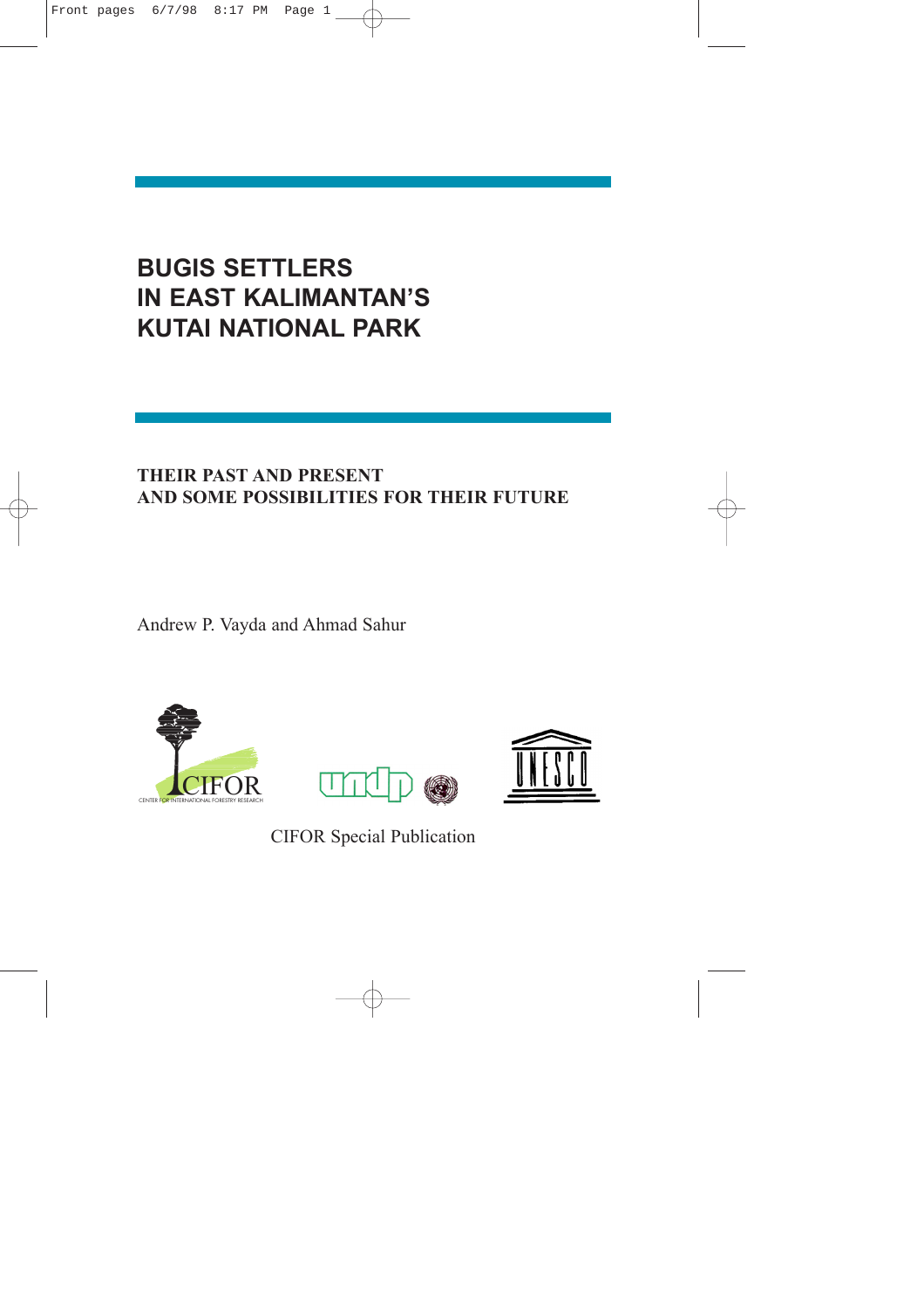## © 1996 Center for International Forestry Research

Published by

#### **Center for International Forestry Research**

mailing address: P.O. Box 6596 JKPWB, Jakarta 10065, Indonesia tel.: +62-251-622622 fax: +62-251-622100 e-mail: cifor@cgnet.com WWW: http://www.cgiar.org/cifor

with support from

#### **UNDP/UNESCO/Government of Indonesia Project INS/93/004 on Management Support to Kutai National Park**

Jl. M.H. Thamrin 14 Jakarta Pusat, Indonesia

ISBN 979-8764-12-9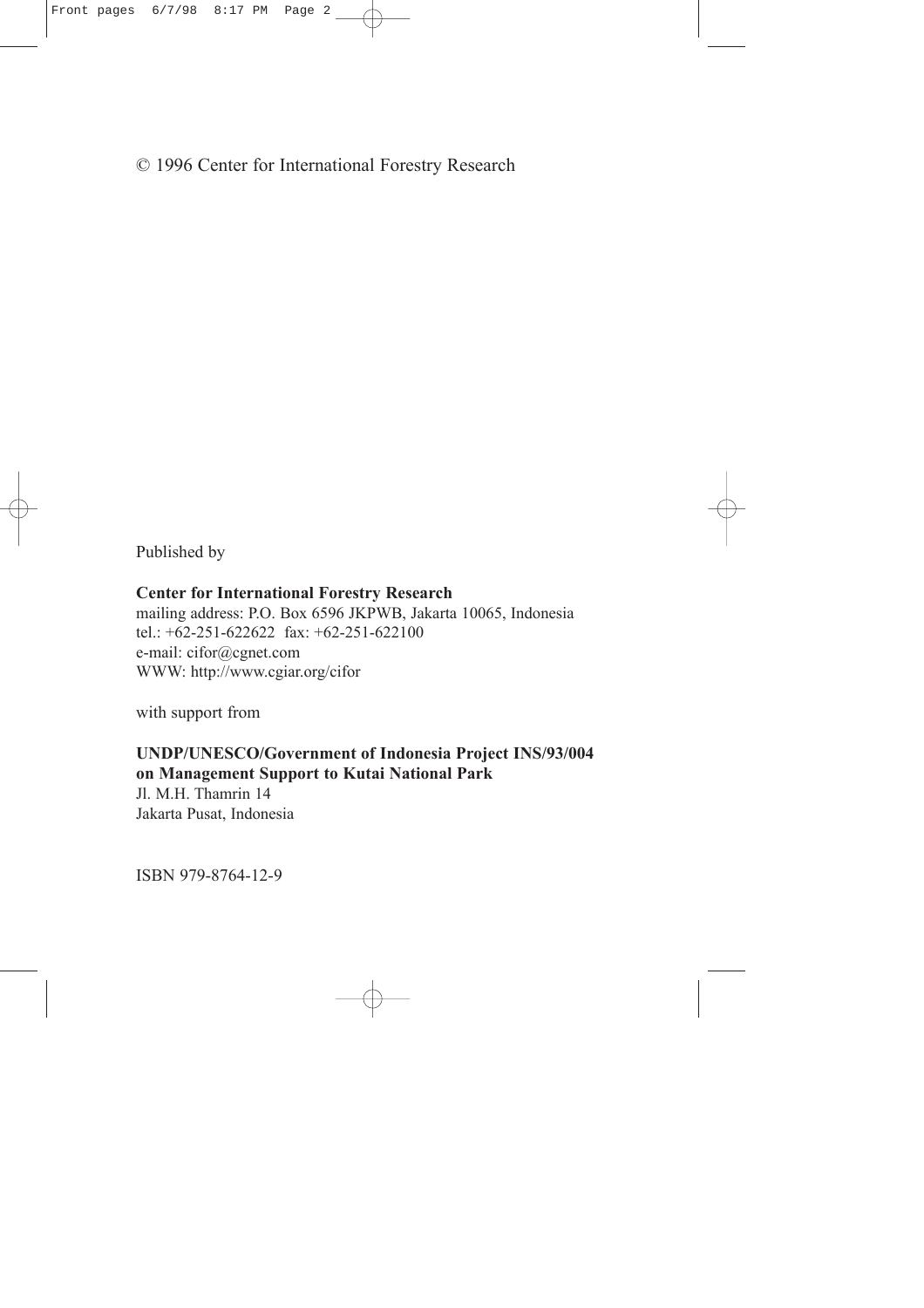## **CONTENTS**

| Preface                                         | V  |
|-------------------------------------------------|----|
| <b>Introduction</b>                             | 1  |
| <b>Some Teluk Pandan Findings</b>               |    |
| Amenability to Relocation                       | 7  |
| The Pull of Industry and the Pull of the Forest | 8  |
| Compensation for Land                           | 11 |
| <b>Patrons and Clients</b>                      | 15 |
| Willingness to Move in Return only for          |    |
| Compensation                                    | 18 |
| Effects of Compensation Expectations on         |    |
| Buying and Using Land                           | 24 |
| <b>Comparisons</b>                              |    |
| Selimpus                                        | 27 |
| Sangkimah                                       | 33 |
| Bugis Settlers Relocated to Km 24               | 40 |
| Bugis Settlers Relocated from Bukit Soeharto    | 43 |
| <b>Concluding Remarks</b>                       | 49 |
| References Cited                                | 52 |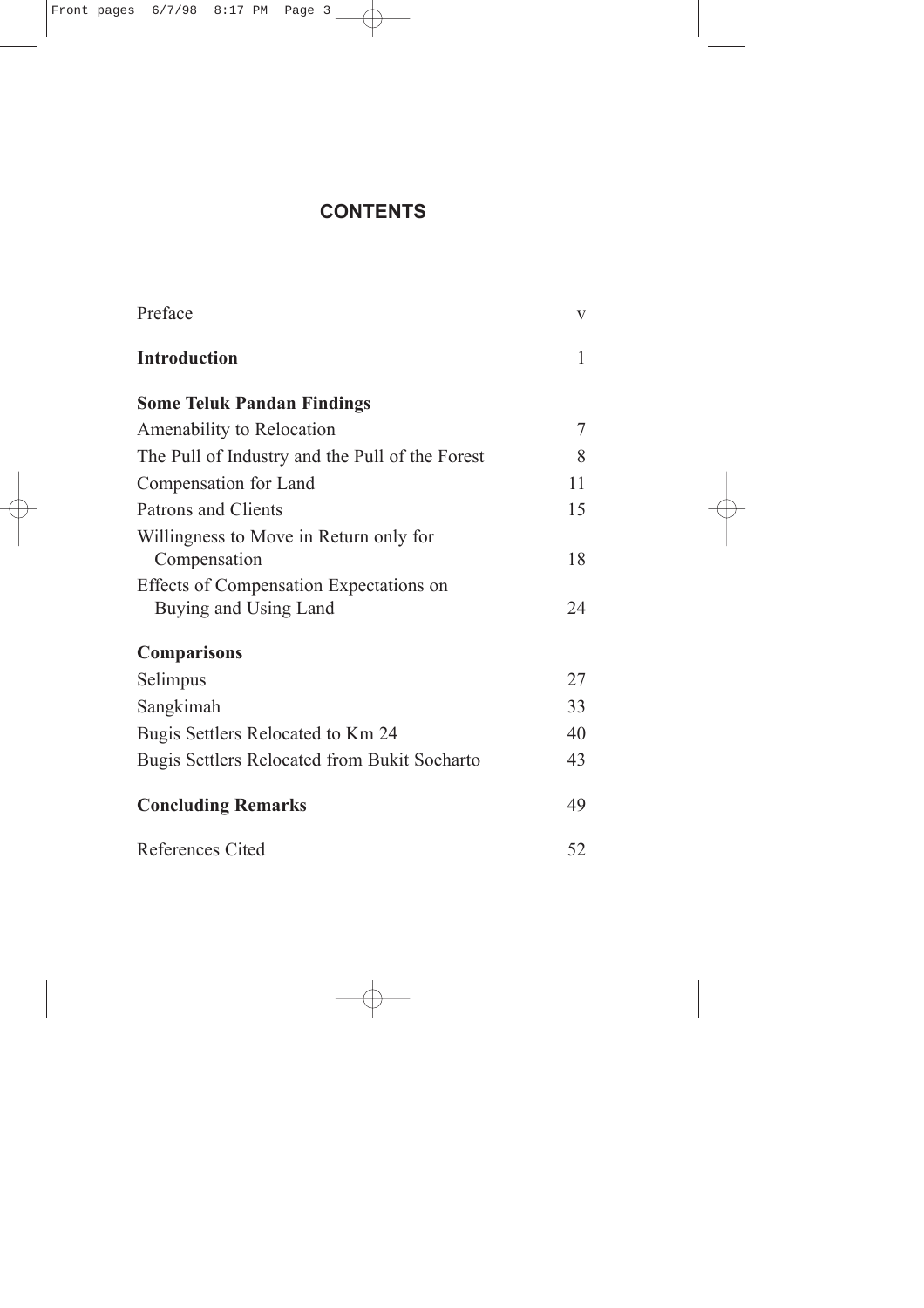## **PREFACE**

<span id="page-3-0"></span>This report presents detailed results of human ecology-anthropological research in a very specific place, with a specific ethnic group, and deals with a context which a particular national government sees as a specific "problem". This would seem to make it an unlikely candidate for publication by CIFOR, an institution mandated and dedicated to research which is of widespread public benefit.

In fact, there is no such anomaly, and CIFOR is pleased to be able to widely distribute the results of this research.

This work deals with a specific instance of a very general, widespread issue – how to determine a balance between the interests of conservation and protection of biologically significant forests and the developmental well-being and financial interests of the forests' residents (whether they indigenous or immigrants). The "Yellowstone model" of national parks in which no people are permitted to reside, reflects a view that local use is incompatible with conservation, and hence current residents must be evicted from any National Park – an issue that has been very divisive even within IUCN, for example. If relocation is indeed the strategy that governments choose, under what circumstances would current park residents leave voluntarily, and where might they go, and what future livelihoods might they pursue?

Related to this is the very general, recurring question of (as the authors explain) "what makes people change – or not change – their residence and their occupation?" A common context in which we find ourselves asking this question is when considering the impacts of industrial development outside forests on people's choices of livelihood, employment and residence; choices that significantly impact upon their use of forests, particularly when those forests are legally classified as "Protected Areas".

This research report is very important as an example of method – of how to find out what is really going on; how it comes to a comprehensive understanding of the context in which decisions are being made; and how to utilise prior information where appropriate, but yet break away from stereotypes and "conventional wisdoms" when they clearly are not in accordance with the facts of the particular case. For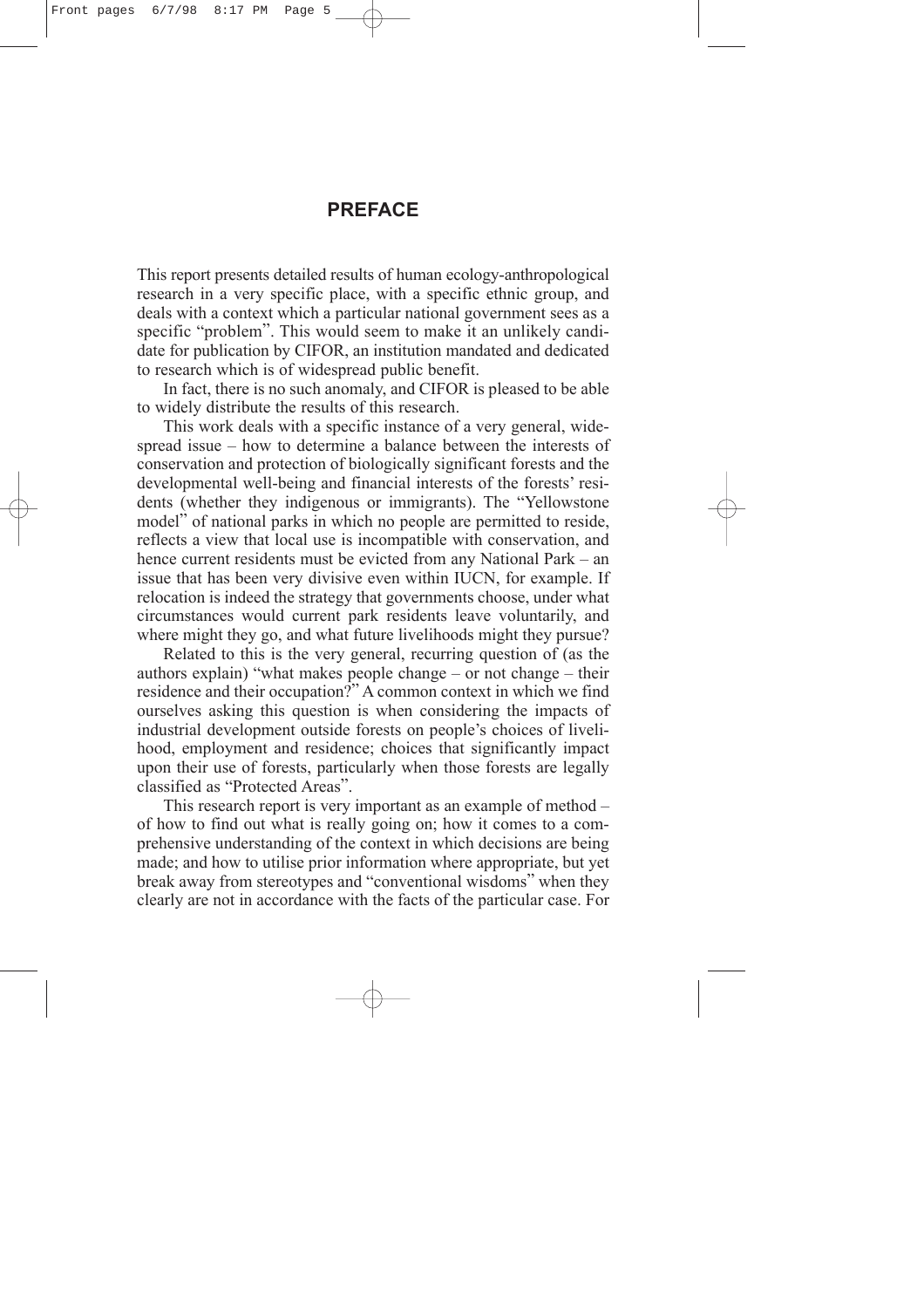example, the generalisation from the World Bank's Environment Division (cited on page 23) that a strategy of swapping land for land "leads to 'far superior' results in 'most situations' of involuntary settlement" may be so in the case of large dams, but is not universally valid – as this case study demonstrates convincingly. Similarly it indicates how misleading it can be to assume that all the occupants of National Parks are poor, almost destitute and willing to relocate to any alternate farmlands, or that they do not have prior knowledge of (and strategies pertaining to) relocation compensation schemes.

Although many elements of the "People in Protected Areas" dilemma may seem (superficially) very similar, part of the international significance of this study is in reminding us that it is essential to investigate the specific details of the particular case in order to develop useful, practical and efficient solutions.

> Jeffrey A. Sayer Director General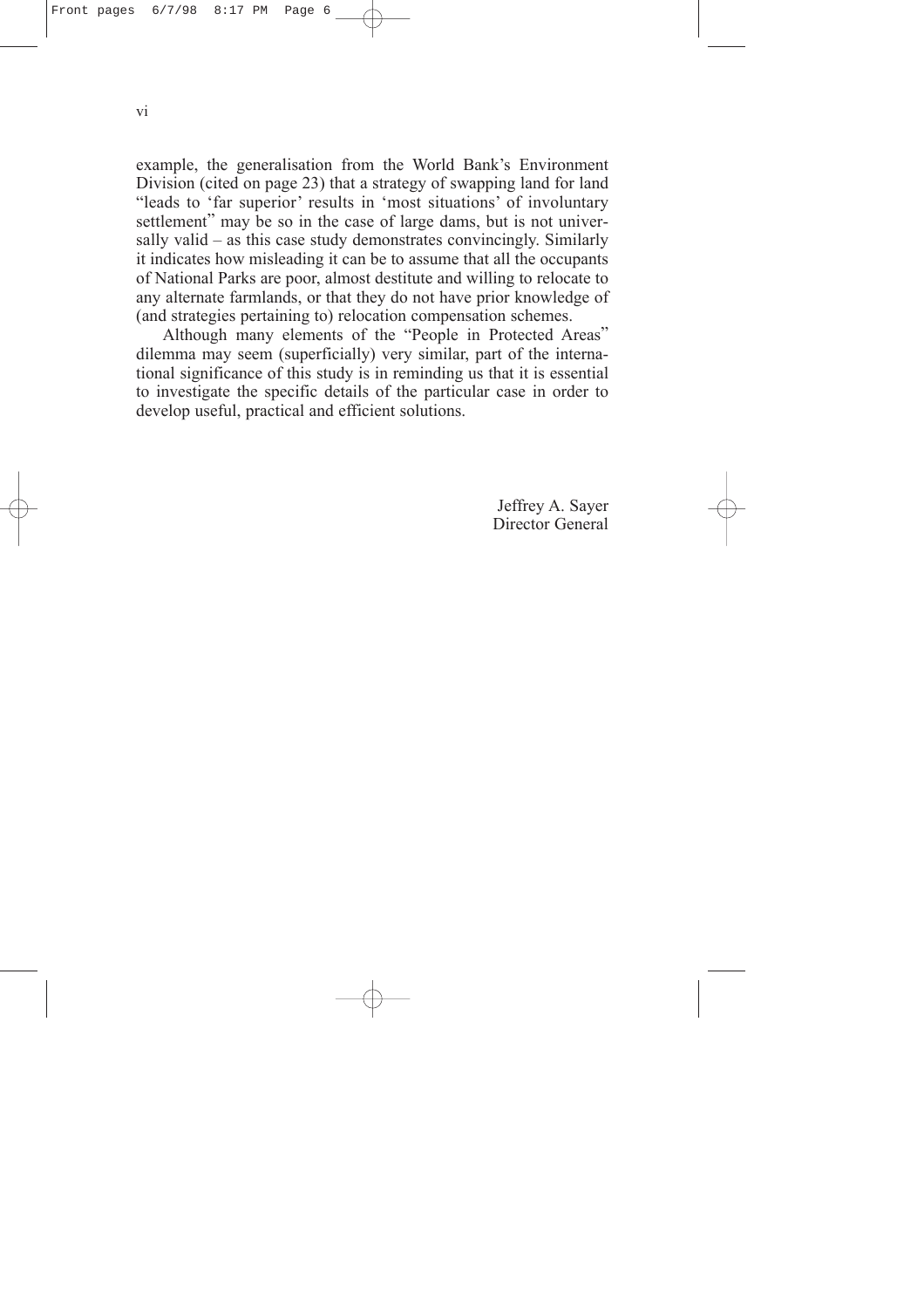## <span id="page-5-0"></span>**BUGIS SETTLERS IN EAST KALIMANTAN'S KUTAI NATIONAL PARK**

## **THEIR PAST AND PRESENT AND SOME POSSIBILITIES FOR THEIR FUTURE**

*Andrew P. Vayda CIFOR (Bogor) and Rutgers University (New Brunswick, NJ) and Ahmad Sahur*

*Hasanuddin University (Ujung Pandang)*

### **Introduction**

East Kalimantan's Kutai National Park now consists of 198,629 hectares of lowland rainforest and was first established as a "protected area" in 1936. Kutai is important for the conservation not only of plant and animal species but also of water resources for major industries and rapidly growing coastal communities adjacent to the park. The largest of these communities, Bontang, estimated to have more than 80,000 people, is said to have been a fishing village of about 7,000 people before industrial development began in the 1970s.

The park includes some previously logged or mined tracts and a number of settlements. This report is concerned with the people of Teluk Pandan, Selimpus/Kandolo and Sangkimah, settlements of Bugis farmers and fishers within the national park's boundaries (see Figure 1). For the sake of planning long-term park management (which is to be integrated with development planning for the region as a whole), provincial and regional governmental bodies and park authorities favour moving the people in these settlements out of the park to obviate the need to deal with such problems as controlling the size of enclave populations, keeping their use of land within permanently fixed boundaries, and making sure that they do not engage in logging, hunting and other prohibited activities. A practical problem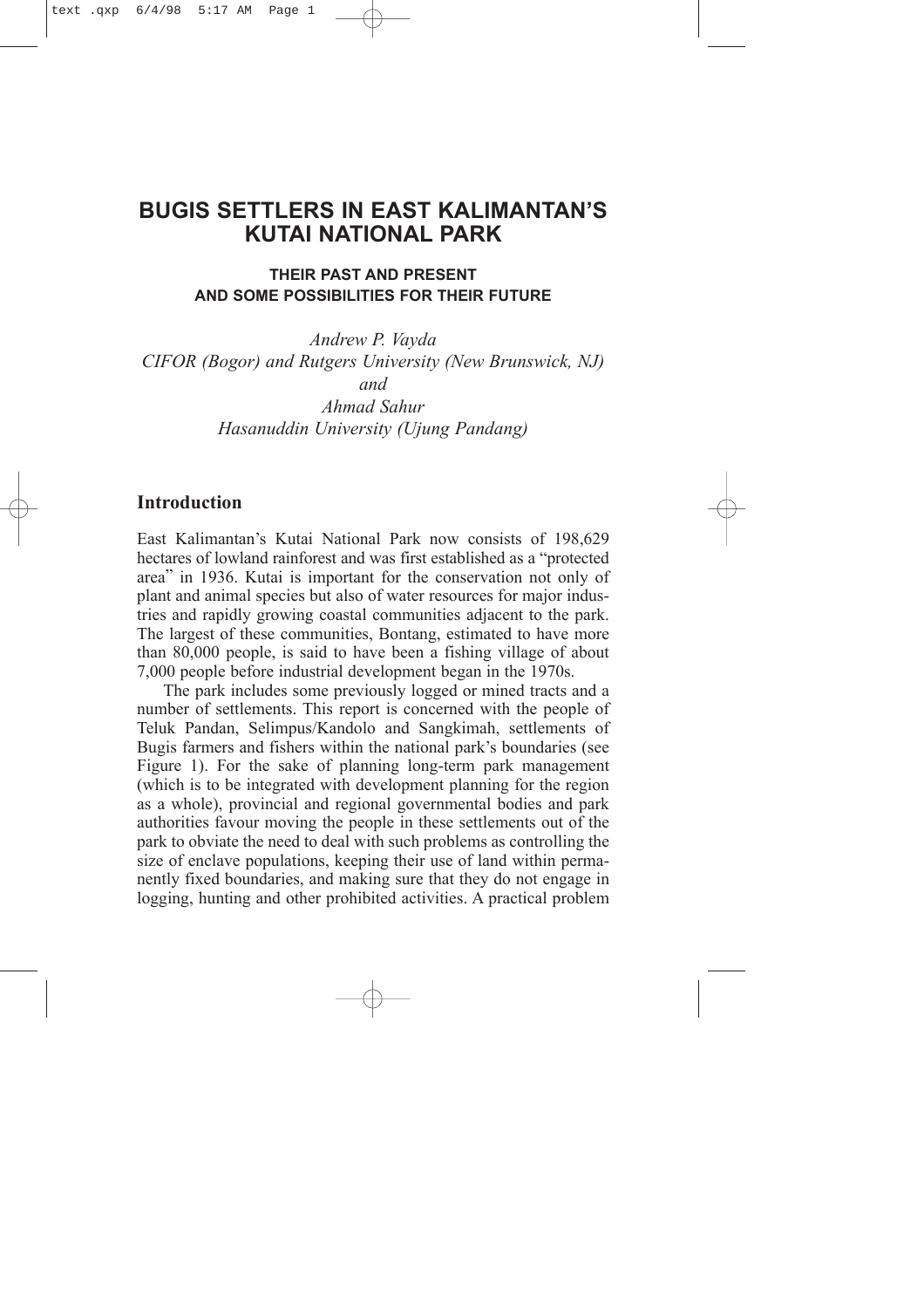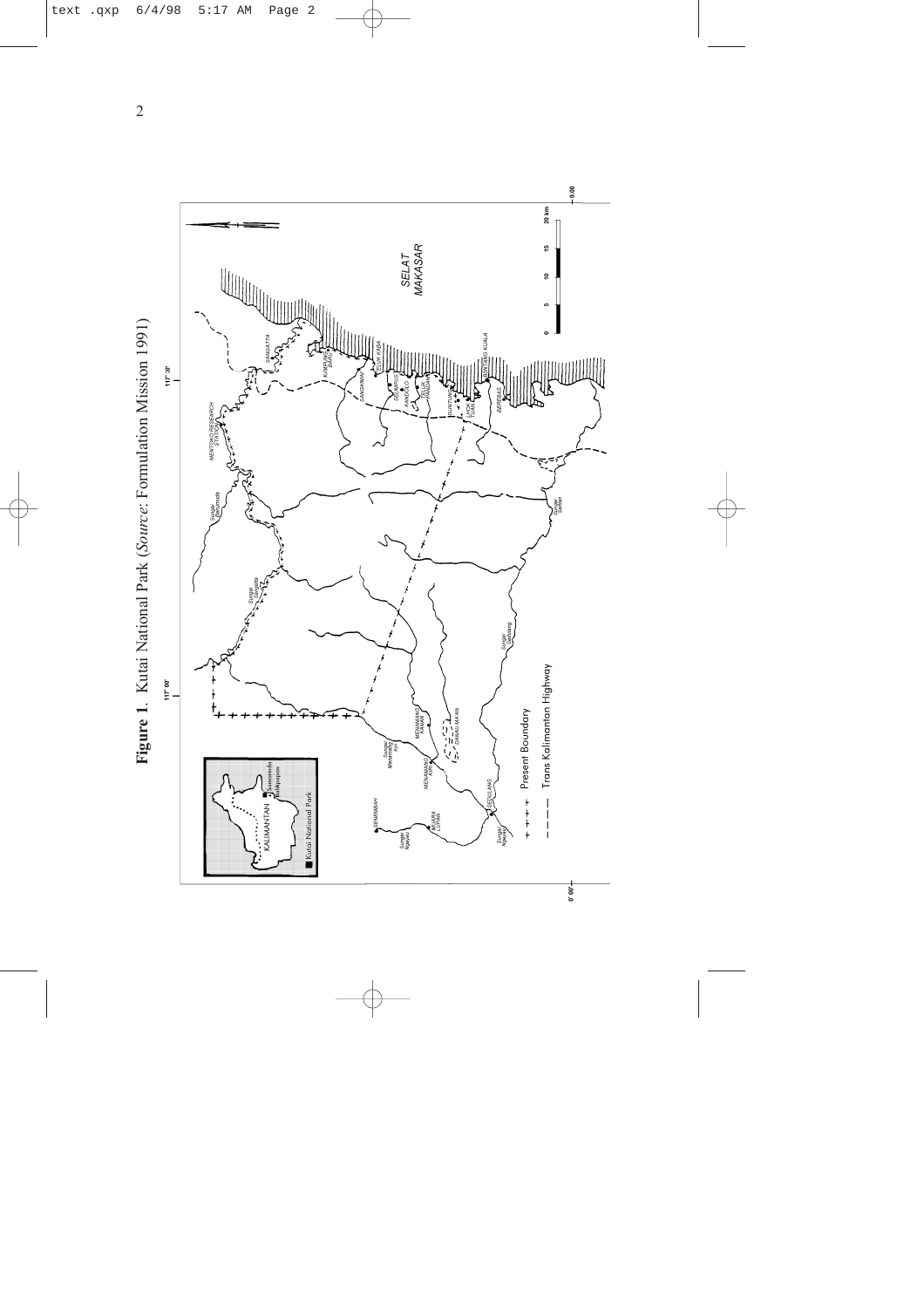ensuing from this official position is how to relocate the people both effectively and equitably. The corresponding research problem is finding out enough about the people, their present condition, activities and aspirations, and their past history to be able to make realistic recommendations concerning relocation and to assess it as an alternative to maintaining the *status quo* with respect to forest settlements. This is the research problem that UNESCO's Kutai National Park Management Support Project asked us to address. Because of its interest in how industrial development affects forest use and management, CIFOR joined UNESCO in sponsoring our research.

The major part of our three months of socio-economic and historical research was centred on settlers in (or from) Teluk Pandan and, accordingly, this report is also focused on them, although comparisons with other Bugis settlers both inside and outside the national park are presented as well. Teluk Pandan is the largest of the park settlements included in the research. According to July 1996 census data, it has a population of 969 distributed among 184 households. Teluk Pandan's three hamlet heads (*kepala dusun*) and their assistants had been instructed by government officials to collect these data in preparation for Indonesia's presidential election in 1997 (see Table 1 for these Teluk Pandan data and for data similarly collected from Selimpus/ Kandolo and Sangkimah).

|                                       |                   | Inhabitants       |                   |                 |
|---------------------------------------|-------------------|-------------------|-------------------|-----------------|
| Settlement                            | Male              | Female            | Total             | Households      |
| Teluk Pandan<br>Selimpus<br>Sangkimah | 498<br>193<br>251 | 471<br>159<br>188 | 969<br>352<br>439 | 184<br>80<br>90 |

**Table 1.** July 1996 census

*Sources:* Hamlet Heads of Teluk Pandan, Selimpus and Sangkimah

Reconnaissance trips to Teluk Pandan, Selimpus/Kandolo and Sangkimah were made by Vayda and Sahur and then, on 21 May 1996, Sahur set up residence in Teluk Pandan for seven weeks. He devoted this time first to overcoming people's distrust of outsiders (generally regarded as "agents" of the national park) and then main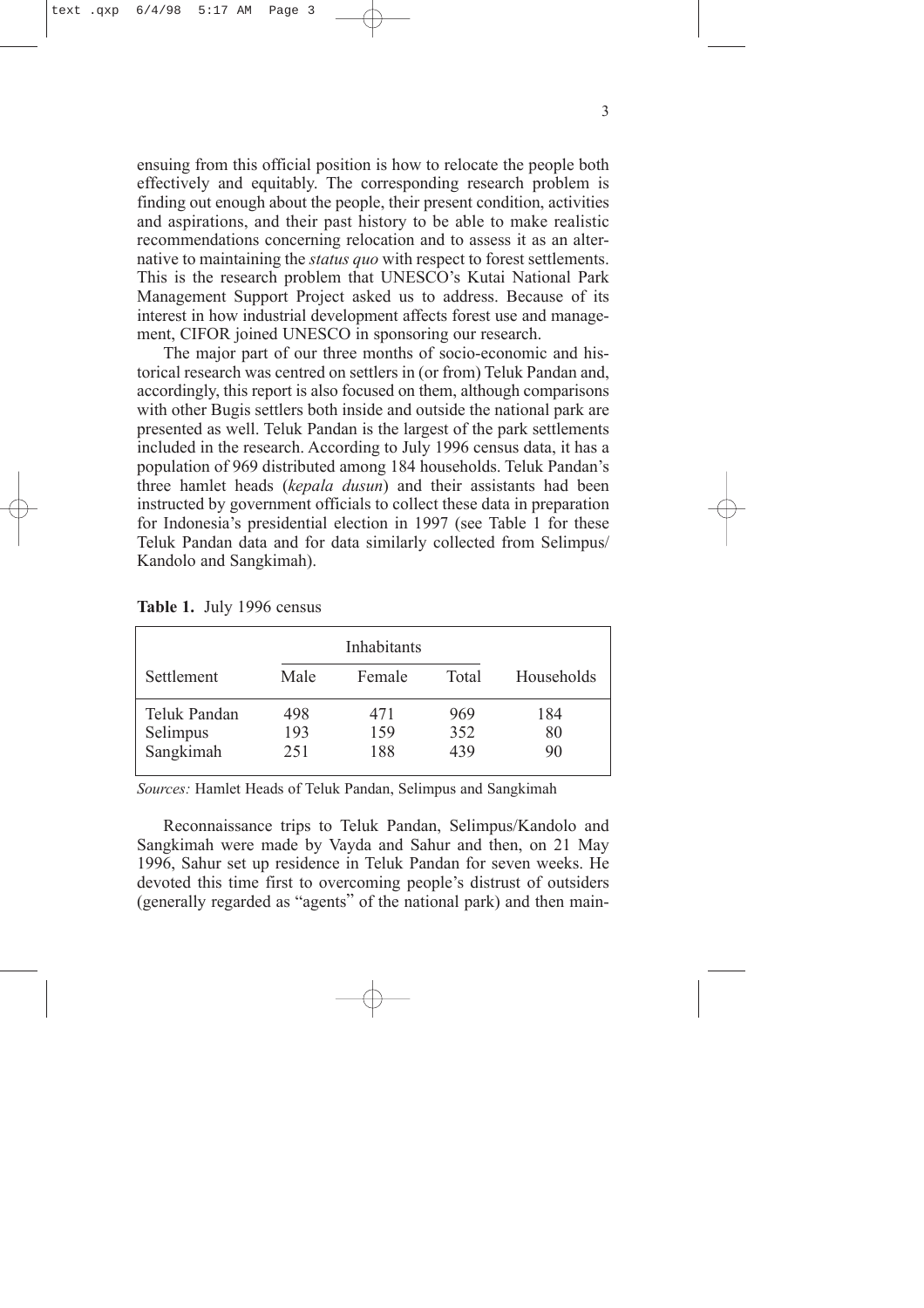ly to participant observation, informal interviewing, and systematic interviewing of either randomly or purposively selected informants about specific questions arising in the course of the research. Subsequently he engaged in the same kind of activities for two weeks in Selimpus/Kandolo and one week in Sangkimah. Because of their ignorance of the Bugis language and the people's heightened suspicions about outsiders who, unlike Sahur, are not themselves Bugis, Vayda and Arief Toengkagie, the Kutai National Park counterpart in the project, were limited in their ability to conduct fieldwork among the people in the park. Accordingly their research consisted mainly of collecting statistical and historical data on certain events (such as construction of roads and industrial plants) involving or affecting Bugis settlers in the national park and on other events (such as past relocations of Bugis farmers in East Kalimantan) which might indicate possibilities for relocating the national park settlers. This research was conducted in Bontang and in Samarinda, which, situated 120 km south of Bontang, is the capital of the province of East Kalimantan.

Especially in Teluk Pandan, the apprehensiveness towards outsiders and suspicions about their national park connections are probably a result of past experience with national park consultants and investigators; past confrontations with national park officers, who, in a few cases, arrested Teluk Pandan residents for illegal tree-cutting; and a few Teluk Pandan residents' continuing recourse to activities which they know to be prohibited – for example, maintaining a single deer-trap and cutting (and sometimes selling) wood from the forest for house repairs, house-building and firewood. Apparently the threat of national park sanctions and possibly also the few arrests have had a deterrent effect so that, with the exception of a single person to be discussed later, Teluk Pandan residents no longer clear forest for agriculture or for brackish-water shrimp and fish ponds. They claim to have stopped such clearance soon after the national park ban on it became known in the mid-1980s, following the gazetting of what had been the Kutai Wildlife Reserve as a national park in 1984. However, as will be noted later, such banned activities as the clearance of land for brackish-water ponds have recently resumed in one of the other settlements, Sangkimah. National park officers have thus far made no arrests either in that settlement or in Selimpus although, about five years ago, a warning was issued to two Selimpus men when they were found to be cutting mangroves for the purpose of brackish-water pond construction. The men heeded the warning.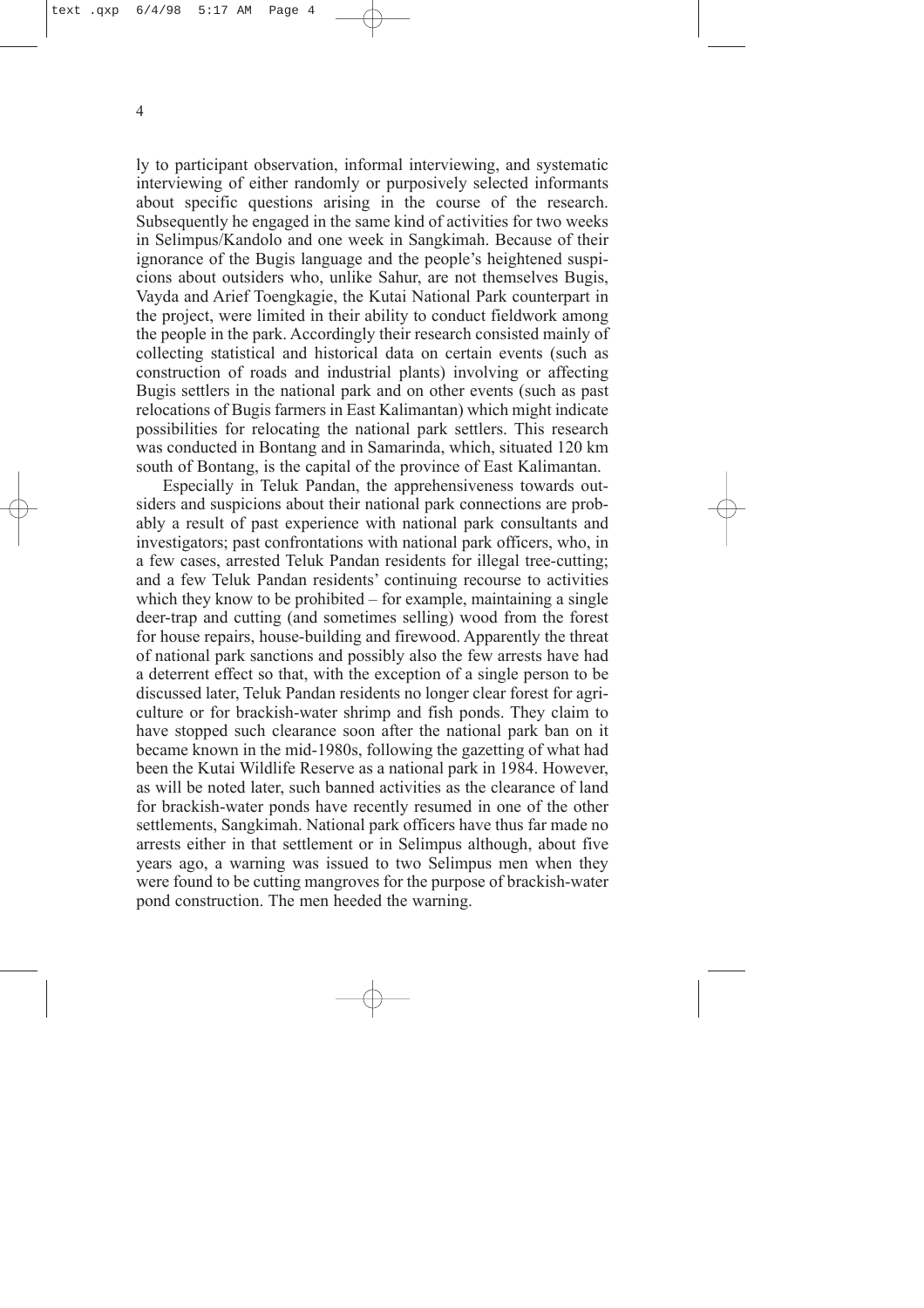Vayda and Sahur spent their weekend days (and sometimes nights) in jointly and intensively reviewing and analysing the material collected and then, for the next week's work, either formulating new questions or identifying those requiring further elucidation. They were joined in these activities for at least one or two hours each weekend by Toengkagie, whose other national park duties and responsibilities kept him from devoting more time to the project. Toengkagie and Vayda, either singly or jointly, also conducted interviews with government officials and with Bugis migrants in settlements outside the national park – for example, in the relocation area referred to in the next section. In descriptions of research decisions and activities, the first person plural is used in the rest of this report to refer to what the three investigators did either separately or together.

The methods used for data collection were also reviewed and refined each weekend; they varied, as a rule, with the questions being asked, who was asking them, and the situations in which they were being asked. On the whole, we used the approach advocated in Vayda's recent publication (1996a) on methods and explanations in social science and human ecology, i.e., we were guided in our collection and analysis of data by the goal of showing causal connections among events or answering why-questions about them. Our decisions about which events to focus on were made on the basis of our judgements of the potential value of knowledge about the causal histories of those events for the purpose of making realistic recommendations concerning relocation of Bugis settlers from Kutai National Park. Examples of events about which we asked why-questions (in other words, the events whose causal antecedents we tried to discover) are:

- the movement of particular individuals and/or groups from Bugis homelands in South Sulawesi to the Bontang area;
- their movement into the national park to open forested land for agriculture;
- their cessation of such forest clearance in Teluk Pandan;
- the switch of many Teluk Pandan farmers from rice cultivation to other economic activities in 1990;
- the farmers' rejection of particular proposals for relocation from the national park;
- the recent clearance of mangroves and construction of nine hectares of brackish-water fish and shrimp ponds in Sangkimah; and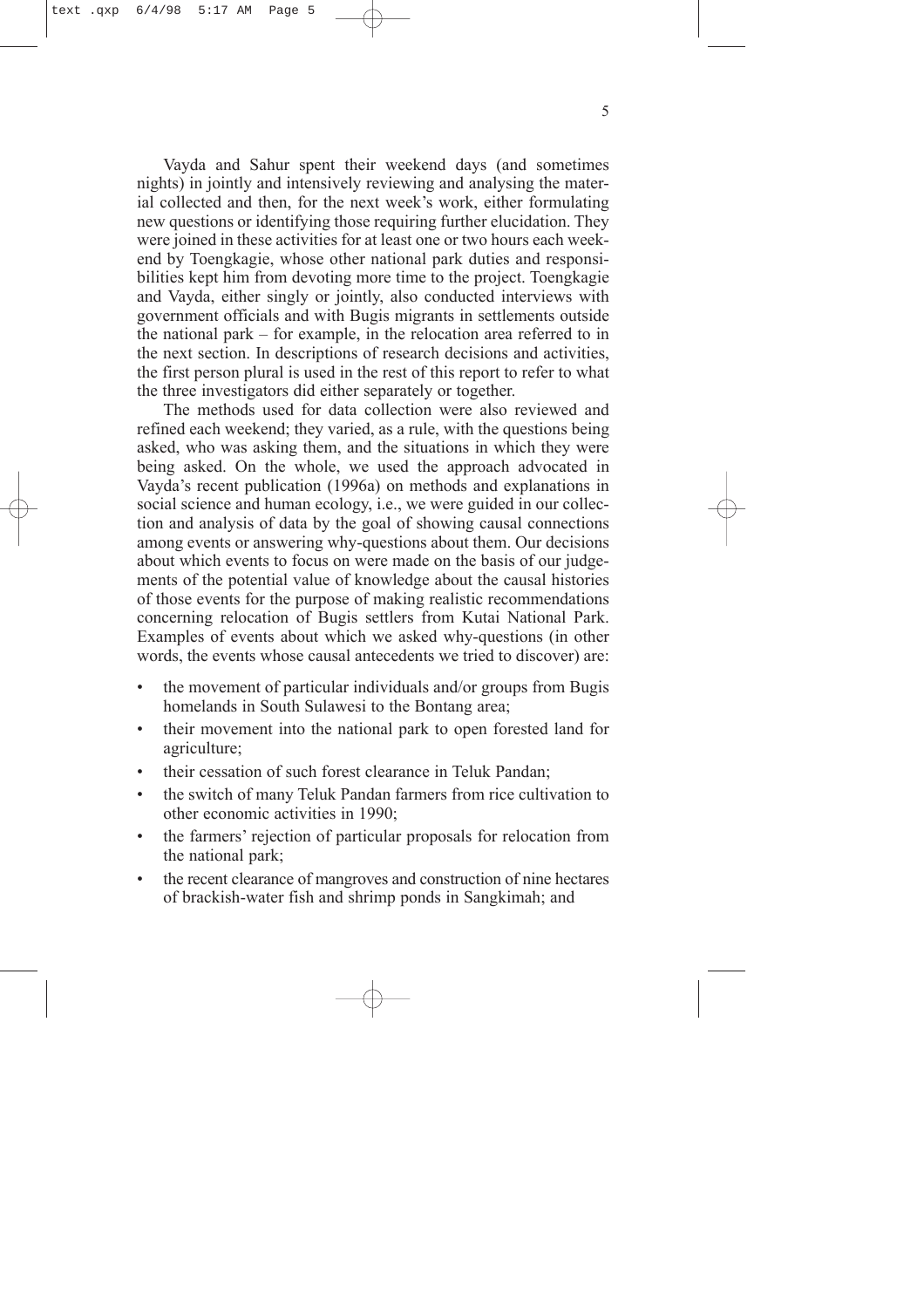• the removal of Bugis farmers from another protected forest area in East Kalimantan.

These events are described in the following sections of this report, as are other, antecedent or concurrent events about which we sought data because of their possible causal connections to the firstnoted events. Some of the more specific research techniques that we used, such as our methods for choosing respondents to answer specific questions, are mentioned in the course of the presentation of our findings in the sections that follow.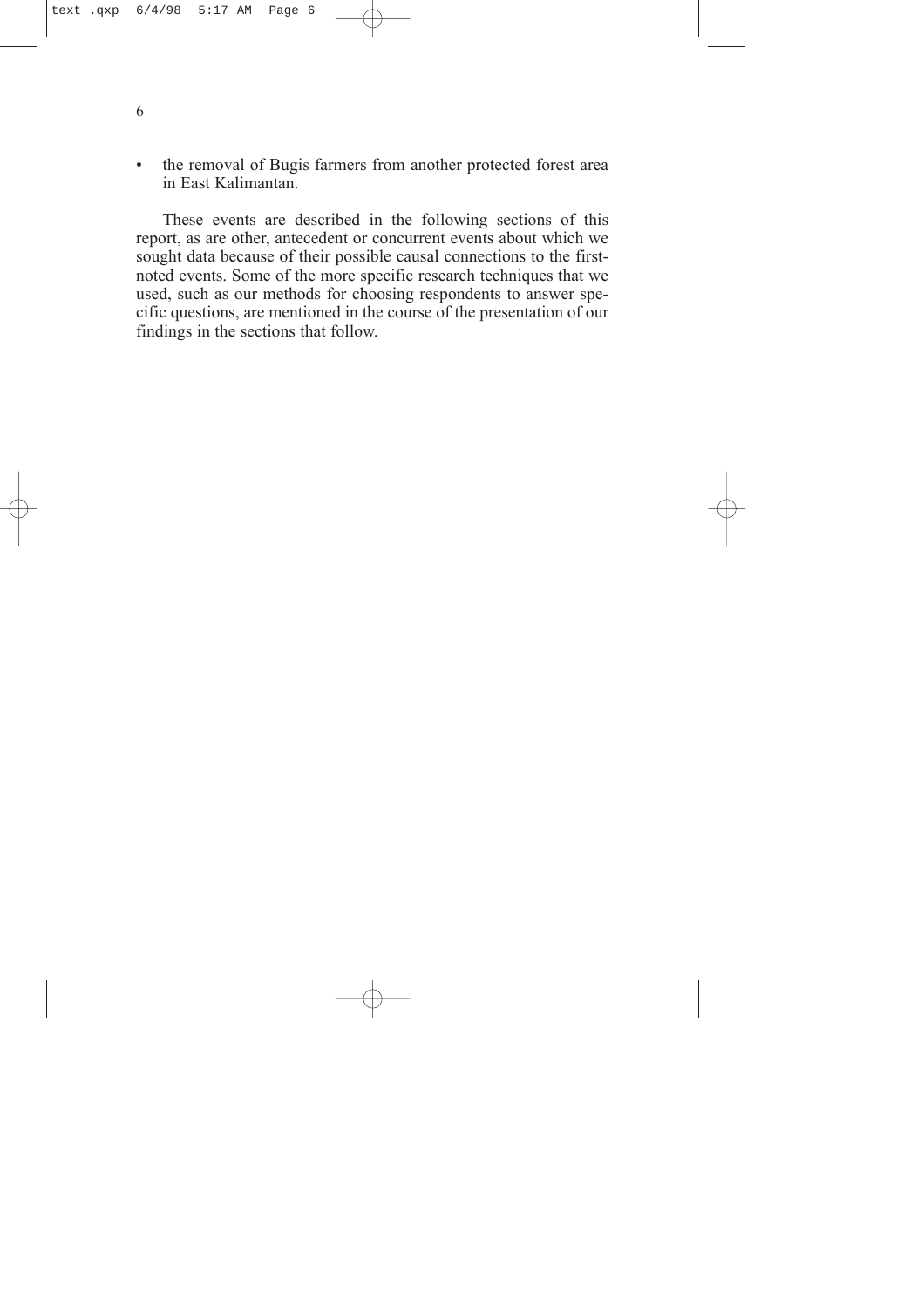## <span id="page-11-0"></span>**SOME TELUK PANDAN FINDINGS**

#### **Amenability to Relocation**

A question that the UNESCO project asked us expressly to consider is the extent to which the government's proposed relocation site of 10,000 ha of logged-over forest, accessible by means of old timber roads beginning 24 km south of Bontang along the road to Samarinda, would be attractive to settlers. In the research proposal originally submitted to UNESCO (Vayda 1996b), it was suggested that amenability to relocation may vary significantly within the Kutai National Park settlements. However, we found no Teluk Pandan residents at all with any interest in moving to the so-called "km 24" site if that would require accepting such stipulations as have been proposed, i.e., land allocations of only 2.25 ha per family; no absentee ownership of land; and no title to land prior to three years of government monitoring of performance (see, for example, Fakultas Pertanian Universitas Mulawarman 1991: 96-104; PT Pupuk Kalimantan Timur 1993). Such stipulations are not unusual in projects designed by Indonesia's Department of Transmigration for stereotypical peasant households, assumed to be eking out their livelihoods from meagre plots of land and therefore apt to regard 2.25 ha as a bonanza. Indeed, some of our Teluk Pandan informants, in dismissing the idea of moving to the km 24 site, said that it is a place for Javanese transmigrants (whom they disdain) and not for people like themselves. Some, cognisant of the recent relocation of a prostitutes' complex from downtown Bontang to the area, said also that it is a place for prostitutes.

Initially the lack of interest in the proposed relocation was found among all 22 of the male Teluk Pandan heads of households who have made the religious pilgrimage, or *haj***,** to Mecca. Since these *haji* all have considerably more than 2.25 ha of land in Teluk Pandan – in the case of one 43-year old man, 28 ha, including orange groves with an estimated 2,600 trees, cocoa plantations and 7 ha of ricefields – and, in 17 of the 22 cases, have houses not only in Teluk Pandan but also in Bontang (including some houses valued at between Rp 60,000,000 and Rp 90,000,000, or between US\$25,530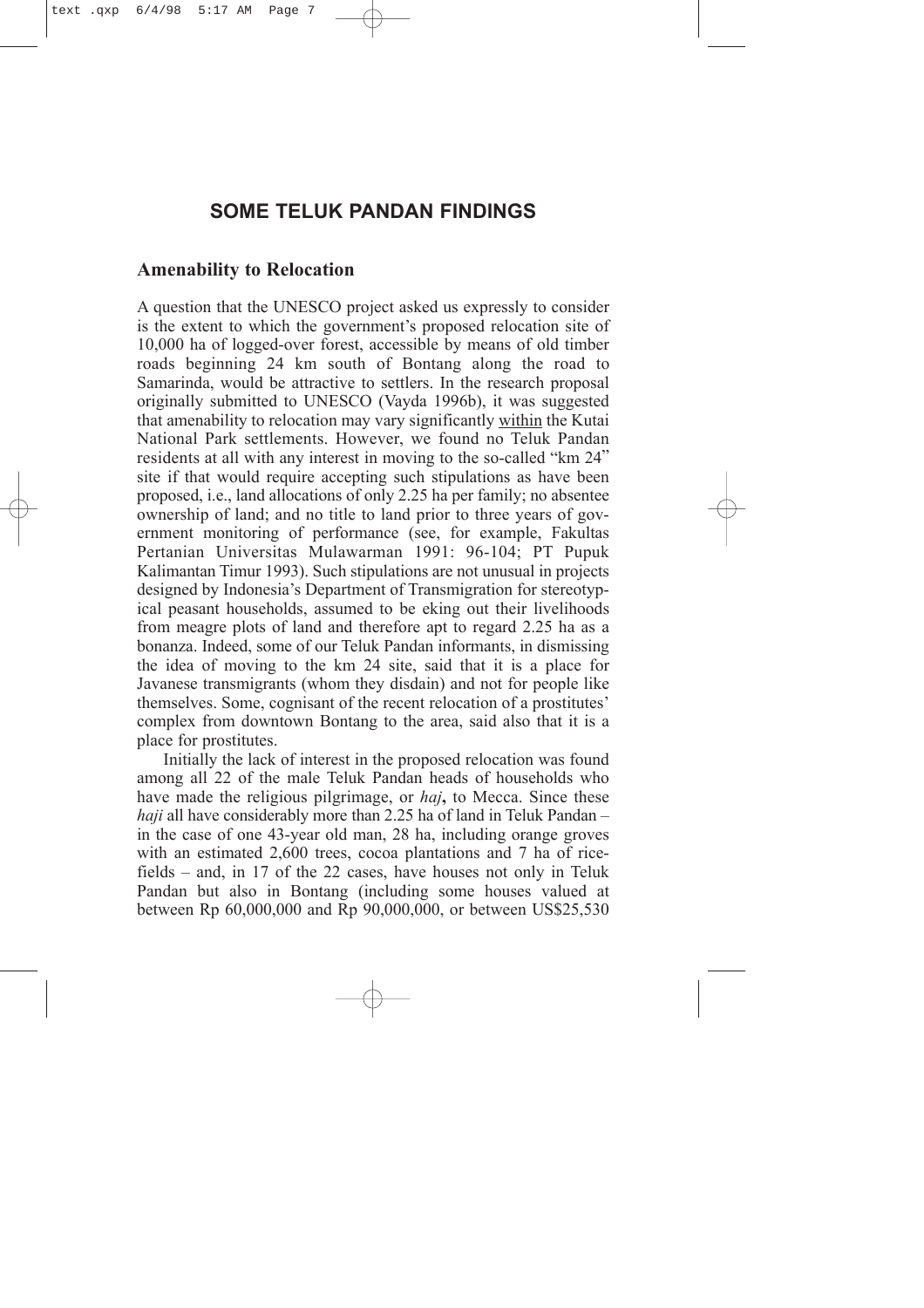<span id="page-12-0"></span>and \$38,300), this lack of interest did not surprise us. However, we subsequently found the same disinterest among all 30 men who constitute a random sample (16%) of Teluk Pandan's 184 heads of households. This sample includes 9 men with 2 ha or less of land. Since, however, each of these 9 men has at least one hectare of his own land, we decided that it would be useful to have a sample likely to include landless men. Accordingly we next surveyed the men who are sharecropping rice-fields. There are 27 such men in Teluk Pandan. Although even most of these men turned out to have farmland of their own – between 1 and 2.75 ha each on which they are growing oranges and/or cocoa – there also are three landless men. It was found that not one of the 27 sharecroppers, interviewed individually by Sahur, is interested in relocating to km 24. This finding can be understood if we refer to other questions for which we have found answers.

#### **The Pull of Industry and the Pull of the Forest**

In the proposal submitted to UNESCO (Vayda 1996b), it was stated that the questions for research are seen as "questions about what makes people change – or not change – their residence and occupations", and it was argued that the history of such changes can help us to predict their responses to new opportunities, such as those for relocation. Accordingly we devoted substantial research time to obtaining informants' oral histories of why they initially moved from South Sulawesi to the Bontang area and, subsequently, from one place to another within that area.

Part of this research effort was directed specifically to seeking evidence for assertions prominently made by some other consultants, namely, that many Bugis settlers in the national park were originally attracted to Bontang by the prospect of jobs in the town's growing industrial sector and that they encroached and settled in the national park's forests only after failing to find industrial employment (Petocz *et al.* 1990: iv, 12). These assertions contributed to CIFOR's interest in our proposal; it was hoped that the research would show generalisable interrelations or interactions between industrial development and forest encroachments or destruction. However, the oral histories collected in Teluk Pandan provide little support for the assertions. Instead they indicate that the Bugis who pioneered Teluk Pandan settlement in the mid-1960s had moved from the Bone district of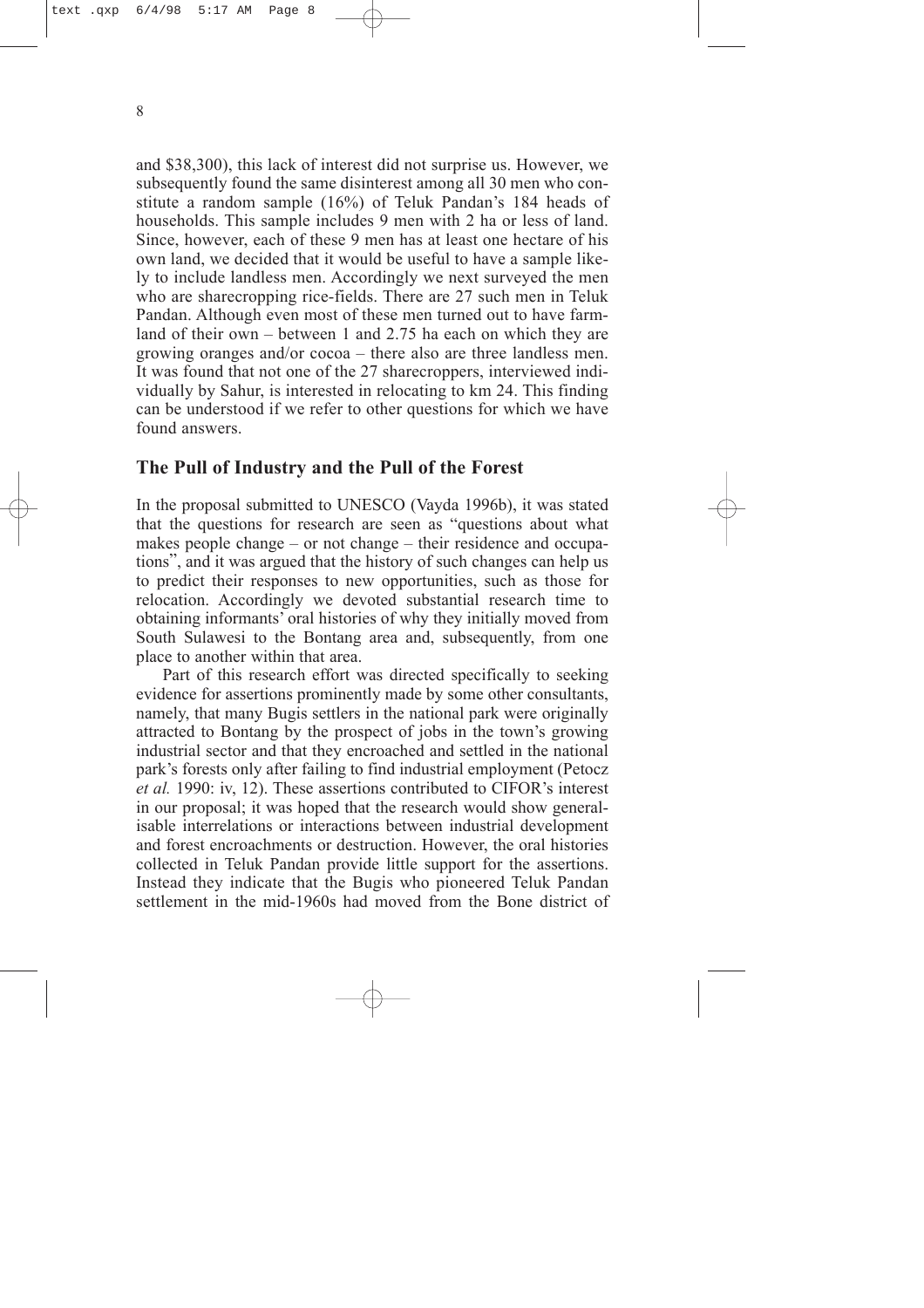South Sulawesi to the Bontang area in the 1950s and early 1960s for mainly the same reasons that made many other Bugis move to other places in the same period (including southern Sumatra, as described in Lineton 1975a, 1975b, and Vayda 1980, and the vicinity of Samarinda in East Kalimantan, as described in Vayda and Sahur 1985). That is to say, they moved to escape the economic and military disruptions associated with Kahar Muzakar's Islamic rebellion in South Sulawesi and to take advantage of advice received from relatives or friends about one or another location where forested land could be profitably converted to farmland.

For eleven couples and their children, who were among the Teluk Pandan pioneers, their first settlement in the Bontang area was in 1956 at Sikattub, now the site of a housing complex for the state-owned fertiliser company, PT Pupuk Kalimantan Timur (Pupuk Kaltim). After farming and fishing there for about eleven years and being joined by another Bone Bugis couple from Samarinda and at least fifteen other couples directly from Bone, they moved, beginning in 1967, to Teluk Pandan because of conflict between them and another early settler (related to some of the pioneers) who had become Sikattub hamlet's head and was keeping for himself, instead of distributing among the people, a growing herd of free-ranging cattle which were increasingly damaging the pioneers' swiddens (*ladang*) and fields of wet rice (*sawah*). By the time that Bontang's two present major industries first arrived – the Badak Liquefied Natural Gas factory in 1974 and Pupuk Kaltim in the late 1970s – Teluk Pandan, with its fertile flood plain for growing rice (see Wirawan 1985: 64), was already a well-established and growing agricultural and fishing community within what was then the Kutai Wildlife Reserve. Much of the present population is, in fact, said by some informants to be a result of natural increase from the population of pioneers in the late 1960s, although there have also been later migrants who, in many cases, have been the pioneers' relatives. From our random sample of 30 household heads, 11 had settled in Teluk Pandan in the 1960s, 10 in the 1970s, 7 in the 1980s, and one was born to pioneer settlers in 1972. Only four of the migrants had sought work in the town of Bontang before they moved to Teluk Pandan.

But if we found no substantiation for assertions about "endless waves of encroachment" in the national park by immigrants attracted to Bontang by its industries (Petocz *et al*. 1990: iv), is it possible that the industries, by hiring workers from settlements like Teluk Pandan,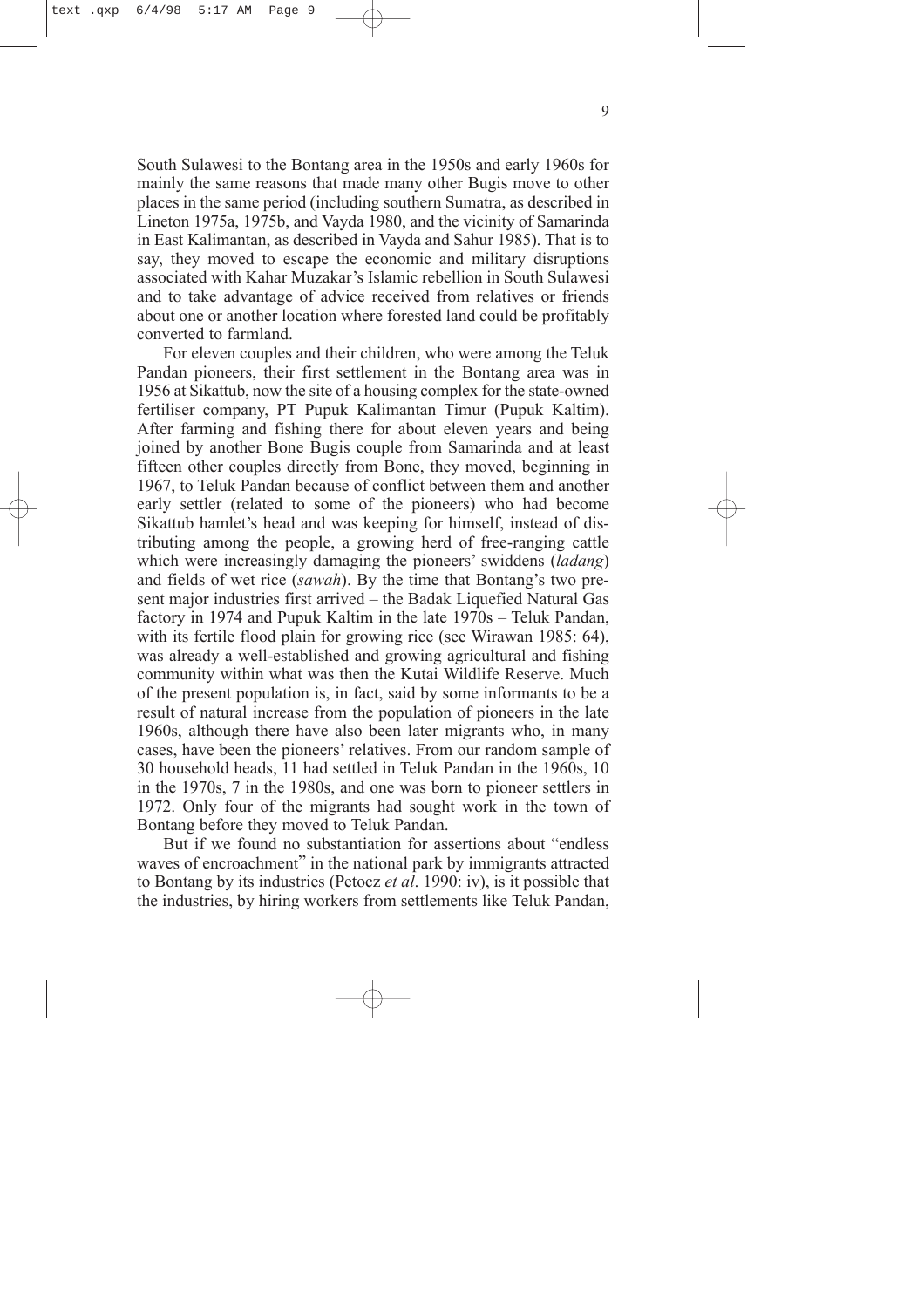have in fact contributed to reducing the impact that the settlements have on the park? The Teluk Pandan data we were able to obtain to answer this question are limited. Of the 30 men in the random sample, 5 (16.7%) had work experience – 2 as drivers, 2 in road construction, and 1 in building construction – with Pupuk Kaltim and/or PT Badak, ranging from eight months to almost three years. None in the random sample had tried and failed to obtain a job with either company, but we found two other Teluk Pandan men who had. They both attributed their failure to their lack of education and the purported preference of the particular company, Pupuk Kaltim, for Javanese employees and its discrimination against Bugis. Such discrimination is attributed by other Teluk Pandan residents to the stereotype of Bugis as irascible (*cepat marah*). In any event, most of the jobs offered by the companies to those who, like most Teluk Pandan residents, have had no education beyond primary school, is temporary and associated with the construction of new plants or new roads. Thus, Pupuk Kaltim, whose permanent payroll staff has remained fairly steadily around 2,500 for the last ten years, had only 289 temporary workers at the end of 1987 but the number had jumped to 2,161 by the end of 1988 and to a peak of 2,549 by the end of 1990 in connection with new construction. Earlier major Pupuk Kaltim construction occurred for 32-36 month periods in 1979-82 and 1982-84 when the first and second Pupuk Kaltim plants were being built, but the company has no available records on the numbers of temporary workers hired during these periods. As for PT Badak, its peak force of temporary workers during major construction periods in the past was (according to data provided to us by the company): 5,747 men in 1974-77; 7,304 men in 1980-83; 4,300 men in 1987-89; and 4,396 men in 1991-93. For new construction that has already begun, the number of temporary workers is expected to reach more than 4,000.

But even if only a few of Teluk Pandan's present residents have sought or found employment with Bontang's two big companies, there is one very important way in which Pupuk Kaltim has affected the people of Teluk Pandan, their land-use strategies, their aspirations, and their amenability to relocation. Overlooked by previous consultants and investigators using rapid appraisal and standard survey methods and pre-set questionnaires (e.g., Petocz *et al*. 1990; Pusat Studi Lingkungan Universitas Mulawarman 1993; Yayasan Dharma Wana Lestari Universitas Mulawarman 1996), this is discussed in the next section.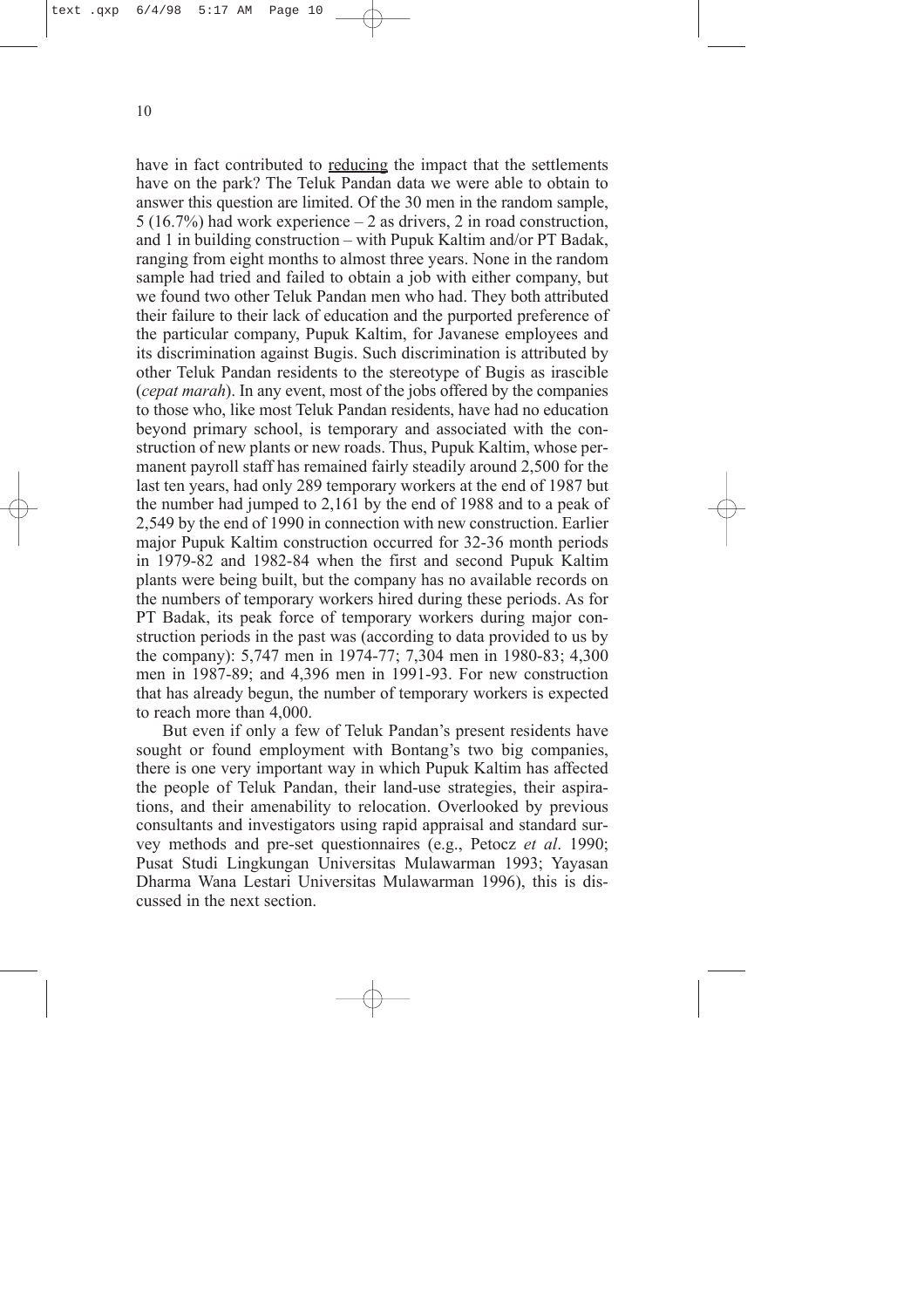#### <span id="page-15-0"></span>**Compensation for Land**

As Pupuk Kaltim, now Indonesia's largest fertiliser factory, has been expanding and diversifying, it has needed more land. In three separate years, 1978, 1984 and 1990, it has paid compensation to those with claims to land it was taking over, and, as discussed in a later section, negotiations are currently in progress concerning an additional 100 ha in the hamlet of Guntung, which is close to the projected site for a fourth Pupuk Kaltim plant. The first three sets of payments were for land in Sikattub, and Teluk Pandan residents, basing their claims on having been the pioneers who converted forest there to farmland before moving to Teluk Pandan, were among the recipients of payments in 1978, 1984 and 1990. Our data from Teluk Pandan informants about compensation has been corroborated and amplified by data we have obtained from Pupuk Kaltim on all the recipients of the 1984 and 1990 payments, but the file on 1978 payments could not be found. Of the 136 Sikattub plots for which, according to the Pupuk Kaltim files, compensation was paid in 1984, there are 56 (41%) whose owners we have identified as being from Teluk Pandan. And of the 290 Sikattub plots for which, according to the files, compensation was paid in 1990, there are 75 (25.9%) whose owners we have identified as being from Teluk Pandan. All the amounts paid that year (but not in the earlier years) are also available from the files, indicating that the average compensation received per plot for the 75 plots was Rp 2,015,923 and that the two Teluk Pandan residents whose compensation was greatest received much larger total amounts; one received Rp 23,632,363 for seven plots and another received Rp 39,135,635 for nine plots. The 1984 and 1990 data allow us to say that at least 48 Teluk Pandan residents (more than 25% of its household heads) have received compensation from Pupuk Kaltim at least once; if the 1978 data were available, we would know definitely whether the total number ever receiving compensation is higher than 48. That it may not be the case, is suggested by the fact that all 18 of the Teluk Pandan residents who told us they received compensation in 1978 were also later compensation recipients.

Teluk Pandan residents' amenability to relocation has been affected in various ways by Pupuk Kaltim's compensation payments. One way has been through the use of the payments to effect certain landuse and occupational changes. The conversion of a portion of the Teluk Pandan rice fields to mandarin orange groves in 1990 was one of these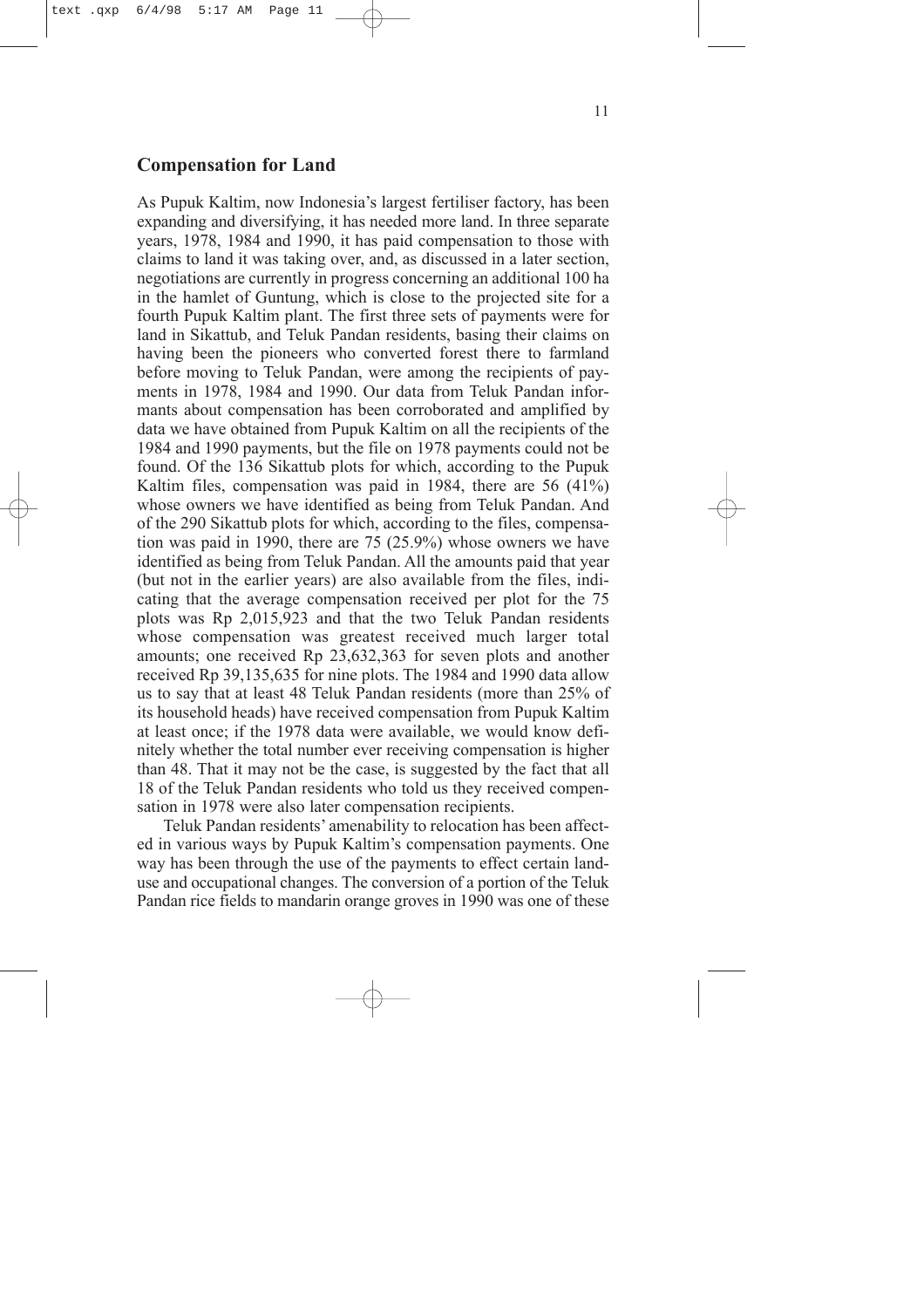changes. Before that year, there was some income from cocoa, which many Teluk Pandan farmers had inter-planted with bananas during the 1980s. However, a main source of income for Teluk Pandan residents before 1990 still was the sale of rice produced in their *sawah* and taken by boat to Bontang traders. We do not have very reliable estimates of the total area in *sawah* in Teluk Pandan before 1990, but we were told that 5 ha was the extent of *sawah* which, as a rule, each of the pioneering families of the 1960s had made from previously forested land and that the total *sawah* area before 1990 was at least 200 ha, an estimate that corresponds to our own on the basis of seeing the extent of Teluk Pandan land said to have been formerly *sawah*. The land now remaining in *sawah*, estimated by us and our informants to be about 40 ha, is being used to produce rice either directly for consumption in Teluk Pandan or for sale in Teluk Pandan to local consumers rather than for sale in Bontang. Of the 67 ha estimated to be in orange groves at present (see Table 2), only 37 ha have been converted from *sawah* but, significantly, 24 of the 38 men who received compensation in 1990 for land in Sikattub took part in the conversion of *sawah* to orange groves that year. The two men who had initiated the conversion and then carried it out on the largest scale – involving a total of seven hectares – were among the compensation recipients. These men told us that, at the time of the conversion, they were looking ahead also to the completion of a road through the park – the Bontang-Sangatta road – for conveying their oranges to markets in Samarinda and Balikpapan. The start of work on the road was, in fact, at just about the same time as the beginning of the conversion of their rice fields. Later, after the stretch of the road passing through Teluk Pandan was completed, more of the rice fields were either converted to orange groves or banana and cocoa plantations or simply left in fallow (see Table 2) because, according to our informants, the road, lying just above the old rice fields, was diverting into the Teluk Pandan Creek a good part of the runoff on which the farmers' rain-fed *sawah* agriculture had formerly depended. (The creek is, in fact, said by informants to be flooding more frequently since completion of the road.) The experience of compensation provided a further impetus to converting *sawah* to orange or cocoa plantations insofar as it led some of the compensation recipients with coconut and jackfruit trees on their Sikattub

park, more compensation would be received for each plot if it had fruit trees or other perennial crops rather than being used only for rice.

land to the realisation that, in case of being forced from the national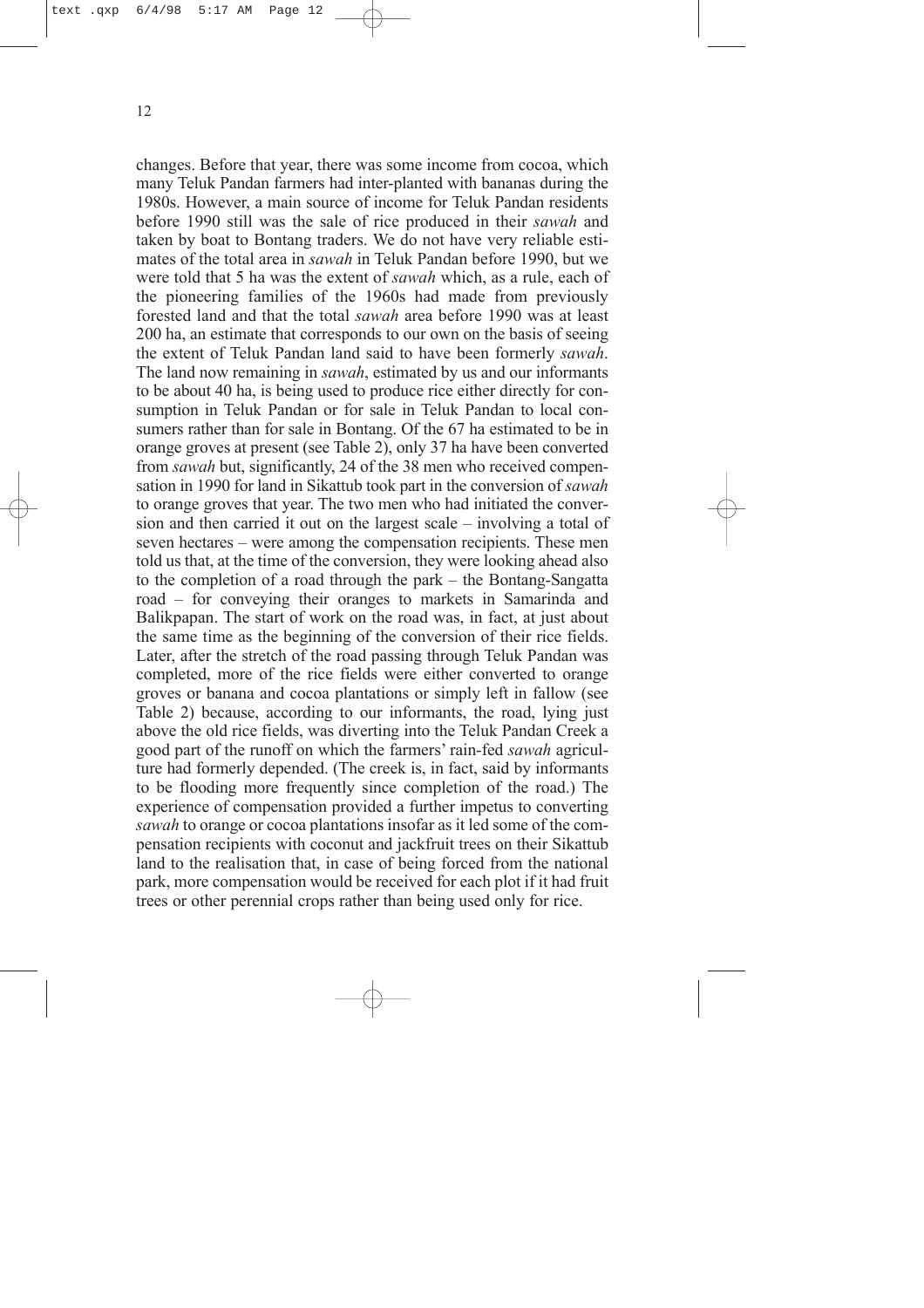|                | No Land Category   | Compen-<br>sation<br>per Tree | Trees<br>per ha | Area,<br>ha | Compen-<br>sation<br>per ha | Total<br>Compen-<br>sation |
|----------------|--------------------|-------------------------------|-----------------|-------------|-----------------------------|----------------------------|
| 1              | Sawah in use       |                               |                 | 40          | 12 500                      | 500 000                    |
| $\mathfrak{D}$ | Sawah not in use   |                               |                 | 139         | 800                         | 111 200                    |
| 3              | Ponds in use       |                               |                 | 20          | 47 500                      | 950 000                    |
| $\overline{4}$ | Disused ponds      |                               |                 | 17          | 2 0 0 0                     | 34 000                     |
| 5              | Orange groves      | 25                            | 800             | 67          | 20 000                      | 1 340 000                  |
| 6              | Second-growth      |                               |                 |             |                             |                            |
|                | kebun land         |                               |                 | 80          | 800                         | 64 000                     |
| 7              | Cocoa plantations  |                               |                 | 337         |                             |                            |
|                | a. Cocoa trees     | 4                             | 600             |             | 2400                        | 808 800                    |
|                | b. Coconut trees   | 28                            | 50              |             | 1 400                       | 471 800                    |
|                | c. Banana trees    | 2.5                           | 50              |             | 125                         | 42 125                     |
|                | d. Jackfruit trees | 25                            | 32              |             | 800                         | 269 400                    |
|                | Total              |                               |                 | 700         |                             | 4 591 325                  |

**Table 2.** Possible compensation for Teluk Pandan land and tree crops (thousands of rupiah)

Some of the orange entrepreneurs are said to be now netting as much as Rp 45,000,000 annually from only their oranges, as well as having income from other crops like cocoa and bananas. Some obtain income also from other enterprises like operating taxis in Bontang, running motorised fishing boats out of Teluk Pandan, and sending fishing teams out to their offshore fishing platforms (*bagang*). As noted earlier, it is no surprise that these men, some of whom spend more time in Bontang than in Teluk Pandan, are not taken with the idea of being relocated to 2.25 ha sites at km 24 – an area which, incidentally, is at least 30 km by road from the sea and is said to be different from Teluk Pandan also in having no suitable soil for orange-growing. (As Wirawan [1985: 64] suggested some time ago in recommending the maintenance of Teluk Pandan as an enclave within the national park, the fertility of its soils may not be readily matched by those at possible relocation sites. Comparative analyses of soil samples from Teluk Pandan and any sites proposed for relocation would be good to have.)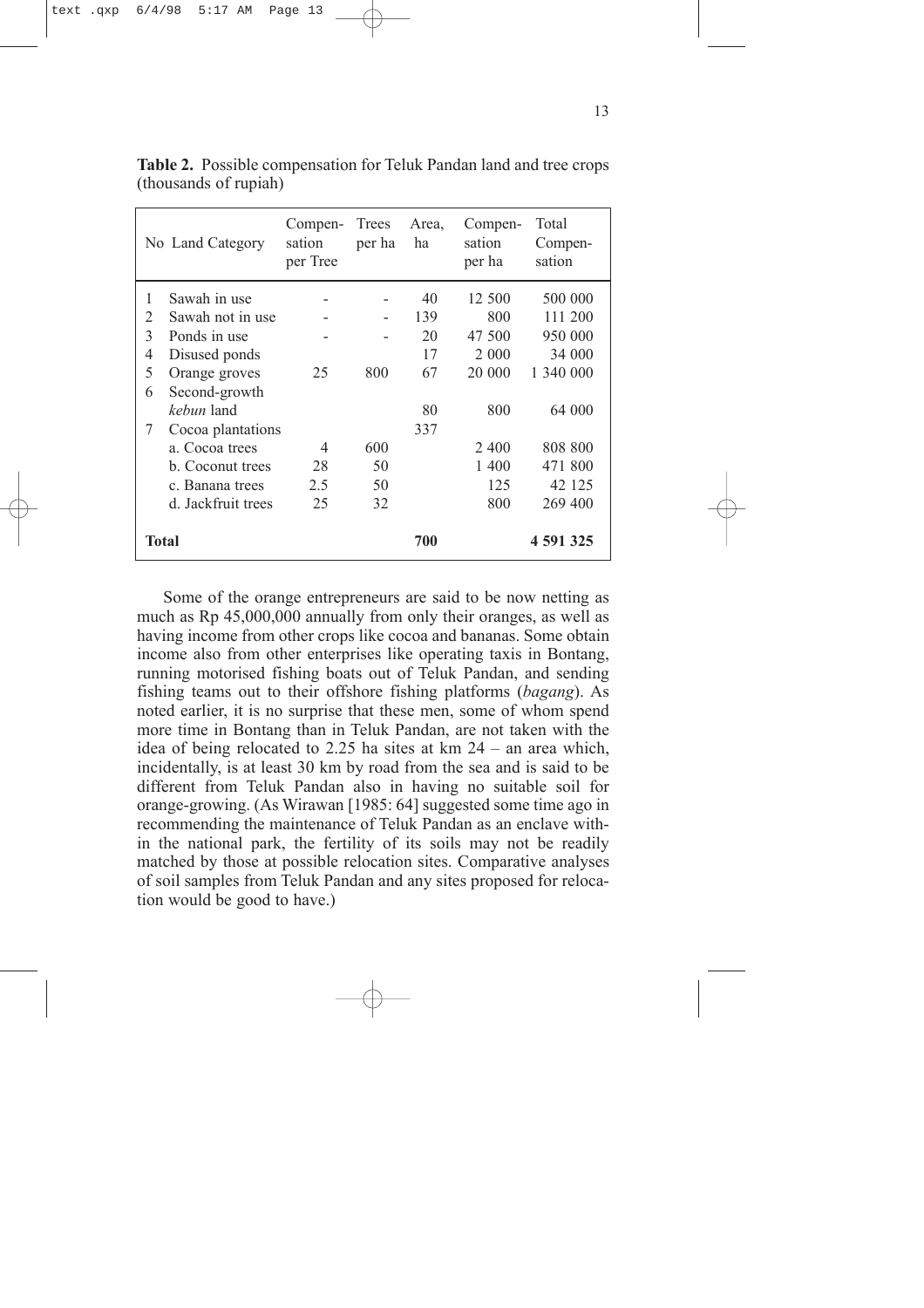Another way in which Pupuk Kaltim's compensation payments have affected Teluk Pandan residents' amenability to relocation has been through providing a model to those who have not yet benefited directly from compensation. Extensive interviews were carried out with the 27 *sawah* sharecroppers and with the poorer men in our 30 man random sample in order to test their knowledge of compensation. They did not know such details as how much was received, but they did know who bought taxis with compensation money, who built houses in Bontang with it, and who used it for making the *haj* to Mecca. They also knew that compensation is not only per unit of land but also per tree in the case of perennial crops. In line with such knowledge, they told us they are working to obtain more land of their own, which they will plant in oranges and cocoa and which will then be their net (*jaring*) for catching compensation.

Indeed, in addition to acquiring land by means of such sharecropping arrangements as are described in the next section, poorer Teluk Pandan men can hope to obtain more land by buying it with the pay that they receive, often from relatives (see the next section), for performing various temporary but recurrent jobs. These include: preparing the mounds on which orange trees are to be planted; planting orange and cocoa trees; spraying orange groves with pesticide; transporting harvested fruit from plantations to the roadside for trucks to pick up; clearing farmland overgrown with secondary vegetation; tilling *sawah* with mattocks before planting; and harvesting rice from *sawah*. The daily pay for these jobs ranges approximately from Rp 5,000 to Rp 12,000 (above East Kalimantan's official minimum daily wage of Rp 4,600, or US\$1.95, in 1996).

How adequate is such pay for land purchases? Plots of land called *petak* in Indonesian and *benrang* in Bugis, usually ranging in size between 0.15 and 0.25 ha (but sometimes larger) and without crops planted on them, are said to be currently selling in Teluk Pandan for between Rp 200,000 and Rp 400,000, depending on such factors as proximity to the road and settlements and the height of undesirable second-growth vegetation on the land. Actually, when sales are made of larger areas of land and are, unlike most *petak* sales, recorded in registers maintained by the hamlet heads, the price per hectare is usually considerably less (see below). Although we have seen a few sales receipts, unfortunately we have no adequate sample of *petak* sales to be able to say that the smaller land units do indeed sell at substantially higher rates than those for larger areas. Taking into account this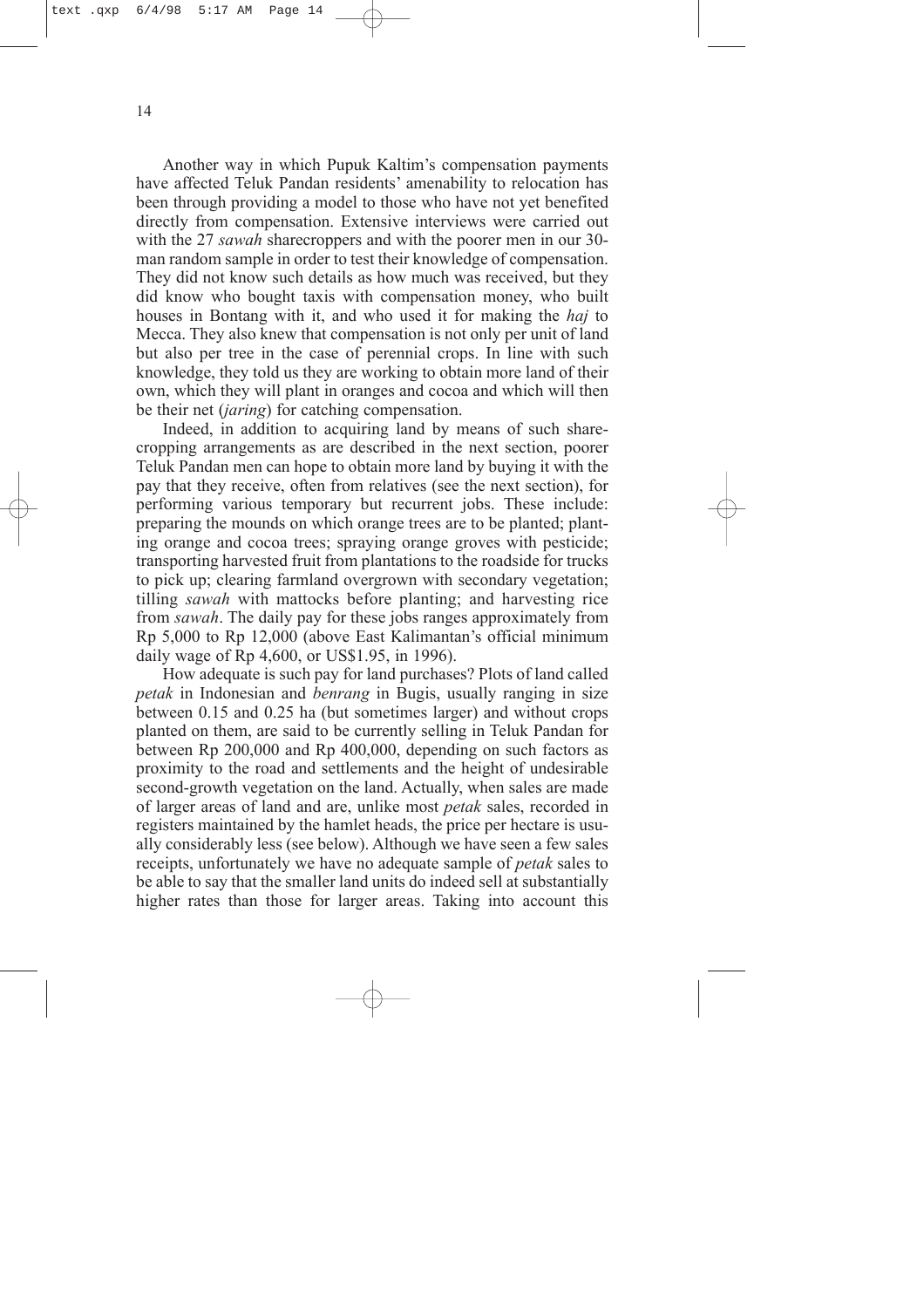<span id="page-19-0"></span>uncertainty, we can still say that the wages from about one month's work, *or else from considerably less than one month*'*s work*, enable a worker to buy a small plot for himself. Indeed, 11 of our sample of 33 men, comprising the 24 *sawah* sharecroppers with land of their own and the 9 men in the random sample who have only 2 ha or less of land, told us that part of their land was purchased with money they had earned as temporary labourers in Teluk Pandan. At present, 19 of the sharecroppers and 7 of the 9 men from the random sample are already growing oranges on their land. Cocoa is being grown by all 33 men, i.e., both by those who are also growing oranges and by those who are not. We have visited all of their plots and found the orange trees, all planted recently, to be well tended but some of the older cocoa trees seemed, to our inexpert eyes, to be diseased.

In the next section, we will discuss various patron-client arrangements that also enable younger and/or poorer persons to earn income and sometimes acquire land of their own in Teluk Pandan, as well as in similar Bugis rural communities elsewhere. Ties to a patron as factors working against amenability to relocation to km 24 will be noted as well.

## **Patrons and Clients**

Important in South-east Asian societies in general (Scott and Kerkvliet 1977), patron-client ties have been described as a "key element" (*unsur kunci*) in Bugis and Makassarese society in particular (Pelras n.d., cited in Acciaioli 1989: 170). Characterising the ties as serving to "assure those below that they will be provided with life's basic necessities, including access to land, while providing those above with a supply of followers necessary both as material capital (e.g. as field labourers) utilised for economic endeavours and symbolic capital (e.g. as entourage) displayed on festive occasions", anthropologist Acciaioli (1989: 170-179, citing other anthropologists, especially Mattulada n.d.) notes that Bugis use of such leader-follower relations, while declining in political and military contexts in the twentieth century, has persisted in economic contexts. Thus many Bugis entrepreneurs still act not so much as employers dealing with wage-earners in modern capitalist businesses but rather as the heads of traditional families, helping their workers cover, for example, medical or other emergency expenses and some of the expenses of meeting ceremonial obligations.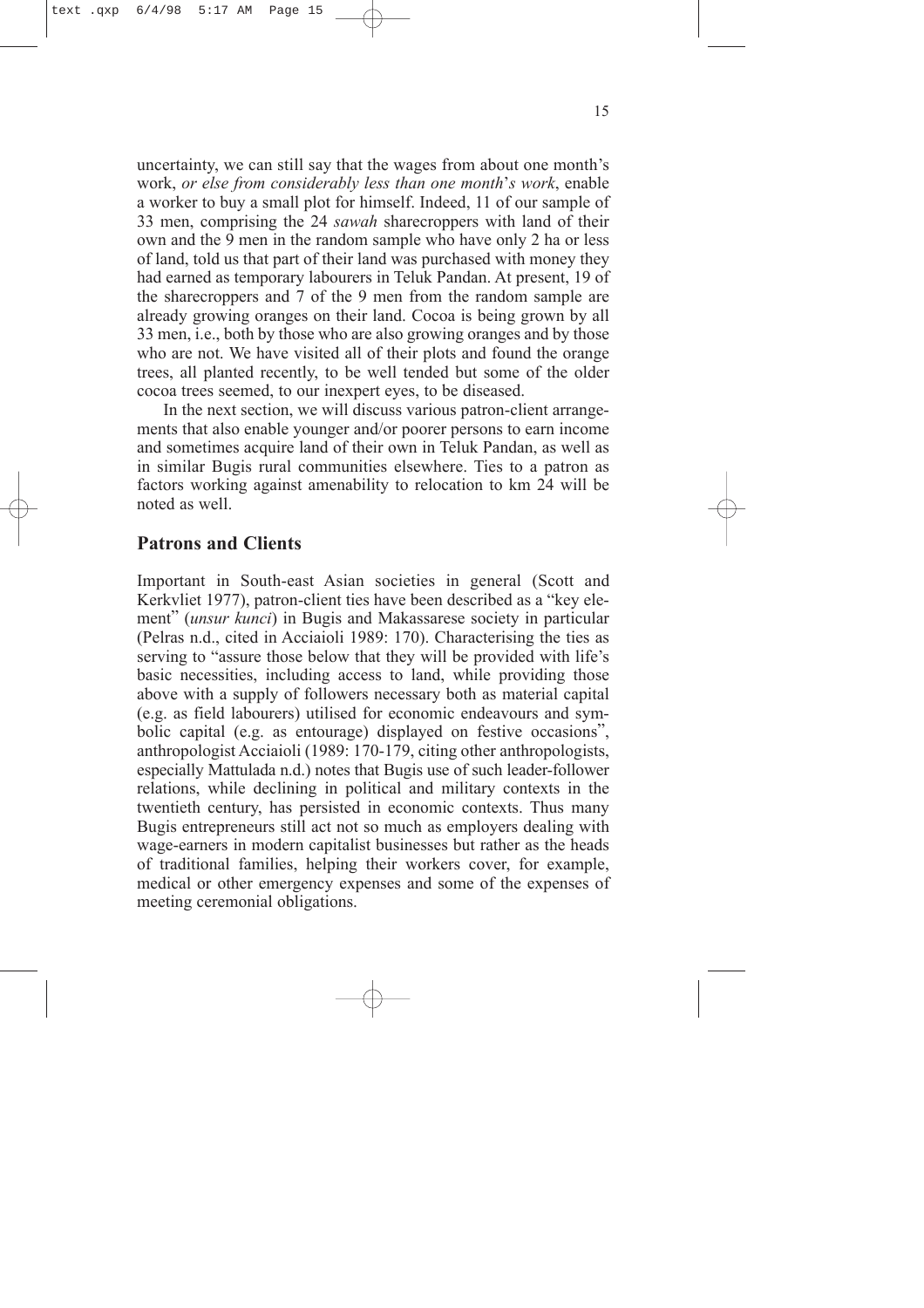In a number of the illustrations given by Acciaioli, the above characterisation applies to contemporary relations between Bugis entrepreneurs and non-relatives working for them. The characterisation can be expected to apply all the more in the case of Teluk Pandan enterprises insofar as those regularly working for others in Teluk Pandan appear to be mostly their poorer and/or younger relatives. A preference for having relatives as workers was explicitly stated by some of the Teluk Pandan entrepreneurs, who invoked the following Bugis saying in support of the practice: "If you have a relative work for you, you are blind in only one eye; with a non-relative, you are blind in both" (cf. Lineton 1975a: 188, who studied Bugis communities in Jambi and South Sulawesi, on the preference for kin as helpers in farming). Of the 27 *sawah* sharecroppers that we interviewed, only one was found not to be related to the *sawah* owner. In 22 of the cases, the relationship is quite close, being that of a brother in one case and that of a nephew, brother-in-law or first cousin in 21 cases. The one person sharecropping a non-relative's *sawah* does have relatives in Teluk Pandan, but they have no *sawah*. He and the *sawah* owner are from the same village in Bone, and he is one of only five *sawah* sharecroppers who co-reside with the *sawah* owners. While the very limited time available for our research precluded systematic and detailed studies of what Acciaioli (1989: 211) refers to as "the role of kinship in enterprise", our impressions accord in general with the conclusions that he reached about that role from his study of a Bugis migrant community at Lake Lindu in Central Sulawesi, namely, that kinship may be said "to constitute a primary, though not an exclusive, channel of recruitment to structures of co-operation and dependence and to induce a greater degree of loyalty from those bound in these relations" (Acciaioli 1989: 213).

Teluk Pandan's present *sawah* sharecroppers are working under arrangements whereby they are due to receive either three-fourths (*bagi empat*) or one-third (*bagi tiga*) of the harvest, depending on whether they or the *sawah* owners pay for fertiliser and pesticide and take care of preparing seedbeds and transplanting from them. As noted previously, the rice now produced in Teluk Pandan is for consumption by its residents. However, the following practice is reported by those who say they are now producing rice only for subsistence**:** if, after a new harvest, rice is still left from the previous year's harvest, the old rice is taken to Bontang for sale. (The rice is a 6-month variety, grown once a year.) Significantly, sharecropping is said to be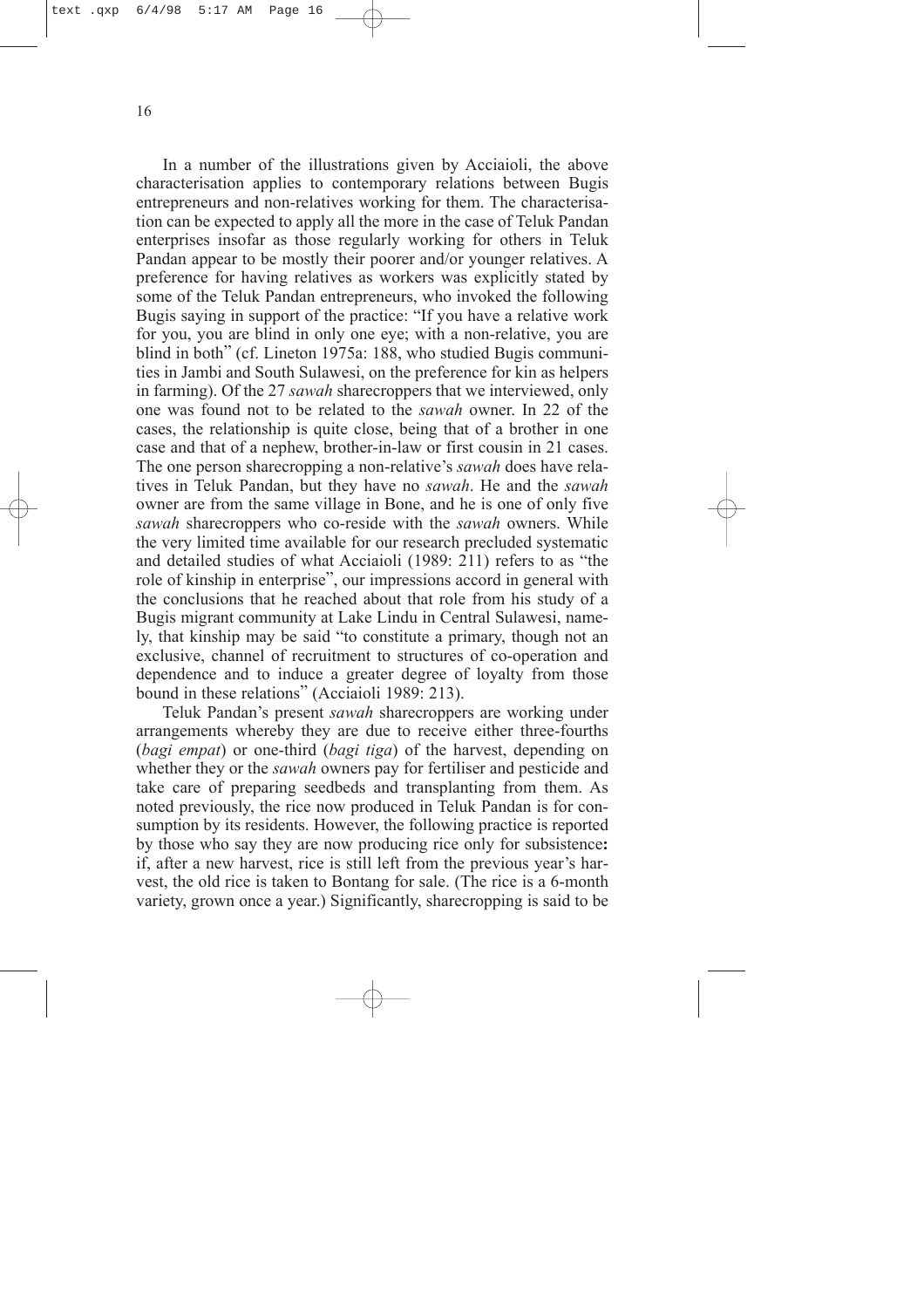possible with respect to the shrimp and milkfish being grown in brackish-water ponds and also with respect to commercially valuable perennial crops in Teluk Pandan. Each pond labourer, responsible for guarding and maintaining a pond of approximately 0.25 ha and feeding the fish and shrimp in it, may receive about Rp 400,000 every four months as his quarter share of the net proceeds from the quarterly harvest, which may comprise almost 40 kg of tiger shrimp and approximately 1000 kg of milkfish.

As for the perennial crops, informants told us that there are times when someone who has established a plantation no longer wants to work it himself and therefore gives it to someone else to work; in such cases, either one-third of the trees is allocated to the worker to harvest for his own share or else he gets one-third of the total proceeds from all the trees. Either arrangement is called *bagi tiga* ("one-third share"). The fact that Ruf *et al.* (1995: 353-355) report that, in a pioneering cocoa-growing area of South-east Sulawesi, Bugis sharecroppers receive only a one-fourth or one-fifth share from their plantationowning relatives is probably a reflection of the Sulawesi area's high cocoa yields (averaging about 1500 kg/ha per annum in land newly cleared of primary forest) in comparison with Teluk Pandan yields (averaging only 950 kg/ha). The difference in yields means that the actual crop received as a share and the value of it are roughly the same per hectare for Sulawesi and Teluk Pandan workers. This supports the suggestion of Ruf *et al.* (1995: 355) that share proportions are adjusted to provide owners the benefit of high yields and to give workers only what are reasonable returns in terms of local or regional wage standards. Consistent with this and also with other observations made by Acciaioli (1989: 212), Ruf *et al.* (1995: 355) and us is a point worth making explicit here: Favouring relatives as workers does not entail treating them differently than unrelated workers would be treated by Bugis patrons or entrepreneurs in such economic matters as the workers'shares of the crop or, when an entrepreneur's fishing boat is used, their shares of the catch. This, however, seems not to be a concern of the workers. From their standpoint, the important issue may simply be that they can depend on their patron relatives for work.

Another scenario reported to us in Teluk Pandan is that of landowners giving overgrown, former *sawah* to others, usually relatives, to plant on a 50-50 share (*bagi dua*) basis. What is to be planted is negotiated between the owner and the worker. If, for example, oranges are the crop, the worker provides all the labour (including preparing the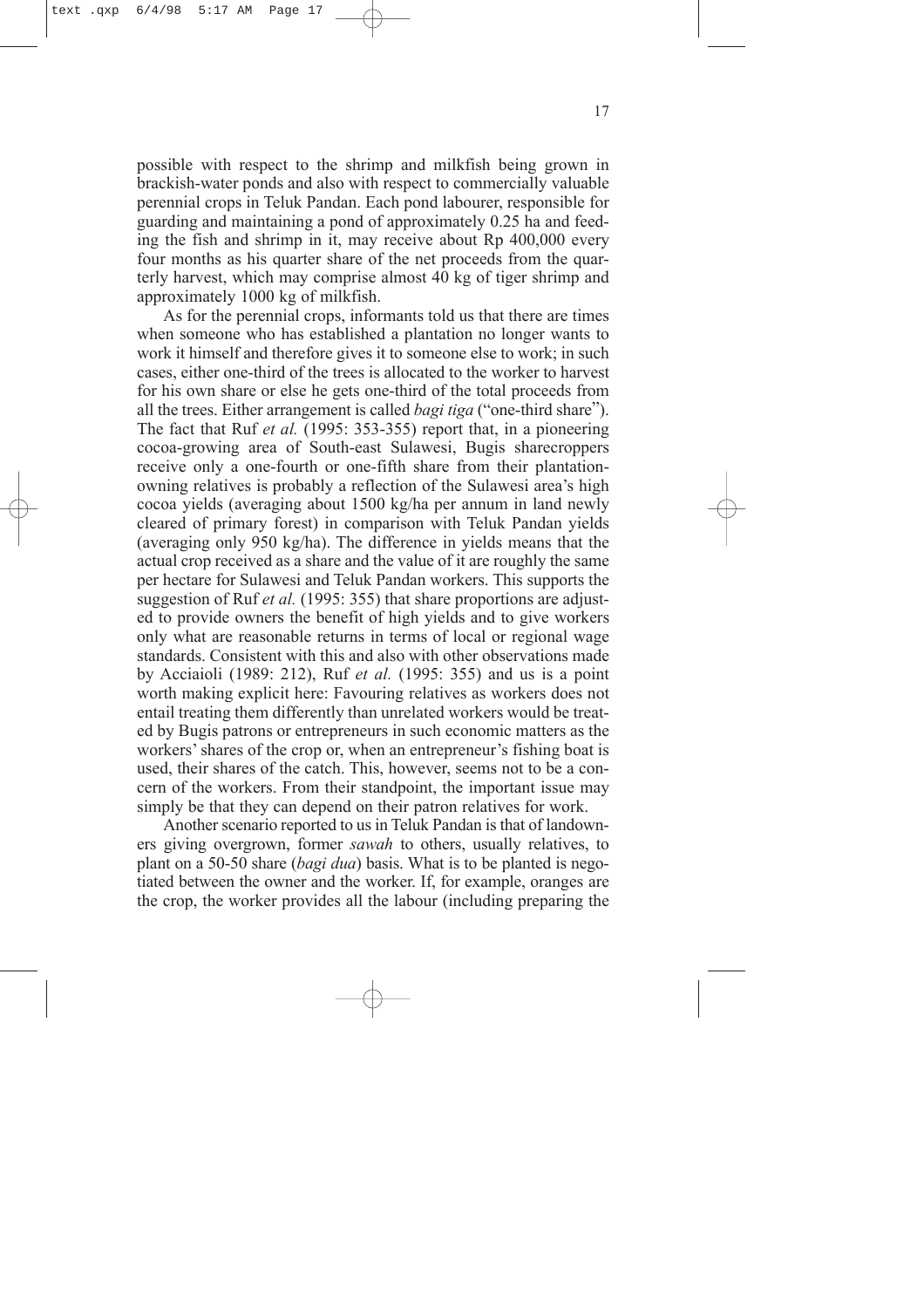<span id="page-22-0"></span>planting mounds and then planting the trees), while the owner provides the trees (purchased from a nursery) and pesticide; then, when the trees have begun to yield, the land is divided into two and the worker then not only gets the crop from his half but becomes owner of that half.

There is another possible outcome from the 50-50 arrangement. Before the trees have begun to yield but after they have grown sufficiently to show that they will survive and indeed yield, the worker, needing money for some urgent or immediate purpose, may ask the owner to buy his half of the trees back from him. Current prices for orange trees in Teluk Pandan range from Rp 5,000 for trees less than one year old to Rp 40,000 for trees at least four years old. Our informants had no special name for this buy-back practice and described it simply as compensation for past labour (*ganti kerja*).

Regrettably we do not have an adequate sample of cases of sharecropping of orange groves and/or cocoa plantations to say how common such sharecropping is. Some limited data do, however, indicate that it serves at least to some extent as a mechanism whereby successful, entrepreneurial farmers make available to dependants – presumably relatives as a rule – opportunities to gain not only income in return for labour in the short run but also land with perennial crops producing income over an extended period. Thus, part of their own land on which they were growing oranges and/or cocoa had been obtained by means of the 50-50 arrangement by 5 of the 24 land-owning *sawah* sharecroppers and by means of purchase with income from *bagi tiga* by 6 of the 9 smallest landholders in our random sample. Moreover, all 27 of the *sawah* sharecroppers that we interviewed and all 9 of the smallest landholders in our random sample did tell us that they regularly depended on a particular patron or entrepreneur (usually referred to as "boss") for work. Accordingly we made these 36 men our sample for asking what they would do if they had to leave the national park and if their patrons refused to be relocated to km 24. More specifically, we asked whether they would choose to follow their patrons elsewhere or to obtain land of their own at km 24. All said that they would follow their patrons.

#### **Willingness to Move in Return Only for Compensation**

Not wanting to move to km 24 does not mean that Teluk Pandan residents do not want to move out of the national park at all. On the contrary, previous experience of compensation or simply the knowledge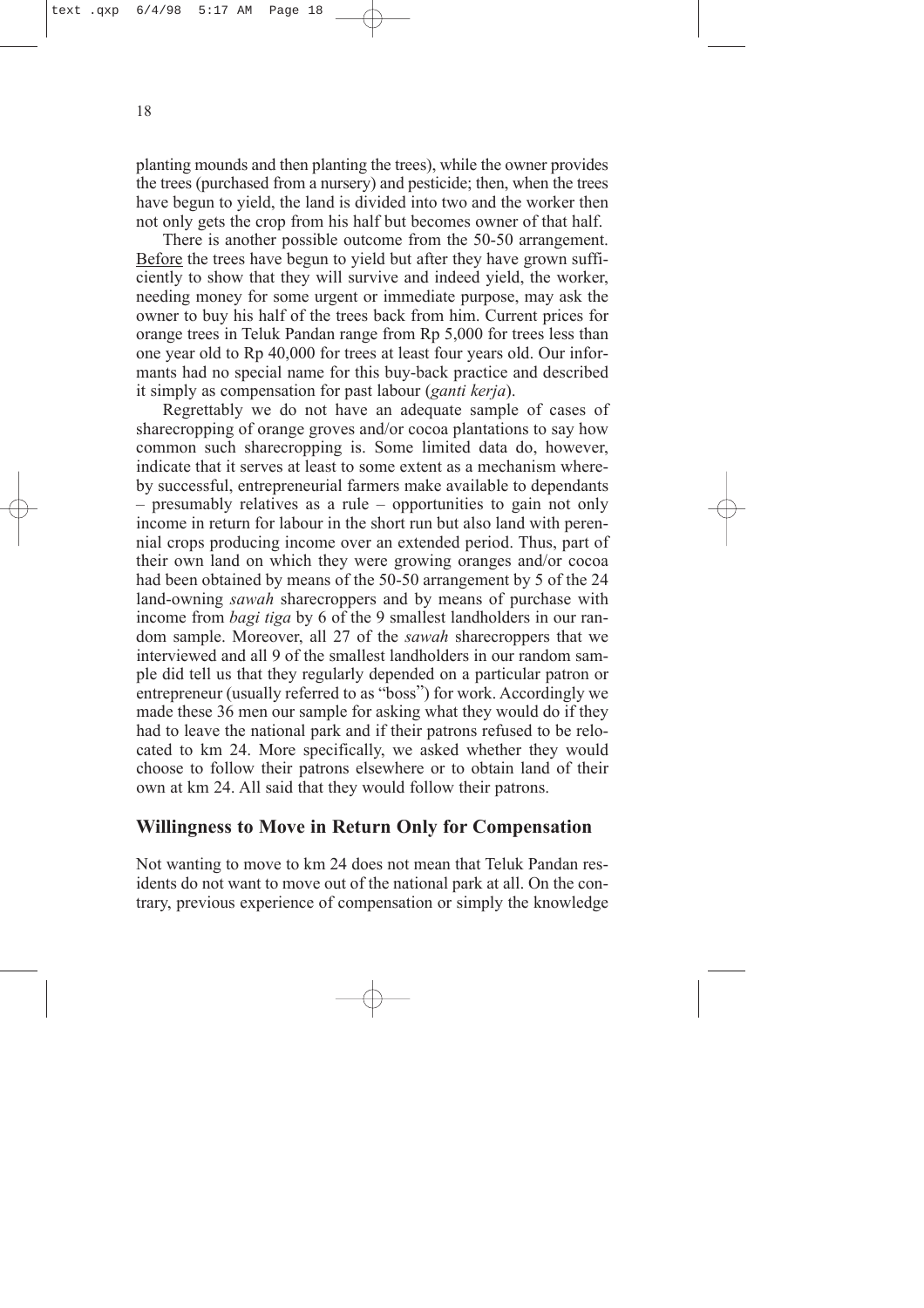of it has, as already suggested in the section on "Compensation for Land", made many residents eager to move, provided that what they call "fair compensation" would be paid to them in cash for whatever land and perennial crops they would leave behind. When we asked what constitutes fair compensation, we were told that they are the rates followed by Pupuk Kaltim in making compensation payments. Accordingly we sought to determine those amounts and learned from the company that their currently used rates are the official rates set for Kutai District in 1993 (Bupati...Kutai 1993). These rates are higher than current land prices in Teluk Pandan, and any firm expectation of fairly imminent removal from the park could contribute to an inflation of land prices (see below).

In order to make some rough calculations of the total compensation that Teluk Pandan residents might be entitled to if these rates were to be used, we next obtained from Teluk Pandan's three hamlet heads and selected farmers the rough estimates (not based on any careful measurement) of Teluk Pandan's total present area in each of the following seven categories of land cleared of forest: (1) *sawah* in use; (2) *sawah* not in use; (3) brackish-water ponds (*tambak*) in use; (4) ponds fallen into disuse; (5) land planted in oranges; (6) land now in second-growth vegetation (*belukar*) but suitable for plantations (*kebun*) of oranges and/or cocoa; and (7) land inter-planted in cocoa and other tree crops (see Table 2). Since categories 3, 4, and 6 are either not covered clearly or else not covered at all by the lists that we obtained of the official Kutai District rates, we used the lowest prices for which land in these categories is currently selling in Teluk Pandan: Rp 47,500,000/ha for category 3, which is a rate corresponding to what Pupuk Kaltim is, according to the land negotiator referred to in the next section, offering as compensation for *tambak* in Guntung; Rp 2,000,000/ha for category 4, also corresponding to Pupuk Kaltim's offers in Guntung; and Rp 800,000/ha for category 6. In the case of categories 5 and 7, compensation would be paid according to the number of trees per unit of land and the condition of the trees. Accordingly, for these categories, we accepted Teluk Pandan farmers' estimates of the number of trees: the main orange-growers agreed on 800 as the number of trees per hectare (exceeding by more than 100 trees the highest densities noted by Ashari [1992: 137] for mandarin orange orchards), while the average of estimates given by cocoa-growers is 600 trees per hectare (much lower than the densities reported by Ruf *et al.* [1995: 349] from Bugis family smallholdings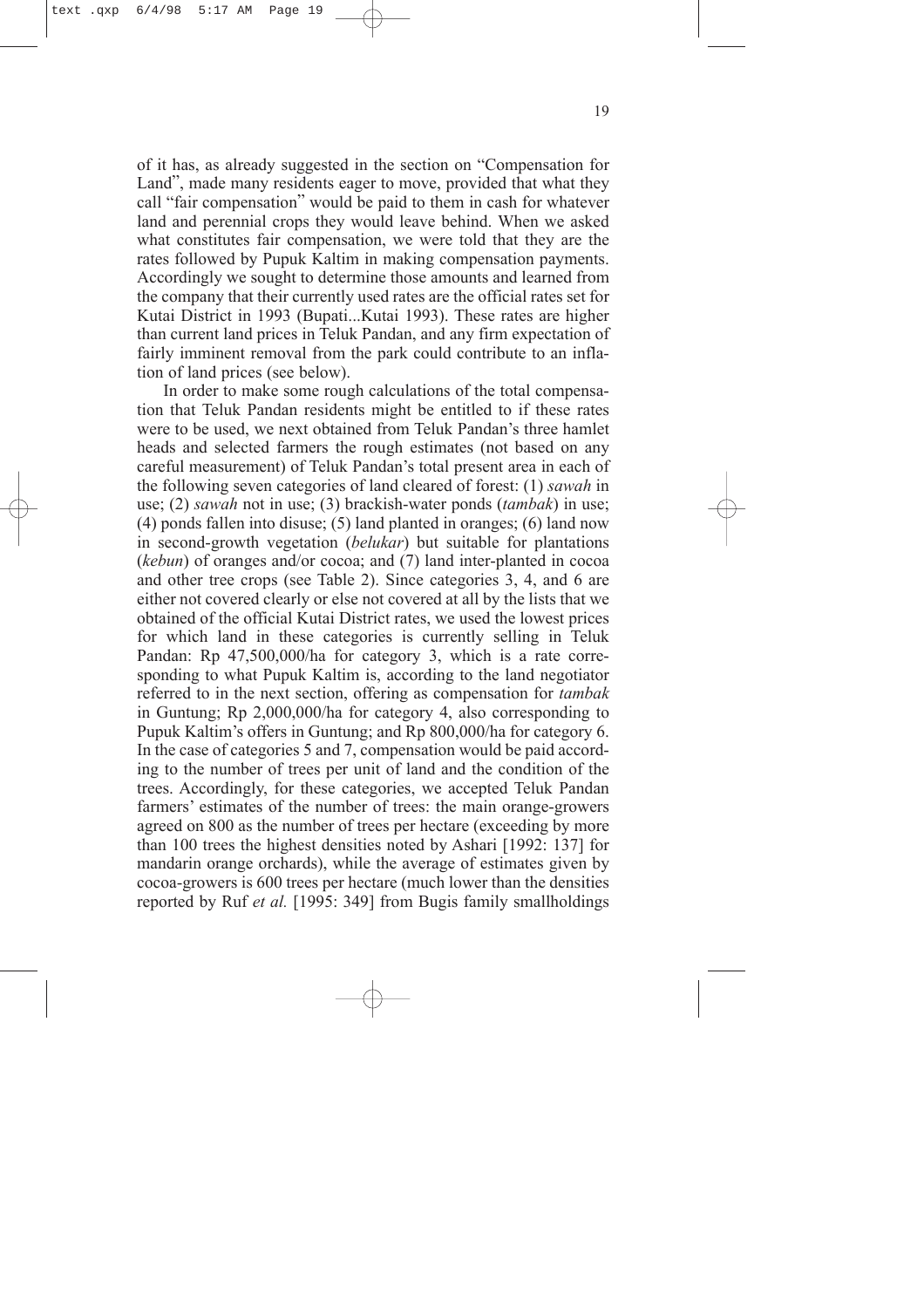in Sulawesi and by Wood [1985: 145-147] from plantations in West Africa, Colombia and elsewhere).

For orange tree compensation, we used the rate of Rp 25,000 per tree, applicable, according to the official lists, to trees that are bearing but have not yet reached full production. For the cocoa trees, which vary in age mostly between five and fifteen years in Teluk Pandan, we used the rate of Rp 3,950 per tree, which is an average of the official rates paid for "productive" trees and those declining in productivity. Since cocoa is always inter-planted with other tree crops such as coconuts, bananas and jackfruit in Teluk Pandan (as in the national park's other Bugis settlements), we used, as a rule, averages of farmers' estimates of the numbers of these trees per hectare in what, for convenience, we are designating as cocoa plantations. In the case of jackfruit (*nangka*) trees, the estimate is based both on our visual inspection and on the farmers' description of their practice of using the trees as boundary markers and therefore planting eight of them at the corners and between the corners of each plot before planting other tree crops in it; we conservatively assumed only four plots per hectare for the purpose of this estimation. In the case of bananas, official compensation is paid per single parent plant and its followers and, accordingly, our estimates refer to the number of such combinations. We regarded all of the estimated non-cocoa trees in cocoa plantations as being in the "productive" category for purposes of compensation.

The result of our calculations, as indicated in Table 2, is that, if the rates and possibly quite inaccurate estimates that we have specified are used, the total amount that would have to be paid as "fair compensation" to Teluk Pandan residents is Rp 4,591,325,000 or US\$1,953,755. That this may be a conservative figure is suggested by Wirawan's (1985: 63) estimate, based on interpretation and measurements from 1982 aerial photographs, that Teluk Pandan's cleared land amounts to 1,570 ha, which is more than double our estimate here of 700 ha eligible for compensation. If we extrapolate from the average area of 7.87 ha per household in our random sample of 30 Teluk Pandan households (see Table 3) to the total cleared land held by all 184 of Teluk Pandan's households, the area of 1,448 ha that we obtain is again more than double the estimate of 700 ha that we are using here. The discrepancy makes clear that any follow-up to our research on these matters should include careful counts of trees and measurements of plots, along with interpretation and measurements from new or, at least, more recent aerial photographs or satellite images.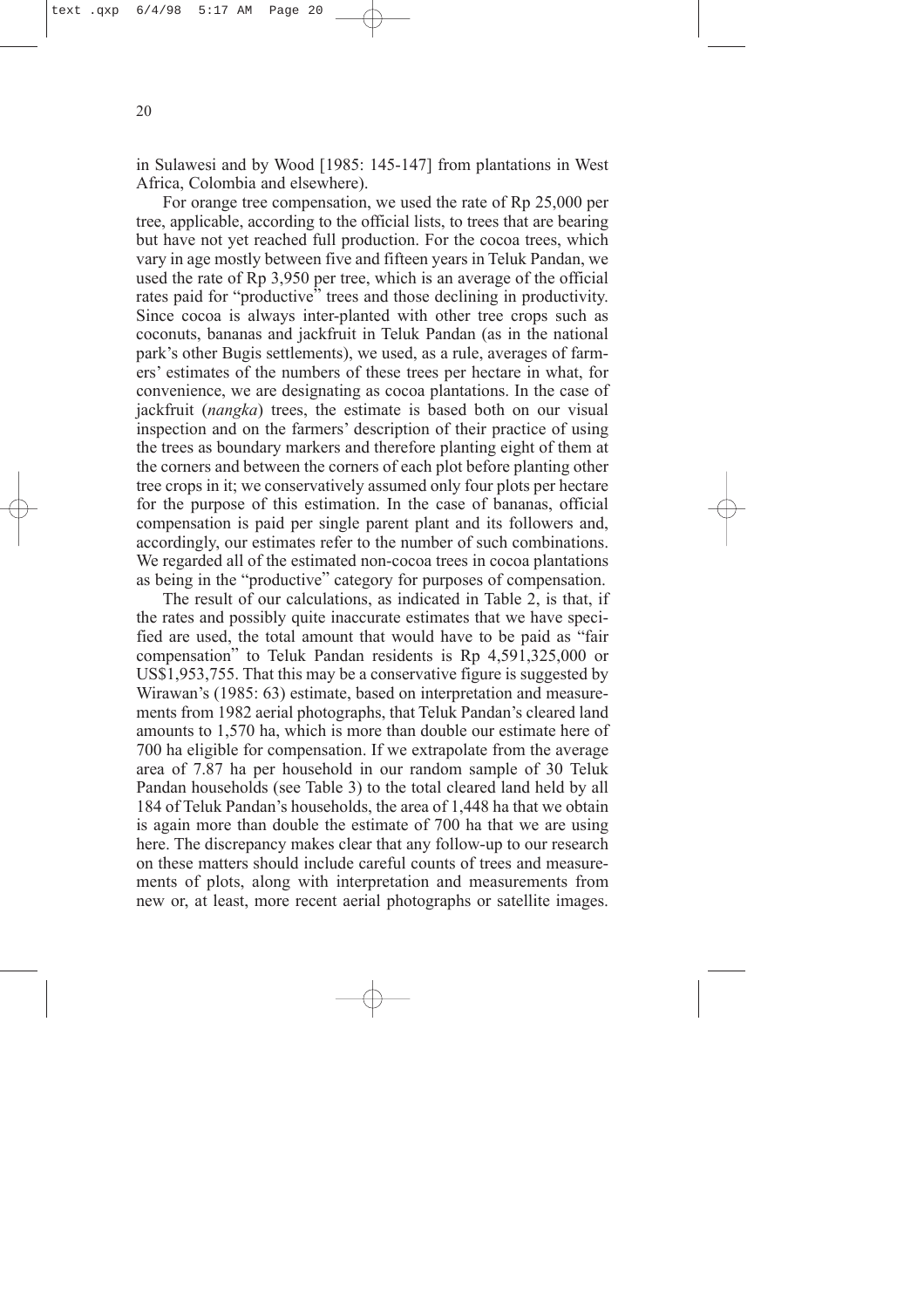|                                    |                      | Landholdings in hectares                   |                |                |                                                 |  |
|------------------------------------|----------------------|--------------------------------------------|----------------|----------------|-------------------------------------------------|--|
| N <sub>o</sub>                     | Age                  | Cleared                                    | Bought         | Inherited      | Total                                           |  |
| $\mathbf{1}$                       | 55                   | 6                                          | 9              |                | 15                                              |  |
| $\overline{c}$                     | 33                   | $\frac{3}{3}$                              |                |                | $\overline{\mathbf{3}}$                         |  |
| $\overline{3}$                     | 35                   |                                            | $\overline{c}$ |                | 5                                               |  |
| $\overline{4}$                     | 33                   | $\overline{4}$                             | 6              |                | 10                                              |  |
| 5                                  | 31                   | $rac{3}{5}$                                | 5              |                | 8                                               |  |
| 6                                  | 61                   |                                            | 6              |                | 11                                              |  |
| $\overline{7}$                     | 54                   | 6                                          | $\frac{2}{4}$  |                | 8                                               |  |
| 8                                  | 29                   |                                            |                |                | $\overline{4}$                                  |  |
| 9                                  | 40                   | $\overline{2}$                             | $\overline{2}$ |                | $\overline{4}$                                  |  |
| 10                                 | 24                   |                                            | $\frac{1}{2}$  | $\overline{4}$ |                                                 |  |
| $11\,$                             | 30                   |                                            |                |                | $\begin{array}{c} 4 \\ 2 \\ 5 \end{array}$      |  |
| 12                                 | 31                   |                                            |                | 5              |                                                 |  |
| 13                                 | 50                   | $\overline{4}$                             | 20             |                | 24                                              |  |
| 14                                 | 51                   | 5                                          | 17             |                | 22                                              |  |
| 15                                 | 65                   | $rac{2}{5}$                                | $\overline{2}$ |                | $\overline{4}$                                  |  |
| 16                                 | 43                   |                                            | 23             |                | 28                                              |  |
| 17                                 | 33                   | $\overline{4}$                             | $\overline{3}$ |                | $\sqrt{ }$                                      |  |
| 18                                 | 43                   | $\begin{array}{c} 5 \\ 2 \\ 2 \end{array}$ | $\overline{4}$ |                |                                                 |  |
| 19                                 | 30                   |                                            |                |                | $\begin{array}{c} 9 \\ 2 \\ 2 \\ 1 \end{array}$ |  |
| 20                                 | 35                   |                                            |                |                |                                                 |  |
| 21                                 | 35                   |                                            |                |                |                                                 |  |
| 22                                 | 37                   | $\overline{a}$                             | $\mathbf{1}$   |                |                                                 |  |
| 23                                 | 37                   | $\frac{2}{4}$                              |                |                | $\overline{2}$                                  |  |
| 24                                 | 54                   |                                            | 9              |                | 13                                              |  |
| 25                                 | 27<br>37             |                                            | $\,1$          |                | $\,1\,$                                         |  |
| 26<br>27                           | 32                   |                                            | $\frac{2}{1}$  |                | $\overline{c}$<br>$\mathbf{1}$                  |  |
| 28                                 | 51                   | $\overline{4}$                             | 8              |                | 12                                              |  |
| 29                                 | 32                   | $\overline{2}$                             | $\overline{4}$ |                | 6                                               |  |
| 30                                 | 63                   | 19                                         |                |                | 19                                              |  |
| Mean<br><b>Median</b><br><b>SD</b> | 40.37<br>36<br>11.53 |                                            |                |                | 7.87<br>5<br>7.31                               |  |

**Table 3.**  Teluk Pandan landholders (random sample)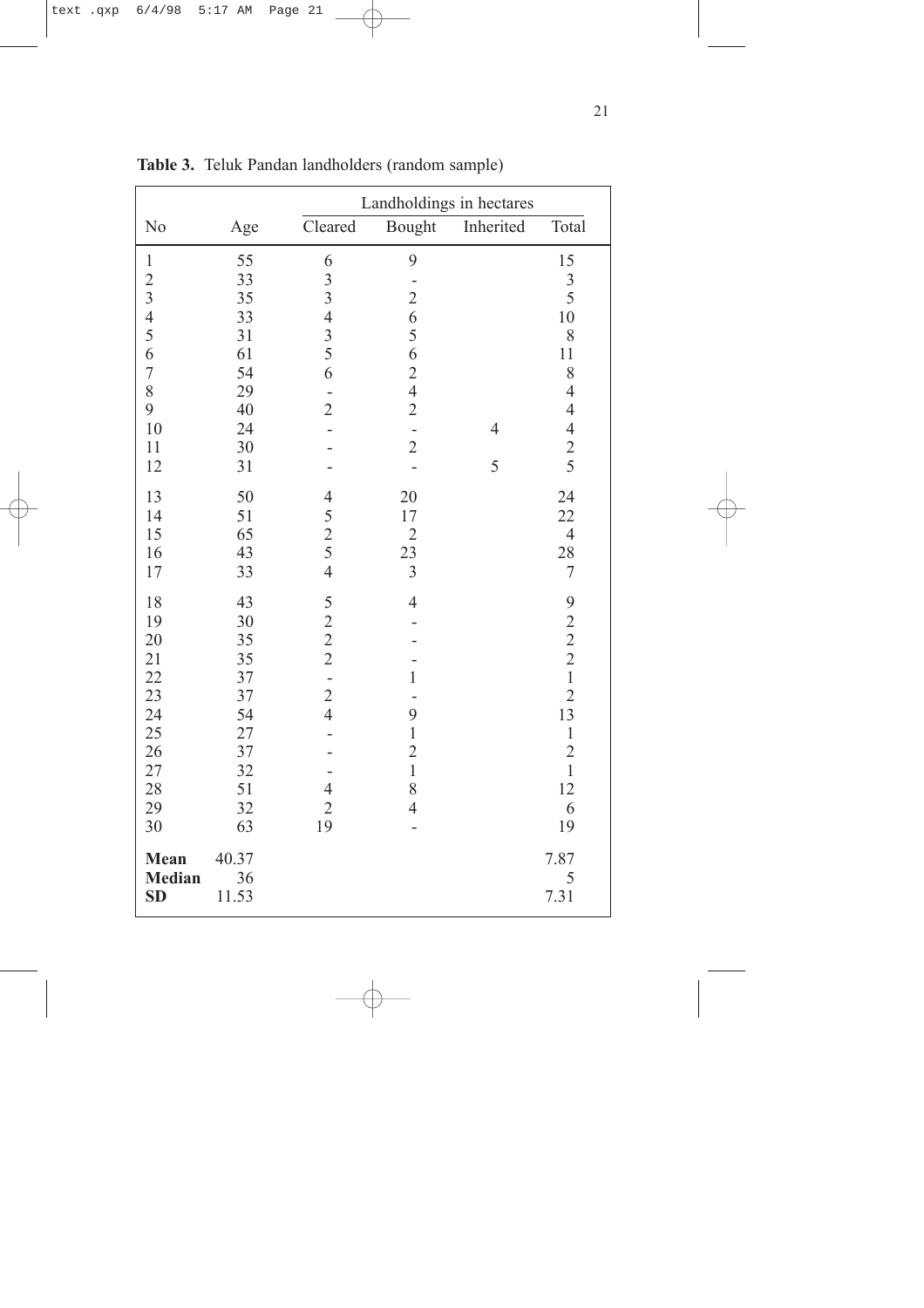Regrettably, our project time was insufficient for us to be able to make such counts, measurements and interpretations ourselves.

Lest it be thought that the idea of moving from the national park on receipt of fair compensation is simply a product of the experience or knowledge of compensation for land-pioneering in Sikattub, it should be noted that neither the idea of moving on when there are manifest advantages in doing so, nor the idea of compensation for land, is a novelty in Bugis culture. Elsewhere, Vayda (1996a: 5, 21-22) has discussed adventurousness and mobility as values or ideals which, along with a belief in opportunities beyond one's village of residence, are known to be widely held and long persisting among Bugis. Indeed there were Bugis migrating on their own, roving the seas of Southeast Asia, and setting up or joining trading and cash-crop farming colonies (which were often impermanent) long before either the Dutch colonial or the Indonesian governments had official transmigration programmes for resettling people from the over-crowded islands of Java and Bali to Indonesia's so-called Outer Islands (see Lineton 1975b, Vayda 1980, and, for citations onwards from the sixteenth century concerning Bugis people's "audacious entrepreneurial and martial exploits abroad", Acciaioli 1989: 11-16, 41-59).

As for compensation for land, it should be understood that the fact that Pupuk Kaltim made payments of this to those who had "opened" or first cleared the land in Sikattub accords well with Bugis conceptions about making payments when taking over already cleared land. The payments may be regarded as compensation to the land-openers for their past labour and/or expenses in clearing the land rather than being regarded strictly as payments for the purchase of the land. This conception of compensation for land clearance has been reported from other places where Bugis have been pioneers in settling forested land (e.g., Vayda and Sahur 1985: 101 on pepper-farming areas south of Samarinda; Acciaioli 1989: 161, 167 [note 17] on Lindu in Central Sulawesi) and is, in the minds of at least some of our informants, at the basis of the Teluk Pandan land sales previously referred to. According to these informants, when "buying" local land, they are paying what is called *ganti rugi merintis* in Indonesian and *passelle ma*'*bela* in Bugis, i.e., compensation for the pioneering labour whereby that land was cleared of forest. If a particular plot of land undergoes subsequent transfers, the payments made by later buyers to earlier ones may still be thought of as the compensation that has to be paid whenever cleared land is taken over. However, as in the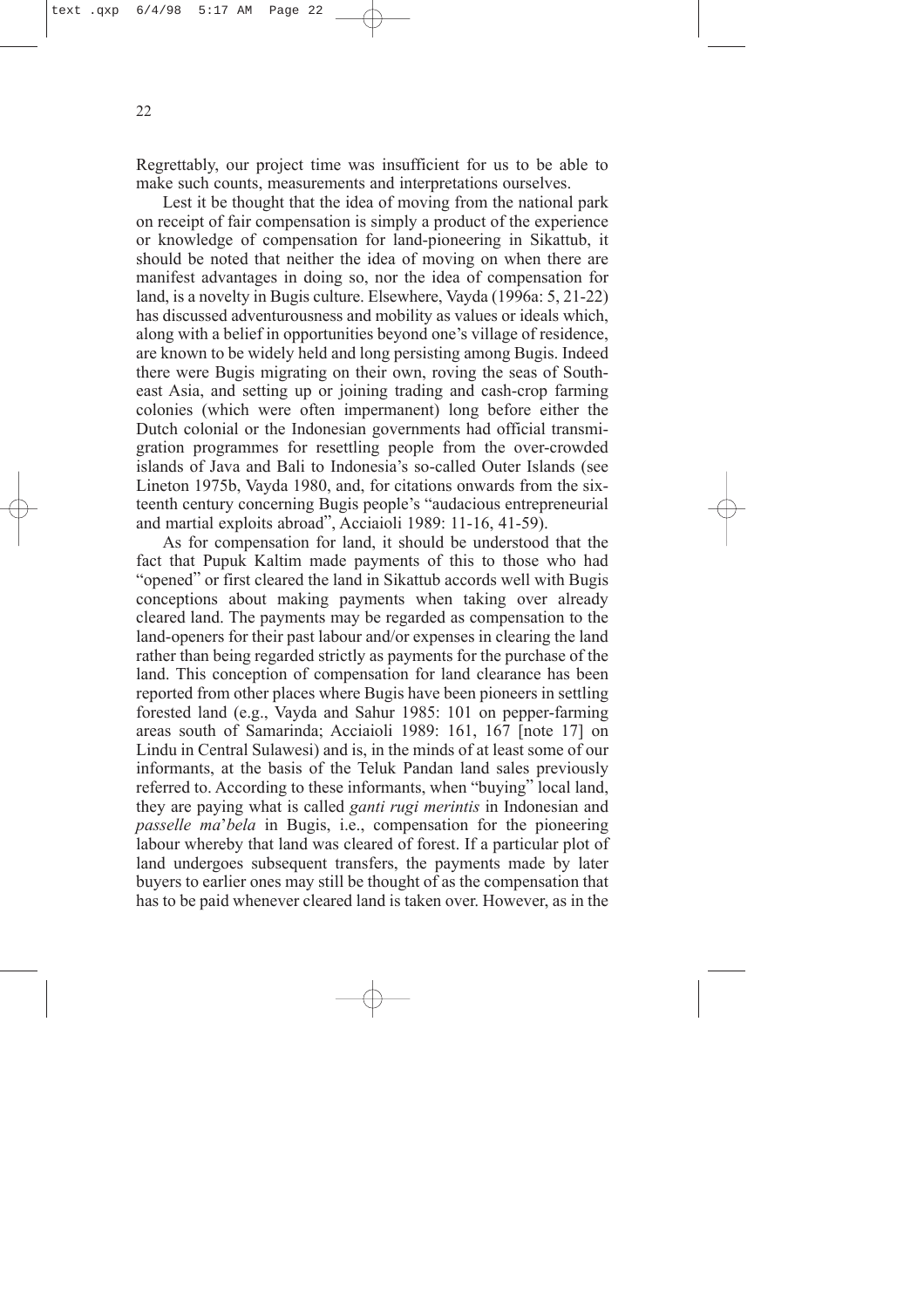case of conventional land markets, laws of supply and demand operate, so that the payments made when land is transferred in Teluk Pandan have risen in recent years because of the virtual cessation of new land clearance. Thus, it is said that, just before this cessation in the mid-1980s, a hectare of forested land could be cleared with hired labour, consisting usually of groups of 5-7 men working for one or two weeks, for between Rp 130,000 and Rp 150,000, but, according to the hamlet heads' records of land sales for the last three years (1994-96), Rp 500,000 per hectare was the lowest rate at which unplanted *kebun* land in second-growth vegetation was bought. Eight sales of such land in 1994-96 are noted in the hamlet heads'registers, and the average per hectare price for these sales is Rp 590,000. These are sales for which certificates, signed by the buyer, seller, two witnesses, and the hamlet head, are issued with the evident approval of government officials in the town of Sangatta just north of the national park – even if not with the approval of park authorities who do not regard land within the park boundaries as subject to sale.

Where would Teluk Pandan residents move if they were to receive "fair compensation"? A number of those who already have houses in Bontang said they would become full-time Bontang residents and would start new businesses, like retail stores, in the town. Some without Bontang houses said the same. One man said that he would return to Sulawesi to buy *sawah* if he receives enough money. The orange grower with 2,600 trees, possibly the richest man in Teluk Pandan but with a distaste for urban life, said he would look for and buy good land elsewhere in East Kalimantan, away from national parks and protected forests. All of these respondents said they would expect to be able to provide jobs to any poorer relatives or other "clients" who are working for them now in Teluk Pandan and would want to work for them in new locations outside the national park.

A question beyond the scope of our research is whether cash compensation of the indicated magnitude should or can be approved and financed by governmental bodies and international agencies like the World Bank. The findings that have been presented thus far constitute no absolute argument in favour of such cash compensation, but they do argue for giving to it at least as much consideration in the Teluk Pandan case as to the "land for land" strategy, notwithstanding that the latter, according to the World Bank's Environment Department (1994: 4/16-17), leads to "far superior" results in "most situations" of involuntary resettlement.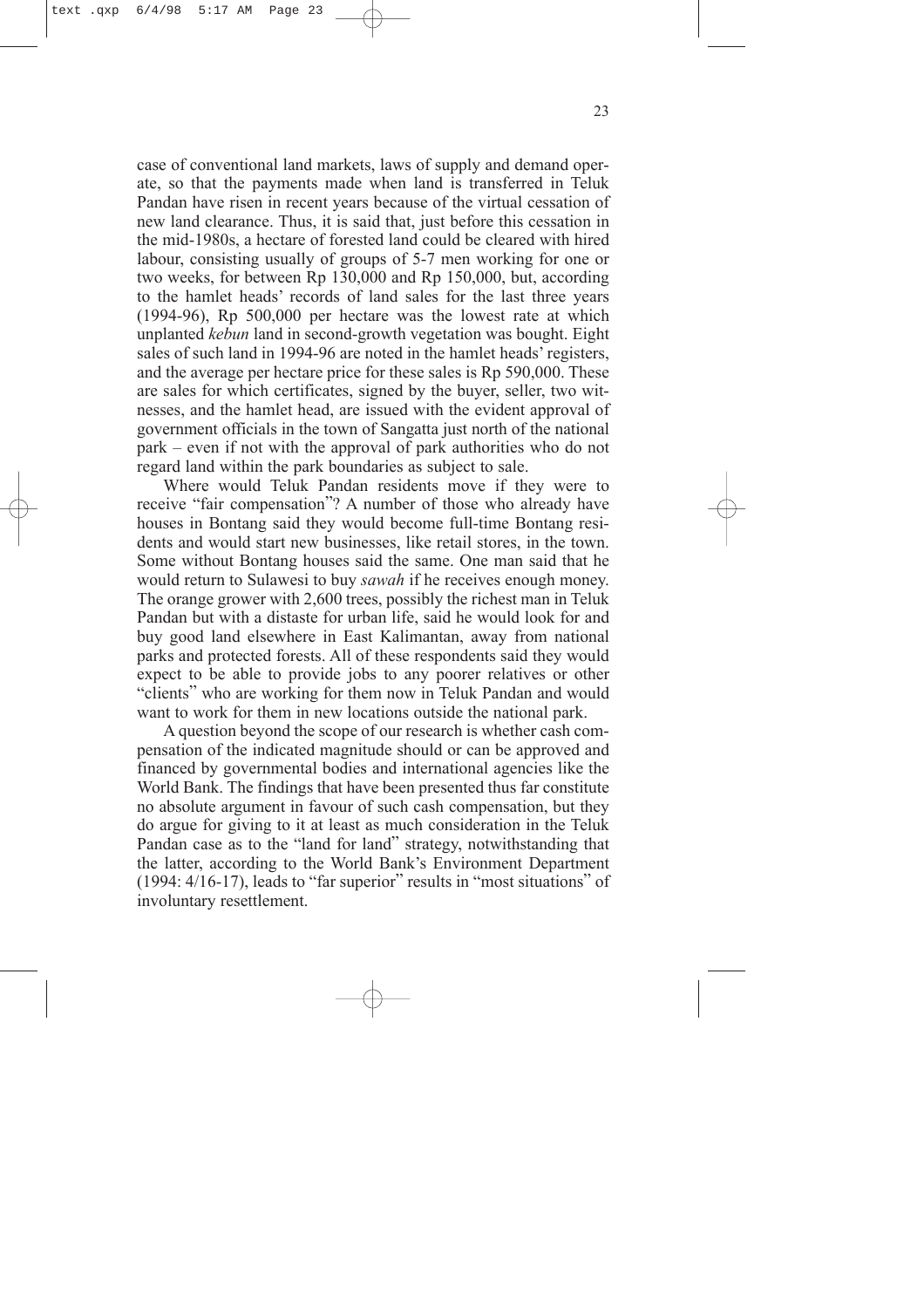## <span id="page-28-0"></span>**Effects of Compensation Expectations on Buying and Using Land**

Some consultants (e.g., Petocz *et al.* 1990: 12; Formulation Mission 1991: 20) and other observers, possibly seeing Teluk Pandan plots in which second-growth vegetation was more evident than crops, have suggested that Bugis settlers in the national park, presumably including those in Teluk Pandan, have been hacking plots out of the forest as a matter of land speculation. Indeed the first question put to us in the "work assignment" in the contract from UNESCO is the following: "How common is land speculating, that is, people minimally planting on a plot of land, hoping that it will be excised from the Park and that they can sell it?" The kind of activity indicated by the question would of course be quite congruent with being willing to move out of the park in return for compensation. In Teluk Pandan, however, we found no evidence of any activity that can be unequivocally construed in this way.

A motivation for some of Teluk Pandan's orange-growing pioneers may, as previously suggested, have been their realisation that higher compensation is paid for land with fruit trees or other perennial crops on it than for land without them. Moreover, they told us that they are aware that the orange trees may no longer yield within 15 years of planting because, as they understand it, the orange trees get old. (Actually, mandarin orange trees in South-east Asia sometimes have to be given up sooner than 15 years after planting – sometimes as soon as 8 years – because of having been hit by greening and virus diseases that undermine their tolerance of root rot [Ashari 1992: 137- 138; cf. Samson 1986: 120-129].) None of this, however, means that the men are not serious about orange growing as an income-generating enterprise apart from whatever added compensation it may bring to them in case they have to leave the national park. Indeed the grower who has 2,600 trees had to invest a total of  $Rp 8,450,000$  in just buying the orange plants (from a Samarinda nursery for Rp 2,000 per plant), preparing planting mounds for them (Rp 1,000 per mound), and then having them planted (Rp 250 per plant). The additional land that he has bought in Teluk Pandan to accommodate his trees includes purchases of eight separate plots from 1991 to 1995 at a total cost of Rp 6,750,000. Teluk Pandan's other main orange grower, with a total of more than 2,000 trees at present, has also bought more land for orange groves in the last few years, including four plots purchased for a total of Rp 5,180,000. Besides these initial costs, others are recur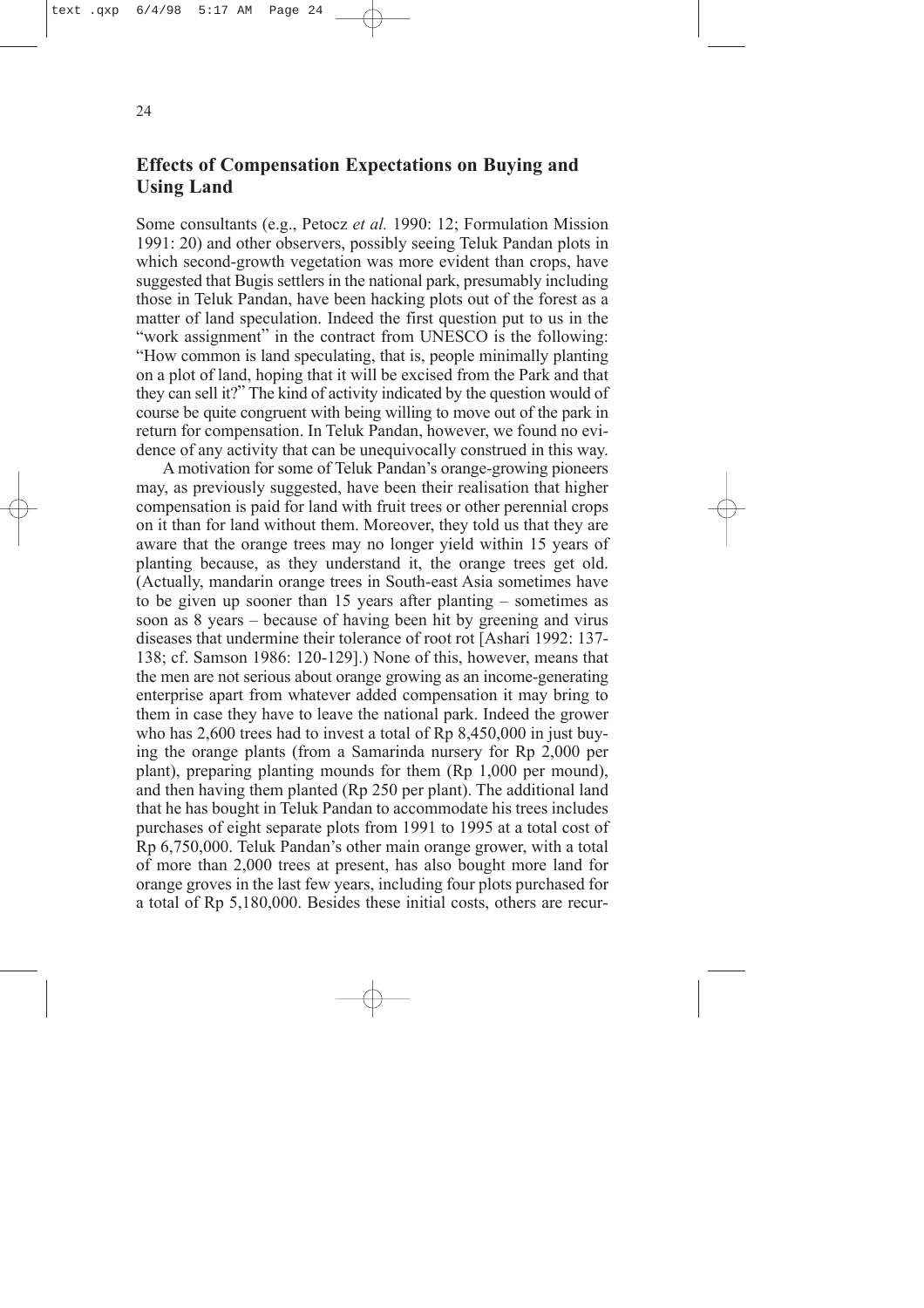rent after planting and include costs for labour and pesticides. That the growers have been making substantial investments while expecting income from the trees for no more than thirteen years (i.e., from the third to the fifteenth year after planting) is congruent with the even shorter periods for which entrepreneurial Bugis farmers elsewhere have invested, e.g., the approximately eight-year periods for which the pepper growers whom we studied in 1980 expected profitable yields from their plantations (Vayda and Sahur 1985).

Teluk Pandan's two main orange growers, along with several other Teluk Pandan men, have, in fact, made speculative investments in land elsewhere, namely, in and around the hamlet of Guntung which has, for some years, been expected to be where Pupuk Kaltim would next expand and pay compensation. The land that the grower with 2,600 orange trees has at present in the Guntung area amounts to 23 ha, the last 2 ha having been acquired as recently as February or March of 1996. Nobody in Guntung was willing to sell any more land by the time of our visit in June. When bought by Teluk Pandan investors during the last few years for between Rp 200 and Rp 350 per square metre from Kutai people who had originally cleared the forest from it, the Guntung land was covered with second growth. However, some of the Teluk Pandan speculators are clearing the plots they have bought and are planning to plant some jackfruit, mangoes and other fruit trees **–** none of them, unlike orange trees, requiring regular management – in order to enhance the compensation value of the land. Pupuk Kaltim began negotiations in 1996 for one-third of the 300 ha of the Guntung land to be taken over and has offered compensation of Rp 4,500 per square metre, but the Teluk Pandan speculators, among others, are holding out for more. Negotiations for them are being handled by a Guntung man, the local Kutai people's so-called *kepala padang* ("land chief" or "field chief"), who was interviewed by us and claims to have been traditionally in charge of land distribution as well as being the negotiator for present-day land deals. The Teluk Pandan speculators have agreed to give him 2.5% of whatever compensation they receive.

As mentioned earlier, we found that even the Teluk Pandan men who have relatively little land and have planted only a few orange trees seem to be taking good care of those trees. There is, however, one 63-year old man whose activities in Teluk Pandan itself, rather than in some other place like Guntung, at first might seem to constitute the kind of land speculation to which both other consultants and our UNESCO contract have referred. Lest too much be inferred from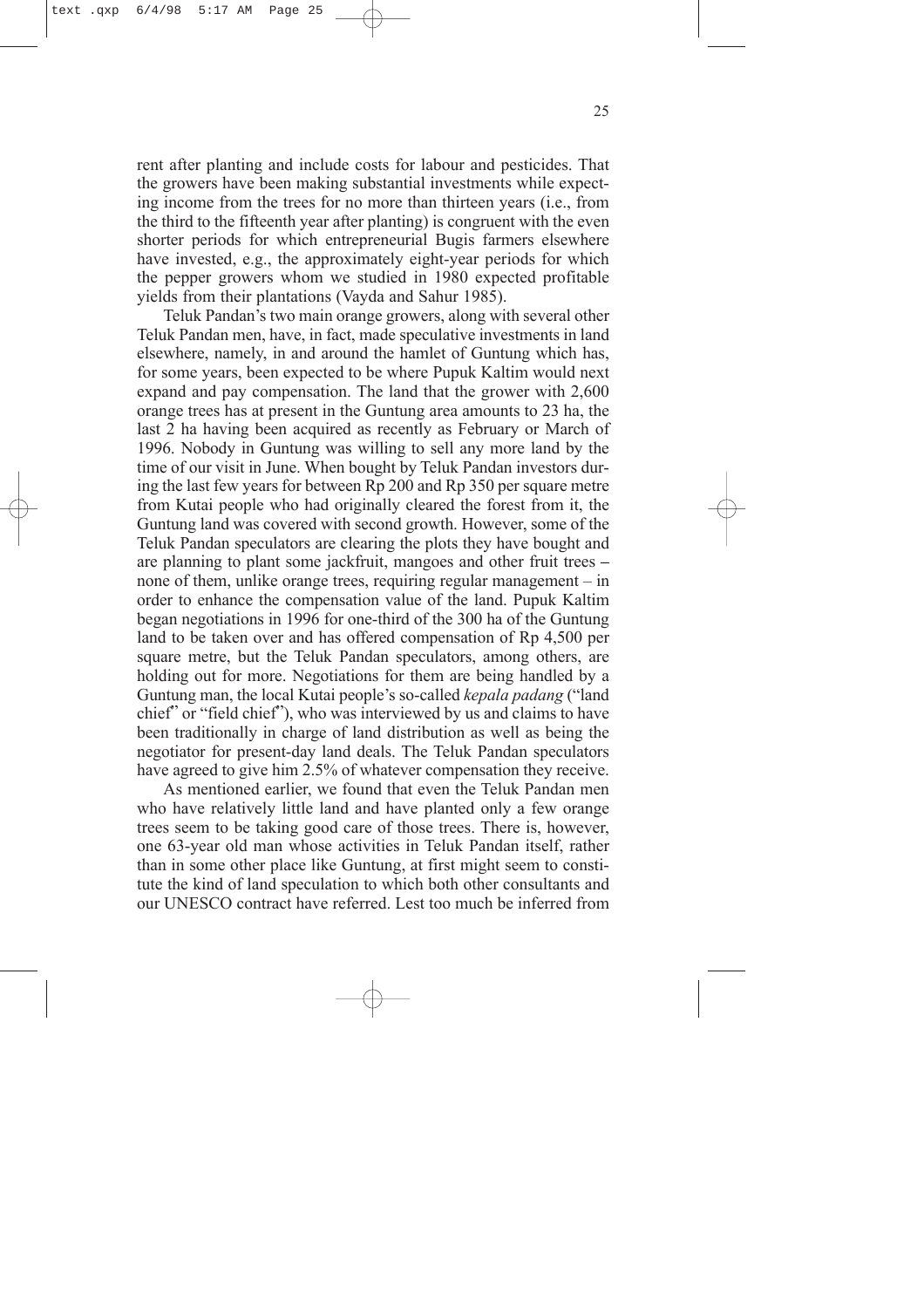his case about the occurrence of speculative activities in Teluk Pandan, it may be useful to give some details and some possible interpretations of his activities. One of his distinctions is that he is the one man in Teluk Pandan known to us to have continued to the present time to clear primary forest purportedly for agricultural use. He has, in fact, boasted to us that he is the only man strong enough and brave enough to do this in defiance of the national park officers. Since he is one of those who have received some, but not much Pupuk Kaltim compensation for land cleared at Sikattub (where he had gone from his job as a pedicab driver in Samarinda), it is not unreasonable to presume that he is trying to put himself in line for receiving more substantial compensation in case of having to leave the national park.

There may, however, be something else going on here. What he has actually been doing for almost ten years is an idiosyncratic, minimal version of clearing land from logged-over, primary forest. Specifically, he has been going off regularly to the forest to mark off plots ranging in approximate size between 0.15 and 0.25 ha (the *petak* previously referred to), and he has then cut the trees within strips 0.5 to 1 m wide along only the borders of the plots. After finishing the cutting of the border strips, he has been putting ironwood stakes along them – usually four stakes in the corners of each plot and four between the corners – to signify that the land has been cleared by him and is now his to dispose of, notwithstanding that all the land except for the cleared borders is still in primary forest. He claims already to have 33 ha of such plots, and we have seen three of them. He has offered them for sale to Teluk Pandan visitors and residents for Rp 100,000 to 125,000 each, but there appear to have been no takers yet. The residents who have talked to us about his land-clearing activities regard them as odd. Some have suggested also that the activities are intended to show his prowess and contribute to his intimidating image (*menunjukan kehebatan*), which he has already used to attain a position of some authority in Teluk Pandan despite his illiteracy and lowly origins.

This interpretation of his activities is congruent with the association between land-opening prowess in particular and high status in other frontier regions settled by Bugis (Lineton 1975b: 194; Acciaioli 1989: 55) and suggests that the man's unorthodox land clearing may be a perversion of something done as much to gain status as to gain compensation for land (cf. Vayda and Sahur 1985: 101 on achieving status by means of allocating land, sometimes already cleared and sometimes not, in a Bugis pepper-farming frontier area in East Kalimantan).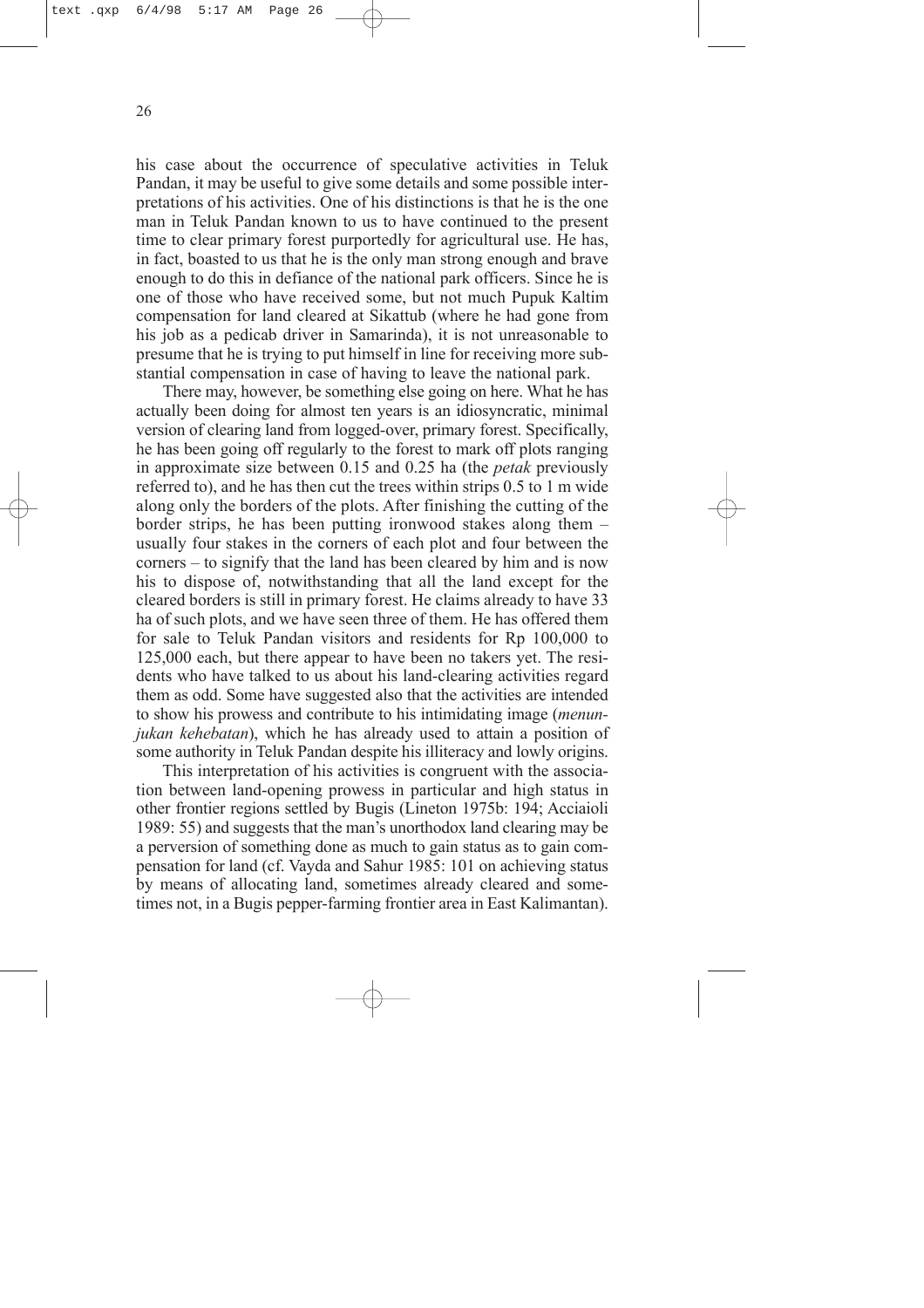### **COMPARISONS**

#### <span id="page-31-0"></span>**Selimpus**

Selimpus is a continuous settlement sometimes designated by the names of Selimpus and Kandolo for its two parts. For convenience, we will refer to it here simply as Selimpus. Less than 10 km by road from Teluk Pandan, its population of only 352 (distributed among 80 households) is much smaller than Teluk Pandan's 969 and its soil, described by Wirawan (1985: 62) as "poor sandy soil which can not support food crops", is much poorer. Moreover, unlike the Teluk Pandan pioneers, the Bugis migrants from Bone who settled Selimpus in the mid-1970s did not have the good fortune to have previously been the clearers of land for which Pupuk Kaltim would eventually pay compensation. In the case of Selimpus, the history of settlement is, however, relevant in its own way to our seeing possibilities for relocation, and more will be said about this shortly.

First, however, it must be noted that the people of Selimpus seem to be just as opposed as those in Teluk Pandan to relocation to km 24. All those whom we have interviewed on the subject, including the 28 men who constitute a random sample (35%) of Selimpus's 80 household heads, said they do not want to move to the site. As in Teluk Pandan, informants in Selimpus gave as reasons for their opposition the reportedly poor quality of the soil at km 24 and the presence of Javanese transmigrants and prostitutes. Also the same as in Teluk Pandan were professions by all of our poorer informants in Selimpus that, if given a choice between obtaining land for themselves at km 24 or following their patrons to work somewhere else outside the national park, they would opt for the latter. And, like our Teluk Pandan informants, all the Selimpus informants said they would be ready to move somewhere out of the national park if "fair compensation" were to be paid to them in cash for whatever land and perennial crops they would leave behind. When we asked what constitutes fair compensation, they referred to the compensation payments previously made to Teluk Pandan residents by Pupuk Kaltim and they said that the rates followed by the company in making compensation payments are "fair". Accordingly we used the same methods and assumptions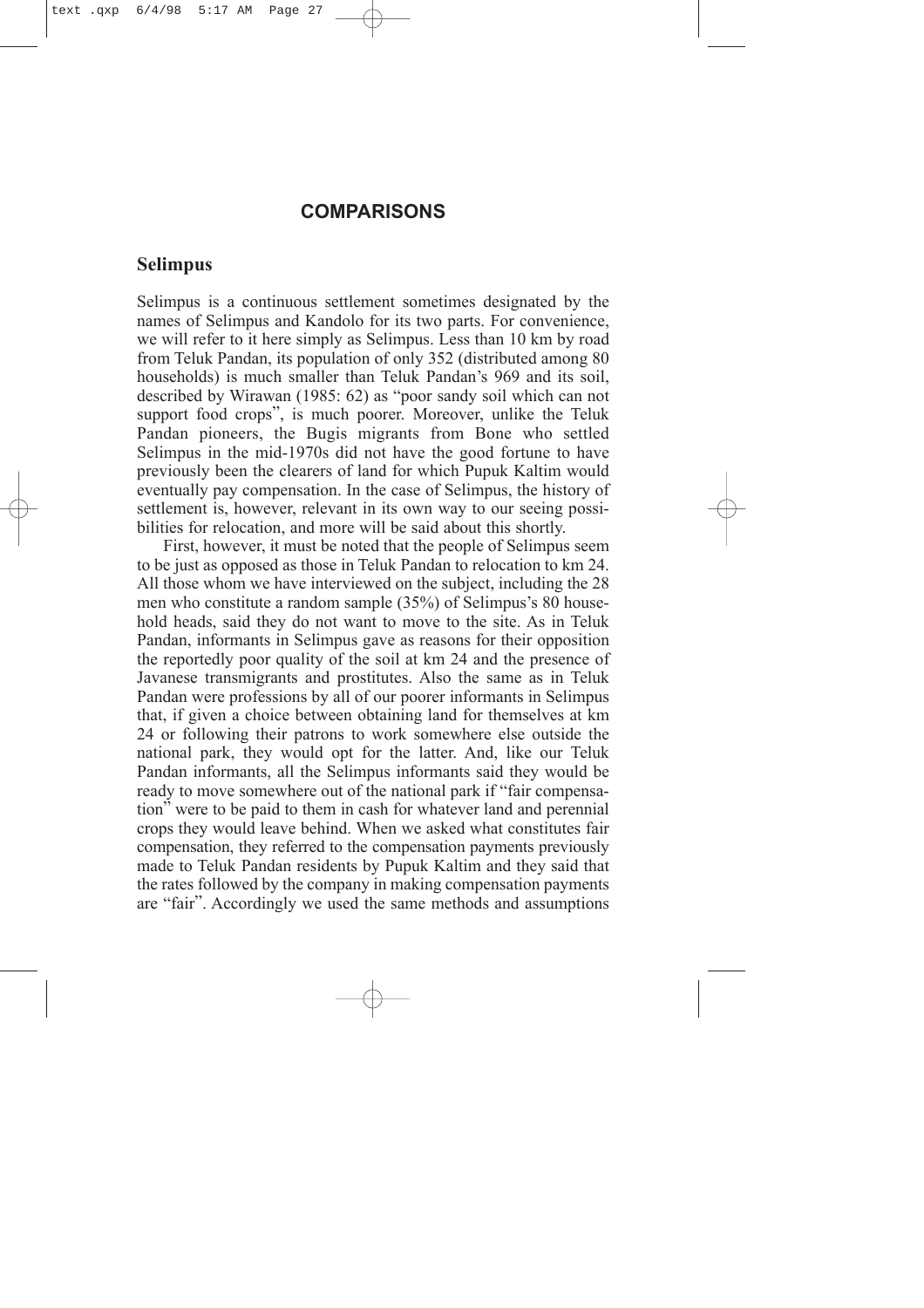in Selimpus as in Teluk Pandan to make some rough calculations of the total compensation that Selimpus residents might be entitled to if these rates were to be used.

According to these calculations, as indicated in Table 4, the total amount of cleared Selimpus land eligible for compensation is 275 ha and the total amount that would have to be paid as "fair compensation" to Selimpus residents is Rp 1,271,650,000 or US\$541,128. That this too, like our Teluk Pandan estimate, may be conservative is suggested by Wirawan's (1985: 63) estimate, based on interpretation and measurements from 1982 aerial photographs, that Selimpus's cleared land amounts to 1,130 ha, which is approximately four times our estimate of 275 ha eligible for compensation. If, however, we extrapolate from the average area of 3.81 ha per household in our random sample of 28 Selimpus households (see Table 5) to the total cleared land held by all 80 of Selimpus's households, the area of 305 ha that we obtain is much closer to the estimate of 275 ha obtained from our rough calculations than to Wirawan's estimate from 1982 aerial photographs.

|                | No Land Category   | Compen-<br>sation per<br>tree $(Rp)$ | Trees<br>per ha | Area,<br>ha | Compen-<br>sation per<br>ha $(Rp)$ | Total<br>Compen-<br>sation<br>(Rp) |
|----------------|--------------------|--------------------------------------|-----------------|-------------|------------------------------------|------------------------------------|
| 1              | Sawah in use       |                                      |                 | 30          | 12 500                             | 375 000                            |
| $\overline{2}$ | Sawah not in use   |                                      |                 | 51          | 2 0 0 0                            | 102 000                            |
| 3              | Ponds in use       |                                      |                 |             |                                    |                                    |
| $\overline{4}$ | Disused ponds      |                                      |                 |             |                                    |                                    |
| 5              | Orange groves      | 25                                   | 800             | 10          | 20 000                             | 200 000                            |
| 6              | Second-growth      |                                      |                 |             |                                    |                                    |
|                | kebun land         |                                      |                 | 70          | 800                                | 56 000                             |
| 7              | Cocoa plantations  |                                      |                 | 114         |                                    |                                    |
|                | a. Cocoa trees     | 4                                    | 600             |             | 2 400                              | 273 600                            |
|                | b. Coconut trees   | 28                                   | 50              |             | 1 400                              | 159 600                            |
|                | c. Banana trees    | 2.5                                  | 50              |             | 125                                | 14 250                             |
|                | d. Jackfruit trees | 25                                   | 32              |             | 800                                | 91 200                             |
| <b>Total</b>   |                    |                                      |                 | 275         |                                    | 1 271 650                          |

**Table 4.** Possible compensation for Selimpus land and tree crops (thousands of rupiah)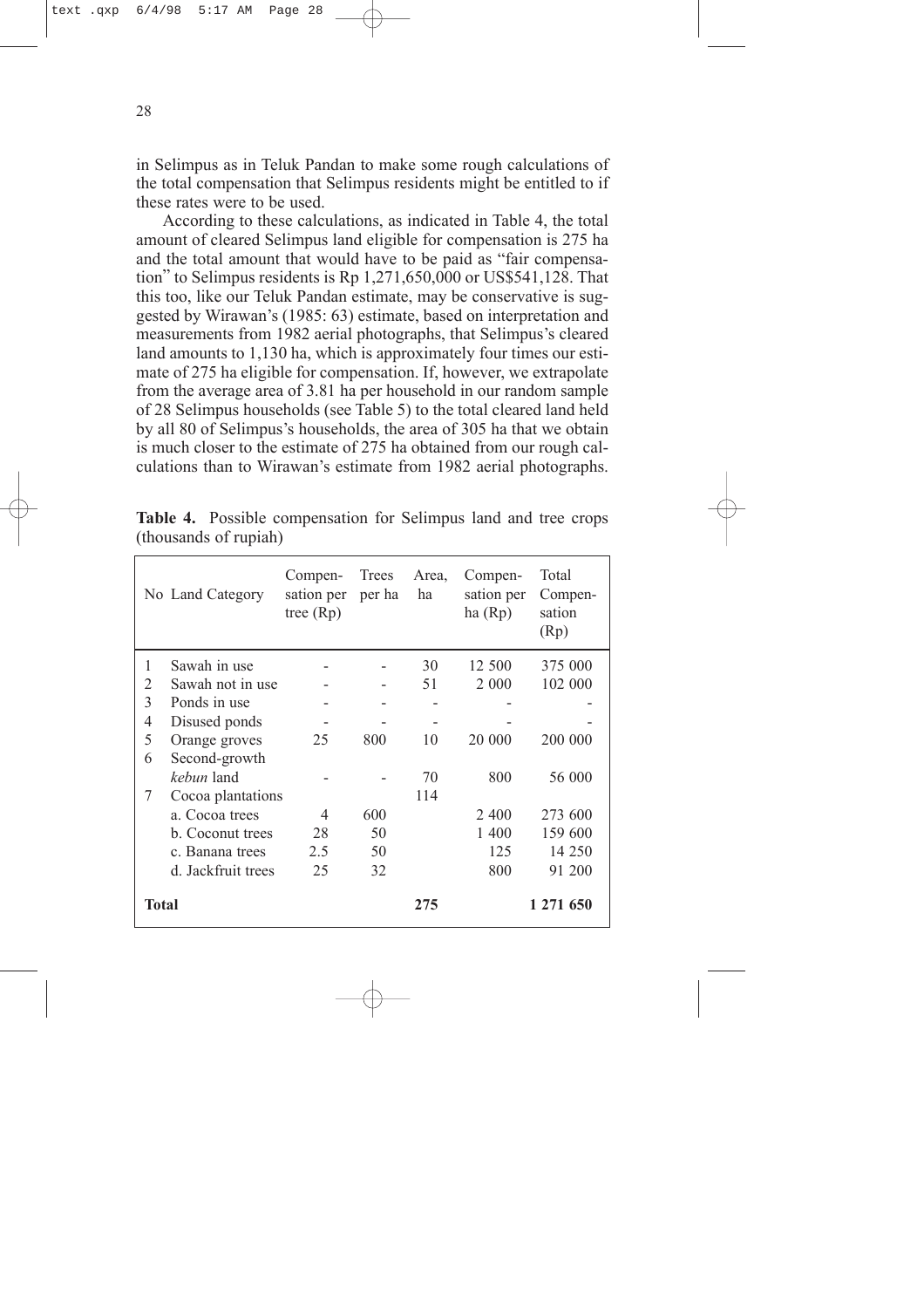The discrepancy again underscores the need for actual counts of trees and measurements of plots.

There is, however, a significant possibility that Selimpus residents would settle for much less than even our conservative estimate of fair compensation for them. The possibility is raised by the fact that many

|                            |              | Landholdings in hectares |                         |                |                                                                                                                                                                                                                                                                                                   |  |
|----------------------------|--------------|--------------------------|-------------------------|----------------|---------------------------------------------------------------------------------------------------------------------------------------------------------------------------------------------------------------------------------------------------------------------------------------------------|--|
| No                         | Age          | Cleared                  | Bought                  | Inherited      | Total                                                                                                                                                                                                                                                                                             |  |
| $\mathbf{1}$               | 38           |                          | 0.5                     |                | 0.5                                                                                                                                                                                                                                                                                               |  |
| $\frac{2}{3}$              | 39           | $\overline{2}$           | 2.22                    |                | 4.22                                                                                                                                                                                                                                                                                              |  |
|                            | 29           |                          |                         | $\overline{3}$ | $\begin{array}{r} \n \stackrel{\cdot}{\phantom{0}}\n \stackrel{\cdot}{\phantom{0}}\n \stackrel{\cdot}{\phantom{0}}\n \stackrel{\cdot}{\phantom{0}}\n \stackrel{\cdot}{\phantom{0}}\n \stackrel{\cdot}{\phantom{0}}\n \stackrel{\cdot}{\phantom{0}}\n \stackrel{\cdot}{\phantom{0}}\n \end{array}$ |  |
| $\overline{4}$             | 42           |                          | $\overline{2}$          |                |                                                                                                                                                                                                                                                                                                   |  |
| 5                          | 37           | $\overline{2}$           |                         |                |                                                                                                                                                                                                                                                                                                   |  |
| 6                          | 45           | 5.03                     |                         |                |                                                                                                                                                                                                                                                                                                   |  |
| $\overline{7}$             | 35           |                          | $\overline{c}$          |                | $\overline{2}$                                                                                                                                                                                                                                                                                    |  |
| 8                          | 61           | 3.15                     |                         |                | 3.15                                                                                                                                                                                                                                                                                              |  |
| 9                          | 50           |                          |                         |                |                                                                                                                                                                                                                                                                                                   |  |
| 10                         | 42           |                          | $\frac{1}{2}$<br>2<br>2 |                | $2265$<br>$535$<br>$532$<br>$2.5$                                                                                                                                                                                                                                                                 |  |
| 11                         | 48           | $\overline{4}$           |                         |                |                                                                                                                                                                                                                                                                                                   |  |
| 12                         | 50           | $\overline{4}$           | $\mathbf{1}$            |                |                                                                                                                                                                                                                                                                                                   |  |
| 13                         | 24           |                          |                         | 3              |                                                                                                                                                                                                                                                                                                   |  |
| 14                         | 35           | $\overline{4}$           | $\,1$                   |                |                                                                                                                                                                                                                                                                                                   |  |
| 15                         | 37           | $\overline{4}$           | $\mathbf{1}$            |                |                                                                                                                                                                                                                                                                                                   |  |
| 16                         | 47           |                          | 3                       |                |                                                                                                                                                                                                                                                                                                   |  |
| 17<br>18                   | 25<br>27     | $\overline{2}$           |                         | 2.5            |                                                                                                                                                                                                                                                                                                   |  |
| 19                         | 47           | 3.5                      |                         |                | 3.5                                                                                                                                                                                                                                                                                               |  |
| 20                         | 52           | $\overline{c}$           |                         |                |                                                                                                                                                                                                                                                                                                   |  |
| 21                         | 44           |                          | 2.5                     |                | $\frac{2}{2.5}$                                                                                                                                                                                                                                                                                   |  |
| 22                         | 37           |                          | 0.5                     |                | 0.5                                                                                                                                                                                                                                                                                               |  |
| 23                         | 36           |                          | 2.5                     |                | 2.5                                                                                                                                                                                                                                                                                               |  |
| 24                         | 38           | 2.15                     | $\overline{c}$          |                | 4.15                                                                                                                                                                                                                                                                                              |  |
| 25                         | 45           |                          | $\,1$                   |                | 1                                                                                                                                                                                                                                                                                                 |  |
| 26                         | 31           | $\overline{c}$           | 1.5                     |                | 3.5                                                                                                                                                                                                                                                                                               |  |
| 27                         | 40           | $\overline{4}$           |                         |                | $\overline{4}$                                                                                                                                                                                                                                                                                    |  |
| 28                         | 37           | 21.5                     | $\overline{4}$          |                | 25.5                                                                                                                                                                                                                                                                                              |  |
| Mean                       | 39.93        |                          |                         |                | 3.81                                                                                                                                                                                                                                                                                              |  |
| <b>Median</b><br><b>SD</b> | 38.5<br>8.57 |                          |                         |                | 3<br>4.48                                                                                                                                                                                                                                                                                         |  |

**Table 5.** Selimpus landholders (random sample)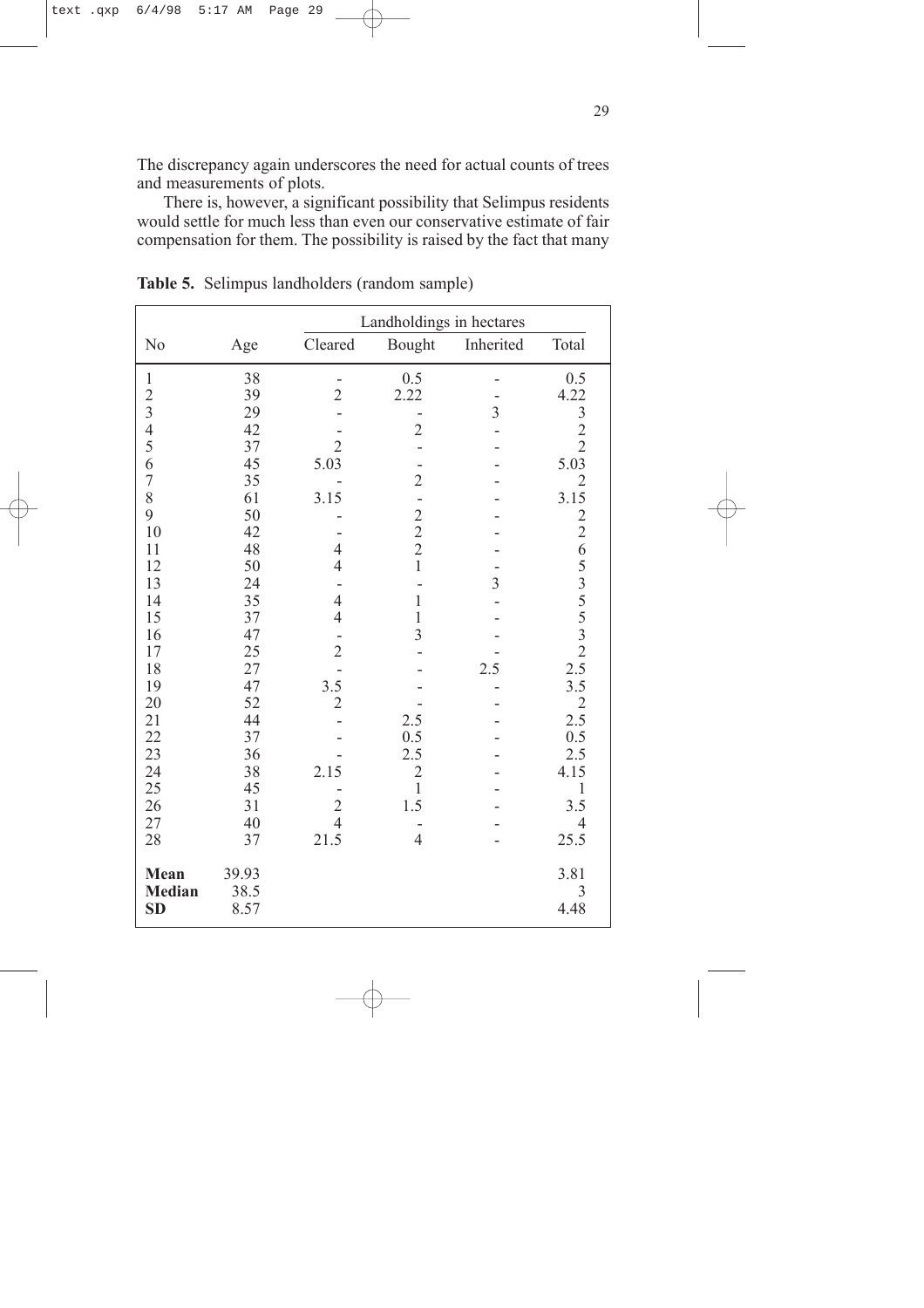of them, and most notably their hamlet head whom we shall refer to here as Andi M., told us that they need the compensation money in order to be able to afford to move, under Andi M.'s leadership, to South-east Sulawesi and to buy land there for growing cocoa. Andi M. himself told us that he does not want to die in Selimpus and that, although he already has the resources for moving himself and his family to South-east Sulawesi, he has to wait for compensation payments to be made so that all the other Selimpus residents, whom he regards as his followers, would have the resources for making the move as well. When we asked him how much money would be needed, he gave us the following estimates of the costs per person of travel from Bontang to Kendari in South-east Sulawesi:

| Bontang-Pare Pare (boat)                  | Rp 30,000  |
|-------------------------------------------|------------|
| Pare Pare-Bone (overland)                 | 7,000      |
| Bone-Kendari (ferry)                      | 17,000     |
| Food & shelter en route for 6 days,       |            |
| including overnight in Pare Pare and Bone | 75,000     |
| <b>TOTAL</b>                              | Rp 129,000 |

Multiplying the per person total of Rp 129,000 by the Selimpus population of 352, we get **Rp 45,408,000**. To this, only the cost of buying land in South-east Sulawesi must, according to Andi M., be added in order to effect the relocation from Selimpus. He said the land would be in secondary forest but with good soil (cf. Ruf *et al.* 1995: 353 on the fertility of some South-east Sulawesi soils for cocoa-growing). He gave us the following estimate on the basis of information received from relatives who had moved from Selimpus to South-east Sulawesi:

Plots of 50 x 150 m (0.75 ha) per family Rp 1,750,000

Multiplying this by the 80 families or households in Selimpus, we get **Rp 140,000,000** as the cost of land for all of them in South-east Sulawesi. Adding to this the cost of their travel from Selimpus to South-east Sulawesi, we obtain the grand total of **Rp 185,408,000**, or only US\$78,897, as the direct cost of moving the Selimpus people to where they say they want to go. When talking to us, Andi M. was confident that all the people would follow him to South-east Sulawesi if the necessary funds for travel and land were to be made available. In order to understand the reasons for this confidence and in order to begin to evaluate whether or not it is misplaced, we must consider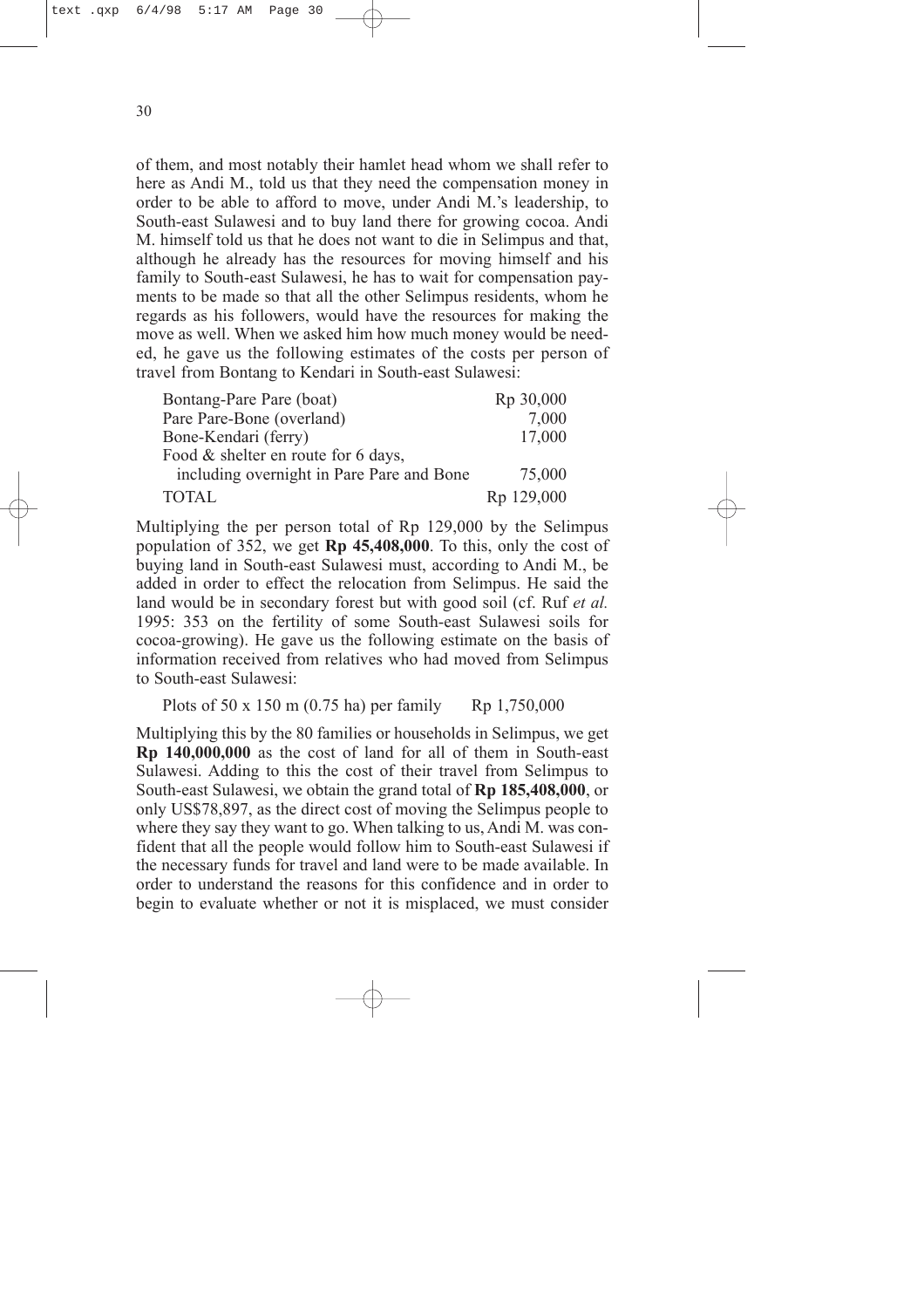both the history of settlement in Selimpus and those elements of Bugis culture whereby Andi M. could take upon himself a special and important role in that history.

Andi M. first heard of Selimpus from Teluk Pandan visitors to Bone. At the time, the only settlers in Selimpus were three families, who had moved there in 1974 from a pepper-growing area near Muara Badak (a coastal town 20 km north of the mouth of the Mahakam River), and four single men, who had come there in late 1974 and in 1975 after hearing in Bone about opportunities in the Bontang area. After clearing forest from the land, these pioneers had first planted rice for subsistence, then planted bananas and coconuts and, finally, cocoa underneath the tree crops (cf. Vayda and Sahur 1985: 599 on the land-opening strategy used in general by Bugis in frontier areas). Like most subsequent settlers in Selimpus, the pioneers came originally from Bone but from a different sub-district, Kecamatan Awampone, to the one where most Teluk Pandan people originated (Kecamatan Mattiro Bajo).

When Andi M. heard about Selimpus, he was a young noble attending secondary school in Awampone. In 1977, at the age of 17, he brought together 80 other young, but low-ranking, men from his Awampone hamlet and organised them for migration to Selimpus for the purpose of opening up land for cocoa plantations. According to his own account, he chartered a boat for Rp 760,000 from the Bone port of Bajoe to the Bontang area and he bought two tons of rice in Bone to feed the men en route and in Selimpus while they were getting settled. To cover these costs, he asked each man to contribute Rp 12,500. (In 1977, according to statistics for Kabupaten Kutai, rice was selling for Rp 141.04/kg and US\$1=Rp 415.17; so Andi M. was disposing of the equivalent of US\$2,408.65 that he had collected from his followers.)

In Selimpus, the newcomers were divided into two 40-man groups to clear forest collectively. After the clearance, the land was divided into two-hectare strips, with each strip being allocated to one man and his family. (43 of the 80 men were already married when the migration occurred, but they did not bring their wives to join them in Selimpus until at least seven months had gone by, the first rice harvest had occurred, and the men had enough money to pay for the wives' boat passages; one group of wives was joined in passage by ten more single men as migrants to Selimpus.) The men first planted rice, then coconuts, bananas, breadfruit, cassava and cocoa in their two-hectare strips.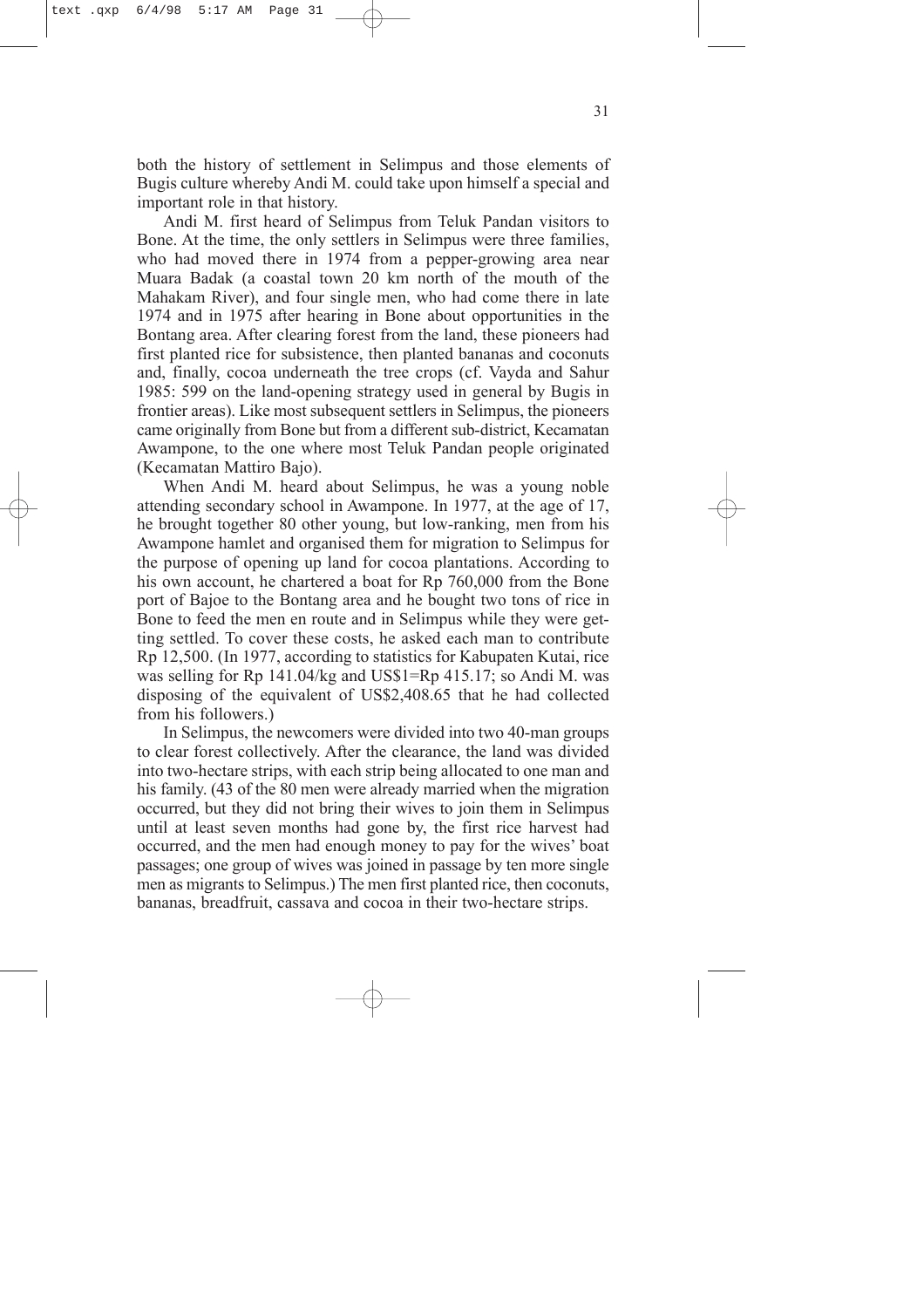After getting settled, Andi M. sent word back to Bone to his older brother, whom we shall refer to here as Andi F. In 1978, Andi F. arrived with 67 additional young men from Awampone (but from different hamlets and from a different village to the first group), brought under the same arrangements as the original 80. From the 67, another 40-man group was formed to clear another 80 ha of forest, while the 27 other men brought by Andi F. opened land on their own. After about a year, Andi F. himself, evidently regarding Selimpus as basically his younger brother's enterprise, returned to Bone. From the time of arrival in Selimpus, Andi M. was regarded as the leader of the settlement, at first called *kepala suku* (tribal head) and then, after the national park was gazetted in 1984, *kepala dusun* (hamlet head). The people of Selimpus still address him as *Puang*, a term traditionally used by lower-ranking Bugis to address their noble patrons. "Andi" itself as part of a name was traditionally reserved for aristocrats among Bugis.

When we first met Andi M. as a 37-year old hamlet head, he told us that young men leading people, as he had, to other lands accords with Bugis aristocratic tradition. But he also told us that the tradition is now in decline as education and other modern-day skills are more important. In the Bugis migrant community that Acciaioli studied at Lake Lindu in Central Sulawesi, there was another Andi – to be referred to here as Andi A. – who had led a group of migrants to a new place. But Acciaioli (1989: 134-135) notes that many of these migrants quickly drifted away from Andi A. and that, although still addressed as *Puang*, he did not have the perquisites formerly inhering in the title. Indeed, attempts made by him "to control the decisions of others were seen as acting arrogantly (*takabboro*' or *sombong*) or in a 'swollen' (*maboro*) fashion rather than as the condescending guidance expected from a noble".

Questions that must be addressed then are whether Andi M. can indeed be relied on to be speaking for the Selimpus people in general and whether, notwithstanding any professions made to us, they would indeed follow him to South**-**east Sulawesi or elsewhere. Having had less than two weeks in the field in Selimpus (as compared with Acciaioli's more than a year at Lindu), we cannot be sure. Andi M. seemed to us to be indeed acting with gracious concern for others in Selimpus, but it is also true that many of his original followers had left by the time of our research. We do not have detailed historical information on why they left, although it does seem to us that some of the departures could not have been avoided even in more tradi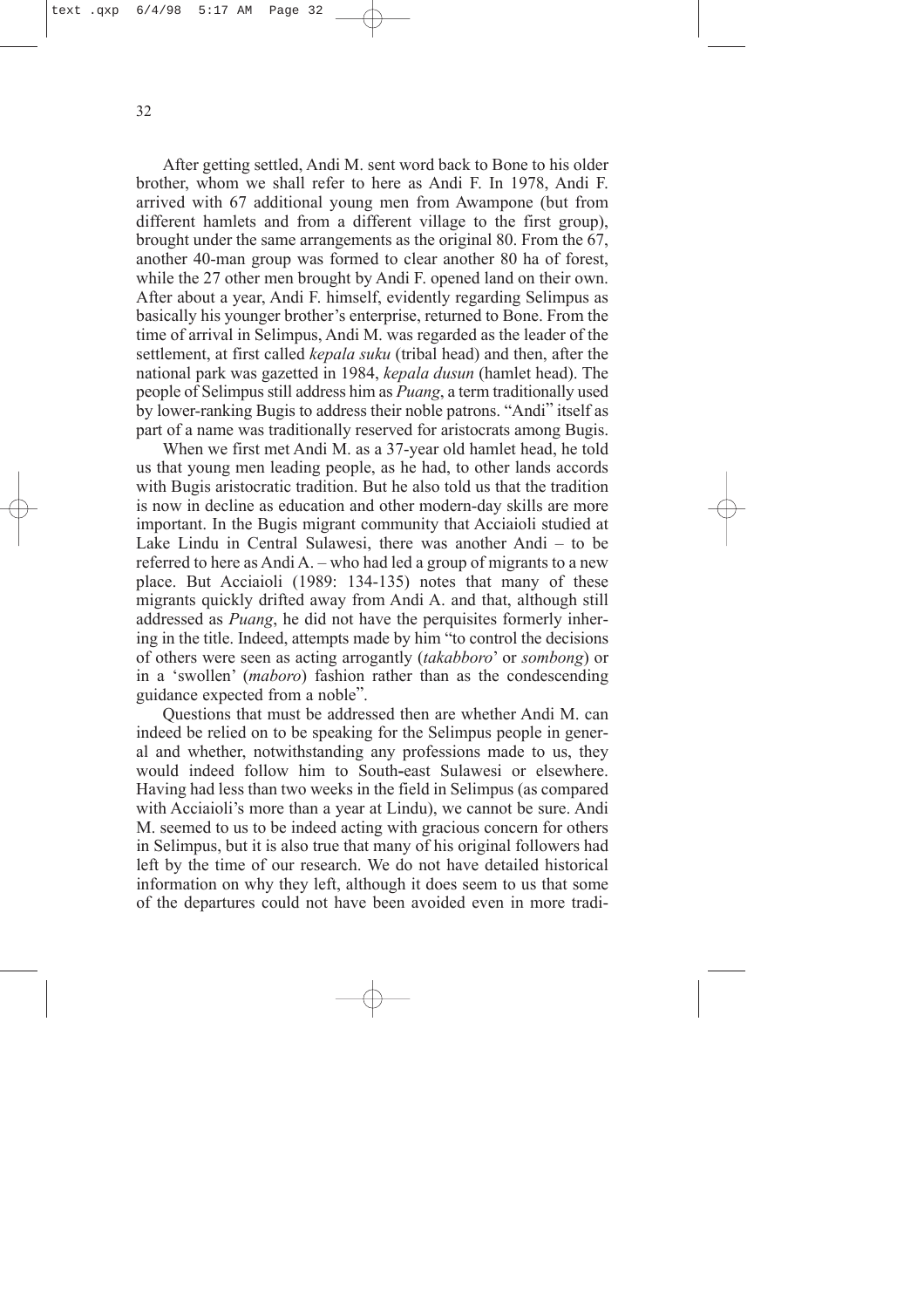<span id="page-37-0"></span>tional times. For example, more than half of the people are said to have left when the prolonged drought of 1982-83 occurred and fires swept over their plantations. Indeed, Wirawan's report (1985: 62-63) refers to only 37 families remaining in Selimpus after the fires. Andi M. told us that those who left went to look for employment in Bontang, Muara Badak, Samarinda, Sangatta, Balikpapan and even South Sulawesi, and that only those who did not find good enough work drifted back beginning in 1985. Others among those who originally came in the 1970s left because of the poor quality of the soil. In fact, Andi M. acknowledged to us that much of the income of those that remained, including that which enabled 13 of Selimpus's present 80 household heads to become *haji*, came from cutting wood and taking it by boat for sale in Bontang and Sangatta rather than from producing and selling cocoa and other perennial crops. Andi M. told us also that the four chainsaws that he and his brother had brought from Sulawesi for clearing forest for cocoa plantations were put to use in woodcutting as soon as the income to be obtained from that activity was recognised. Before the wildlife reserve became a national park in the mid-1980s, the chainsaws sometimes were also rented to others for woodcutting. However, at present, there is said to be woodcutting only on a small scale and for local sales of wood rather than for sales outside Selimpus.

Hardly any additional data bearing on Andi M's position and his professed ability to lead the Selimpus people out of the national park could be found in the limited time that we had for our research. Nevertheless, two recommendations are worth making at this point. One is that there should be follow-up research concerning the matters discussed here. The other is that, depending on the outcome of such research, consideration should be given to working closely with Andi M. as a means of effecting the relocation of the Selimpus people at relatively low cost and in accord with both their preferred sites for relocation and some of their known ways of organising themselves when moving to new places.

## **Sangkimah**

Our time for research in Sangkimah – less than a week – was even shorter than in Selimpus. Nevertheless, the research led to some interesting findings, indicative of differences between the settlements in their amenability to relocation. Sangkimah is the northernmost of the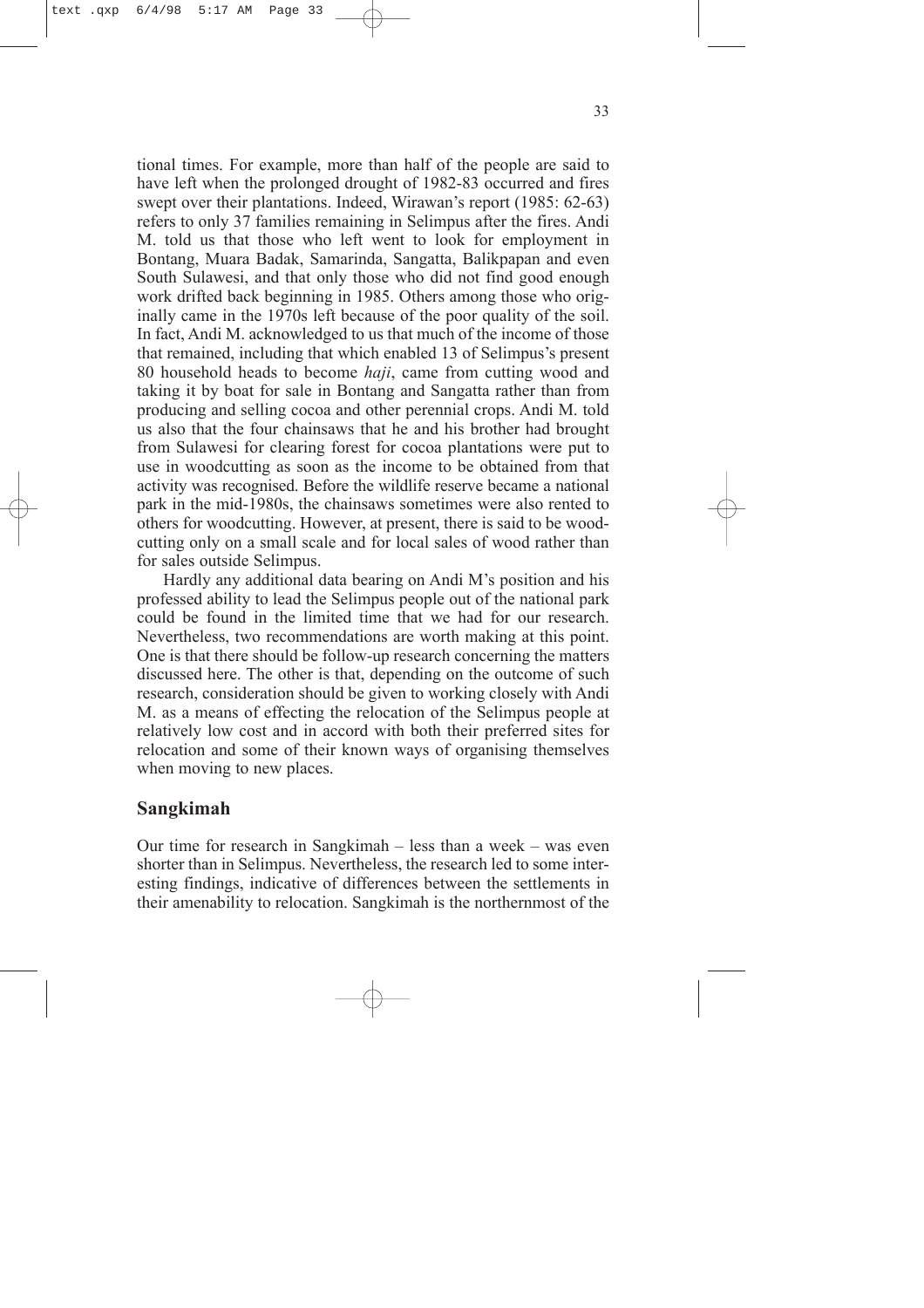three communities that we studied in the national park (see Figure 1). Its present population is 439. Not being accessible by 4-wheel drive vehicles or, except in the dry season, by motorcycles, it is most easily reached by boat. A likely factor in the relative poverty to be discussed shortly is Sangkimah's being too far from roads suitable for truck transport of produce to urban markets. Congruent with this is the fact that no oranges are being grown in Sangkimah, although Wirawan (1985: 64) has described its flood-plain soil as comparable to that of Teluk Pandan in fertility.

Perhaps most striking of our findings is the fact that, when we interviewed all 20 men who constitute a random sample (22%) of Sangkimah's 90 heads of households, we found that 7 out of the 8 men in their 20s or 30s in that sample said they would move to an official relocation site if it had good enough soil. At the same time, none of the men in their 40s or older in the sample wanted to be relocated. More will be said about these findings shortly.

First, however, it may be noted that the younger and older men agreed on wanting compensation for their land and crops. They made no issue about having to be compensated at the same rate as Pupuk Kaltim pays. Nevertheless, for the purpose of comparison, in Sangkimah we used the same methods and assumptions as in Teluk Pandan and Selimpus to make some rough calculations of the total compensation that Sangkimah residents might be entitled to if the compensation rates were to be those used by Pupuk Kaltim.

According to these calculations, as indicated in Table 6, the total amount of cleared Sangkimah land eligible for compensation is 301 ha and the total amount that would have to be paid as "fair compensation" to Sangkimah residents is Rp 1,939,525,000 or US\$825,330. That this too, like our Teluk Pandan and Selimpus estimates, may be conservative is suggested by Wirawan's (1985: 63) estimate, based on interpretation and measurements from 1982 aerial photographs, that Sangkimah's cleared land amounts to 1,120 ha, which is 3.7 times our estimate here of 301 ha eligible for compensation. If, however, we extrapolate from the average area of 4.53 ha per household in our random sample of 20 Sangkimah households (see Table 7) to the total cleared land held by all 90 of Sangkimah's households, the area of 408 ha that we obtain is closer to the estimate of 301 ha obtained from our rough calculations than to Wirawan's estimate from 1982 aerial photographs. As stated previously, we need to use more precise methods if we want to resolve the discrepancies.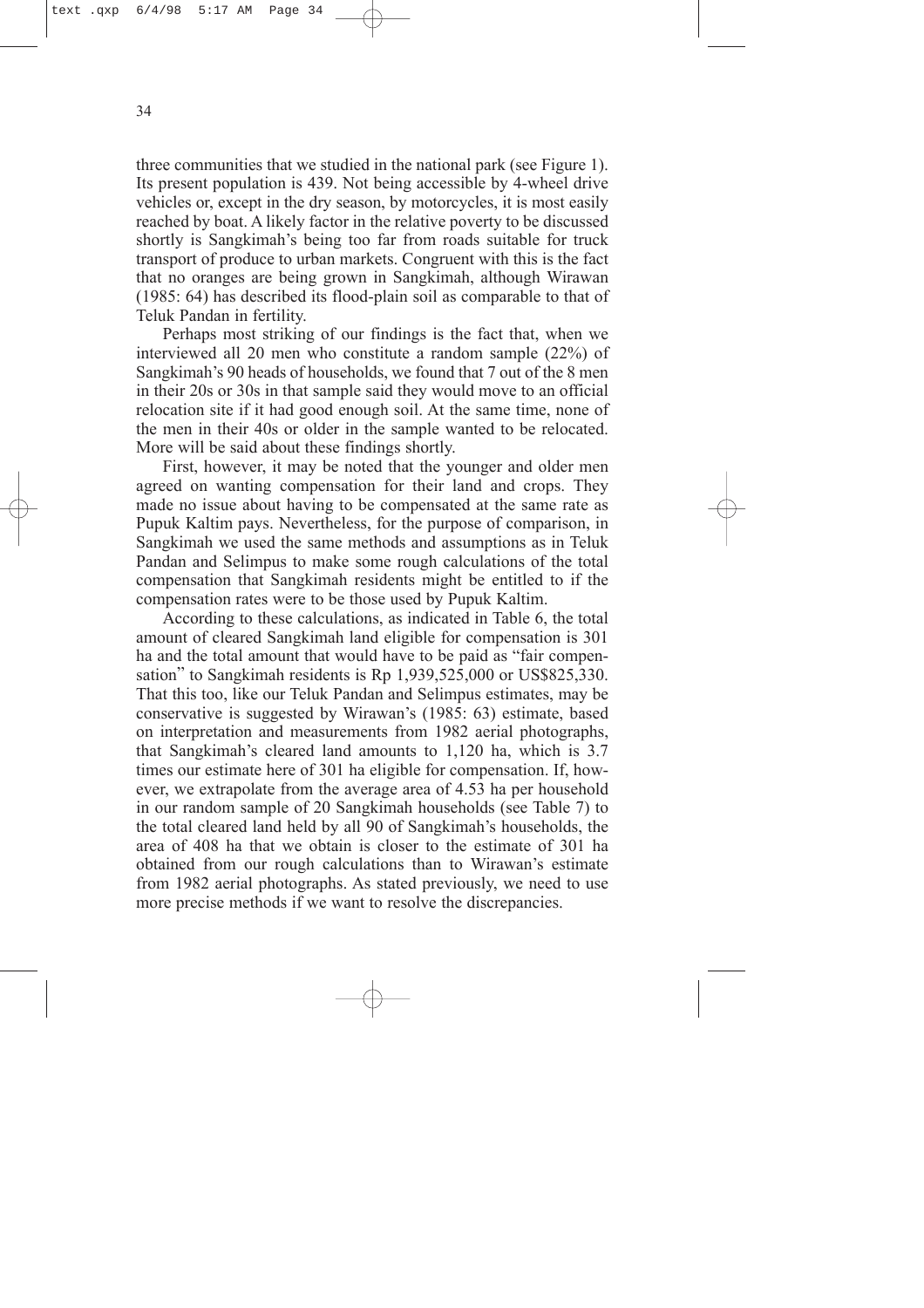|              | No Land Category   | Compen-<br>sation per<br>tree $(Rp)$ | Trees<br>per ha | Area.<br>ha | Compen-<br>sation per<br>ha(Rp) | Total<br>Compen-<br>sation<br>(Rp) |
|--------------|--------------------|--------------------------------------|-----------------|-------------|---------------------------------|------------------------------------|
| 1            | Sawah in use       |                                      |                 | 33          | 12 500                          | 396 000                            |
| 2            | Sawah not in use   |                                      |                 | 100         | 2 000                           | 200 000                            |
| 3            | Ponds in use       |                                      |                 | 19          | 47 500                          | 902 000                            |
| 4            | Disused ponds      |                                      |                 | 4           | 2 0 0 0                         | 8 0 0 0                            |
| 5            | Orange groves      |                                      |                 |             |                                 |                                    |
| 6            | Second-growth      |                                      |                 |             |                                 |                                    |
|              | kebun land         |                                      |                 | 64          | 800                             | 51 200                             |
| 7            | Cocoa plantations  |                                      |                 | 81          |                                 |                                    |
|              | a. Cocoa trees     | 4                                    | 600             |             | 2 4 0 0                         | 194 000                            |
|              | b. Coconut trees   | 28                                   | 50              |             | 1 400                           | 113 400                            |
|              | c. Banana trees    | 2.5                                  | 50              |             | 125                             | 10 125                             |
|              | d. Jackfruit trees | 25                                   | 32              |             | 800                             | 64 800                             |
| <b>Total</b> |                    |                                      |                 | 301         |                                 | 1 939 525                          |

**Table 6.** Possible compensation for Sangkimah land and tree crops (thousands of rupiah)

Why might men in Sangkimah be less concerned than those in Teluk Pandan and Selimpus about the compensation rate used and why should so many of the younger men in Sangkimah, unlike those in the two other Bugis settlements, be amenable to moving to an official relocation site? In answer to these questions, we are able at this point to present only speculations or, at best, hypotheses supported by some data but requiring more for their validation.

Two points may be significant. The first is that there seem to be fewer economic opportunities in Sangkimah itself than in Teluk Pandan and, accordingly, the people seem to be poorer. The second is that, although the first point may apply also to Selimpus in comparison with Teluk Pandan, we found in Sangkimah no suggestion of anything like the solidarity professed by Andi M. and others in Selimpus about waiting for "fair compensation" to enable people to move *en masse* to a place of their choice.

With respect to the second point, it must be noted that there was nobody like Andi M. in Sangkimah's settlement history. The first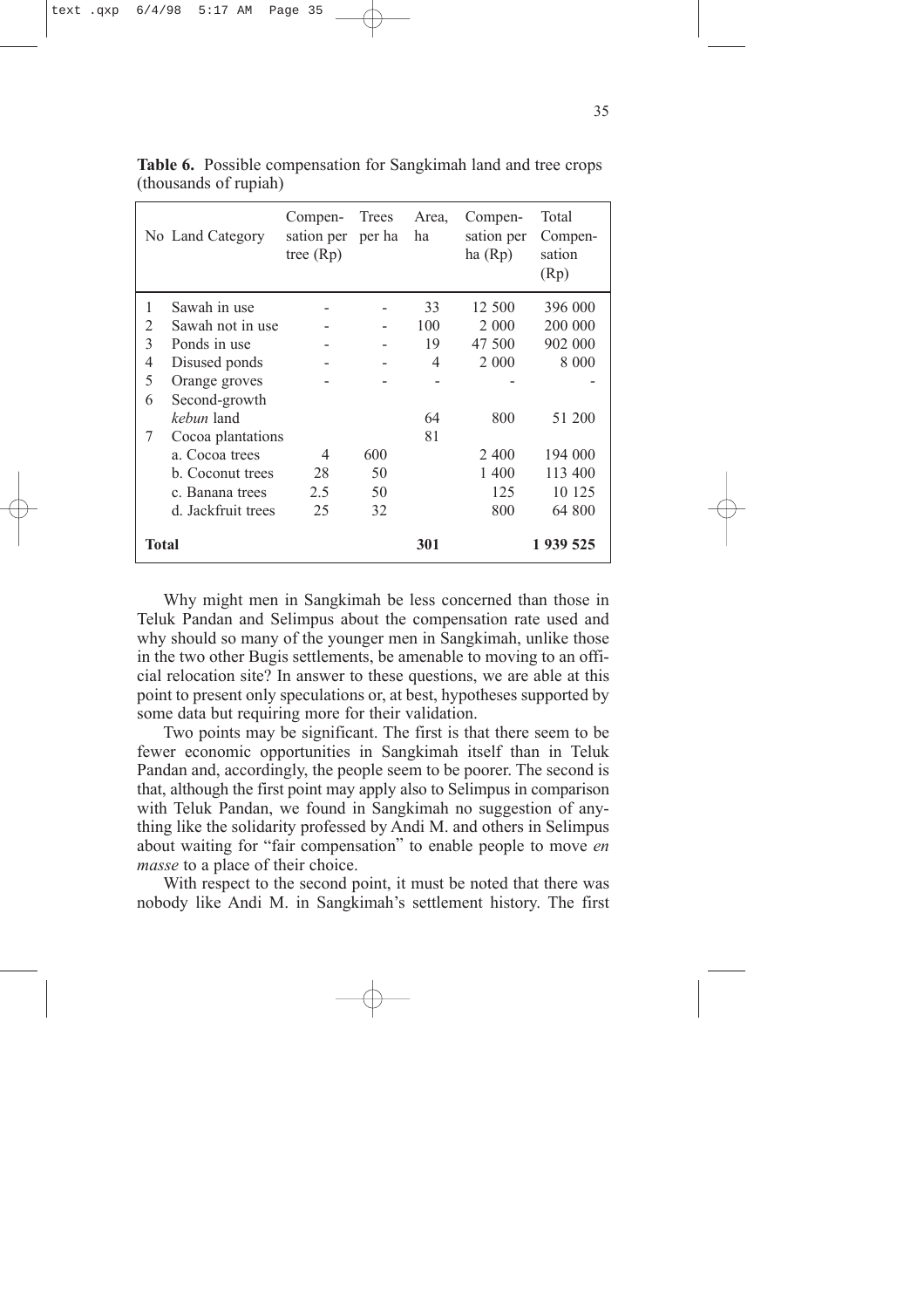|                                    | Landholdings in hectares |                |                |                |                         |
|------------------------------------|--------------------------|----------------|----------------|----------------|-------------------------|
| N <sub>0</sub>                     | Age                      | Cleared        | Bought         | Inherited      | Total                   |
| $\mathbf{1}$                       | 65                       | 5.5            | $\mathbf{1}$   |                | 6.5                     |
| $\overline{c}$                     | 47                       | 5              |                |                |                         |
| $\overline{3}$                     | 37                       |                |                | $\overline{2}$ | $\frac{5}{2}$           |
| $\overline{\mathcal{A}}$           | 70                       | 5.5            | $\overline{2}$ |                | 7.5                     |
| 5                                  | 48                       | $\overline{4}$ | $\overline{3}$ |                | 7                       |
| 6                                  | 65                       | 3.5            |                |                | 3.5                     |
| $\overline{7}$                     | 47                       | $\overline{4}$ |                |                | $\overline{4}$          |
| 8                                  | 56                       | 1.5            |                |                | 1.5                     |
| 9                                  | 35                       |                |                | 1.5            | 1.5                     |
| 10                                 | 32                       |                |                | $\mathfrak{Z}$ |                         |
| 11                                 | 56                       | 3              | $\overline{2}$ |                |                         |
| 12                                 | 36                       |                | $\mathbf{1}$   | 5              | 35659                   |
| 13                                 | 61                       | $\overline{4}$ | 1              |                |                         |
| 14                                 | 29                       | $\overline{3}$ | 1.5            | 4.5            |                         |
| 15                                 | 56                       | 1.5            |                |                | 1.5                     |
| 16                                 | 30                       |                | $\mathbf{1}$   | 4              |                         |
| 17                                 | 51                       | 4              |                | $\overline{4}$ |                         |
| 18                                 | 61                       | 5              |                |                | $rac{5}{8}$ $rac{5}{3}$ |
| 19                                 | 63                       | $\overline{3}$ |                |                |                         |
| 20                                 | 35                       |                | 1.5            |                | 1.5                     |
| Mean<br><b>Median</b><br><b>SD</b> | 49.00<br>49.5<br>13.28   |                |                |                | 4.53<br>5<br>2.33       |

**Table 7.** Sangkimah landholders (random sample)

Bugis settlers of Sangkimah, comprising a group of fewer than 10, arrived in 1924 from the Segeri sub-district of South Sulawesi's Pangkep district. At that time, the present site of Sangkimah was mostly in primary forest, but there were some indigenous shifting cultivators in the vicinity. Some inter-marriage between these people and the Bugis pioneers occurred and helped the latter to gain access to land previously cleared by the shifting cultivators. For some years, the pioneers likewise practised shifting cultivation. However, when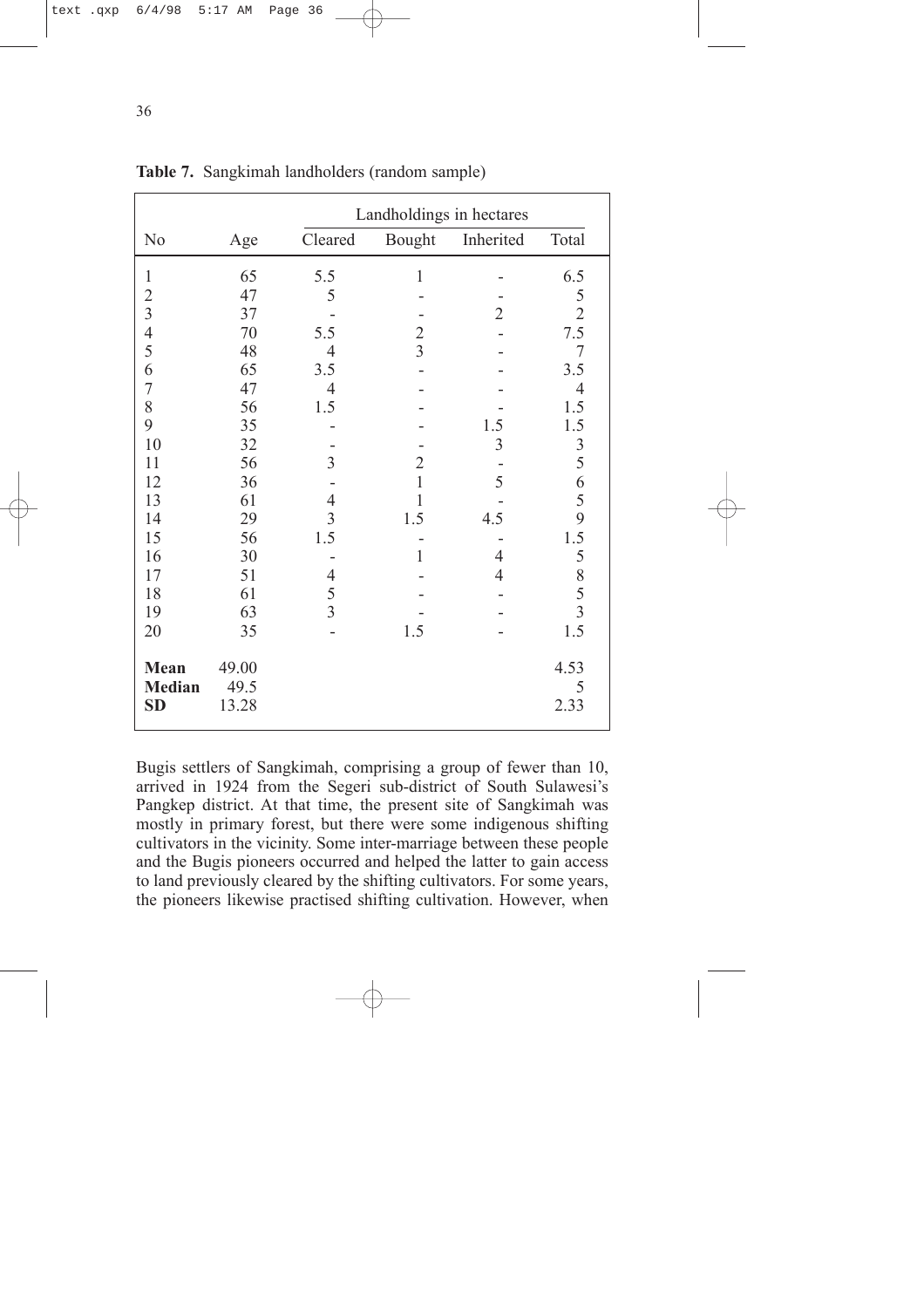many new migrants from Segeri came between 1954 and 1960 as a result of the economic and military disruptions associated with Kahar Muzakar's Islamic rebellion in South Sulawesi and when some of these newcomers appropriated old swidden sites for their own use, the old established settlers joined the new ones in planting coconuts, coffee, jackfruit and bananas in swidden fallows in order to secure rights to the land. *Sawah* were made too. The final influx of Bugis migrants, all from Segeri, was in 1960, when 15 families arrived in a group in February, then 14 more families in June, 8 more in September and, finally, one more in November. That the present-day people of Sangkimah seem much less oriented towards South Sulawesi than do those of either Selimpus or Teluk Pandan is no doubt related to Sangkimah's being the oldest of the three Bugis settlements and the one to which migration from Bugis homelands in South Sulawesi ceased least recently.

With respect to the first of the points made above, various possible indications of relative poverty and the lack of economic opportunities may be noted. For example, the percentage of household heads who are *haji* is much lower in Sangkimah (5 out of 90, or only 5.5%) than in either Teluk Pandan (22 out of 184, or 12%) or Selimpus (13 out of 80, or 16%); the standard cost of making the *haj* from Indonesia is, at present, almost Rp 8,000,000.

Another possible indication is the markedly skewed sex ratio in Sangkimah, with males comprising 57% of the population (251 out of 439), compared with 55% in possibly also poor Selimpus (193 out of 352) and only 51% in probably much better-off Teluk Pandan (498 out of 969). The contrast especially with Teluk Pandan may reflect problems of Sangkimah men in obtaining wives because of the high cost of Bugis weddings (costing between one and two million rupiah in Teluk Pandan in 1996). Regrettably this is one of those hypotheses that we cannot test adequately with the data available to us.

Another indication is that people are increasingly either permanently leaving Sangkimah or else seeking temporary work elsewhere. Some say that this is happening because rice yields in Sangkimah have been declining as a result of soil and water pollution caused by oil and coal company operations north-west of the settlement (cf. Pusat Studi Lingkungan 1993: 94-95), but it is not clear whether this has actually occurred or, if it has, just how it has occurred. In any case, Sangkimah's 1987 population was 587 (Formulation Mission 1991: 21) compared to 439 at present – a  $25\%$  decline. Some who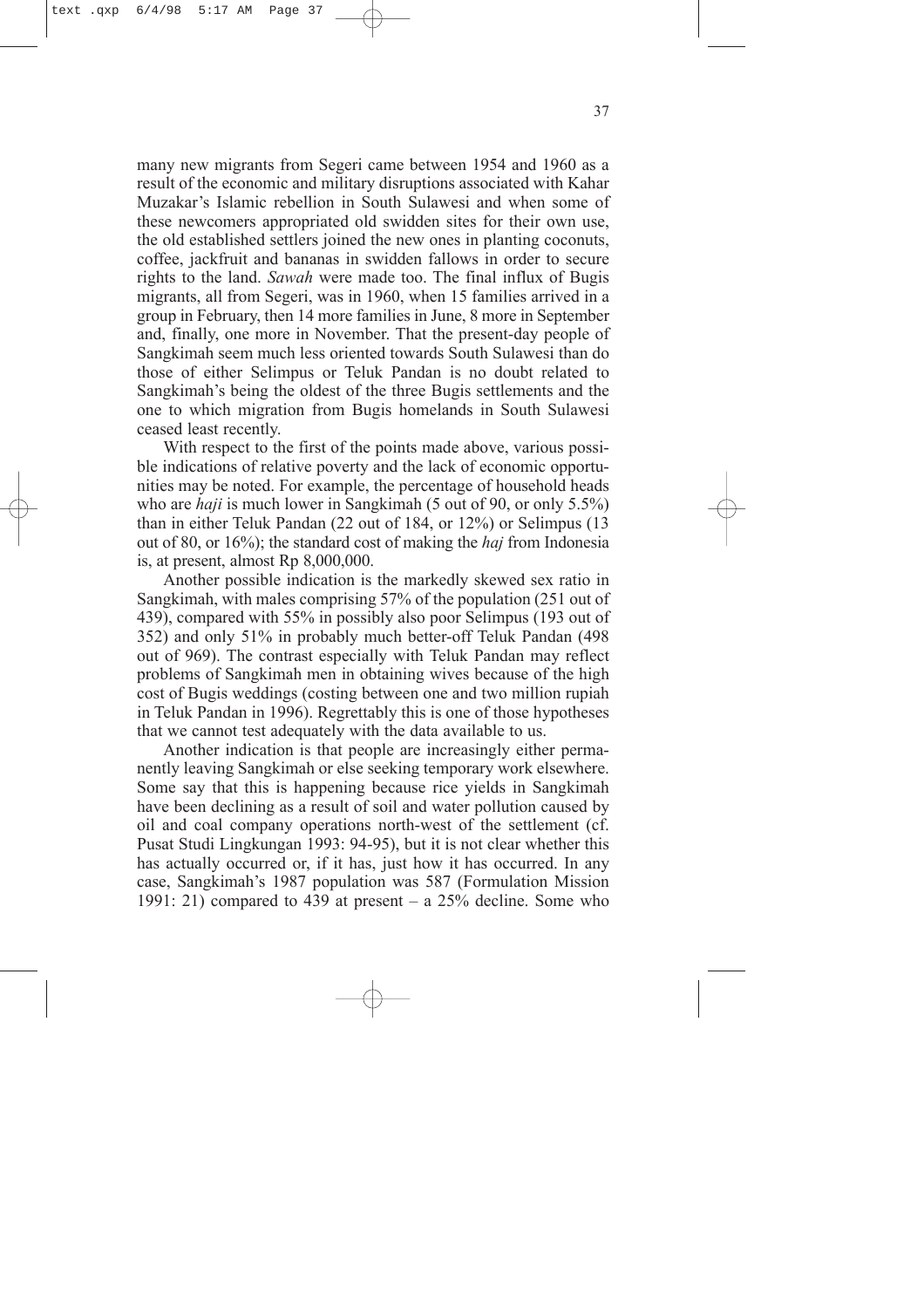have left have even done so by joining government-sponsored transmigration programmes, the most recent being a programme to relocate people to a site in Berau district, north of the national park. At least two or three Sangkimah families are said to have joined this programme in 1995. As for temporary employment outside Sangkimah, many men commute daily to Sangatta to engage in construction work, involving either house building or coal-company (Kaltim Prima Coal) operations. One-way commuting time between Sangkimah and the Sangatta workplaces is one hour by bicycle and two hours on foot. Workers told us that wages are Rp 3,000 per day (8 a.m. to 6 p.m.) for ordinary labourers and Rp 6,000 per day for the work supervisors, some of whom are also from Sangkimah. Possibly food is provided in addition to these wages. In any event, the daily wages are less than those that we have previously indicated as being paid to temporary labourers in Teluk Pandan (see above, p. 14 ).

About 1990, some Sangkimah men began also to stay in Bontang during the week to work in construction and similar jobs (for the same wages as indicated above) and then to return home to Sangkimah for the weekend (see Formulation Mission 1991: 20). Men making these weekly trips either walk to catch the Sangatta-Bontang bus at a cost of Rp 3,750 per person or else go by motorised boat at a cost of Rp 5,000 per person. The bus ride takes one hour, while the boat ride takes two. The boat, owned by one of Teluk Pandan's entrepreneurs, is sometimes chartered for the trip to Bontang at a cost of Rp 30,750. It carries up to 10 passengers. While in Bontang, the Sangkimah workers sleep at the construction sites where they work or else at friends' houses.

Some young Sangkimah men are prepared to go much further afield than Bontang for work. This is indicated by the fact that about a dozen of them told us that they would like to go to Irian, just as one of their friends had done two years previously. What this man said about Irian in a recent letter to his father made migration there attractive to his friends.

Certain recent events of concern to the staff of Kutai National Park and other conservationists may also be regarded as possible indications of relative poverty and the lack of economic opportunities in Sangkimah. These events were the clearance of mangroves and construction of nine hectares of brackish-water fish and shrimp ponds in Sangkimah in 1995-96. We learned in Sangkimah that the instigators of these events were three separate Bugis entrepreneurs, two of them originally from Segeri. Two of these entrepreneurs run stores,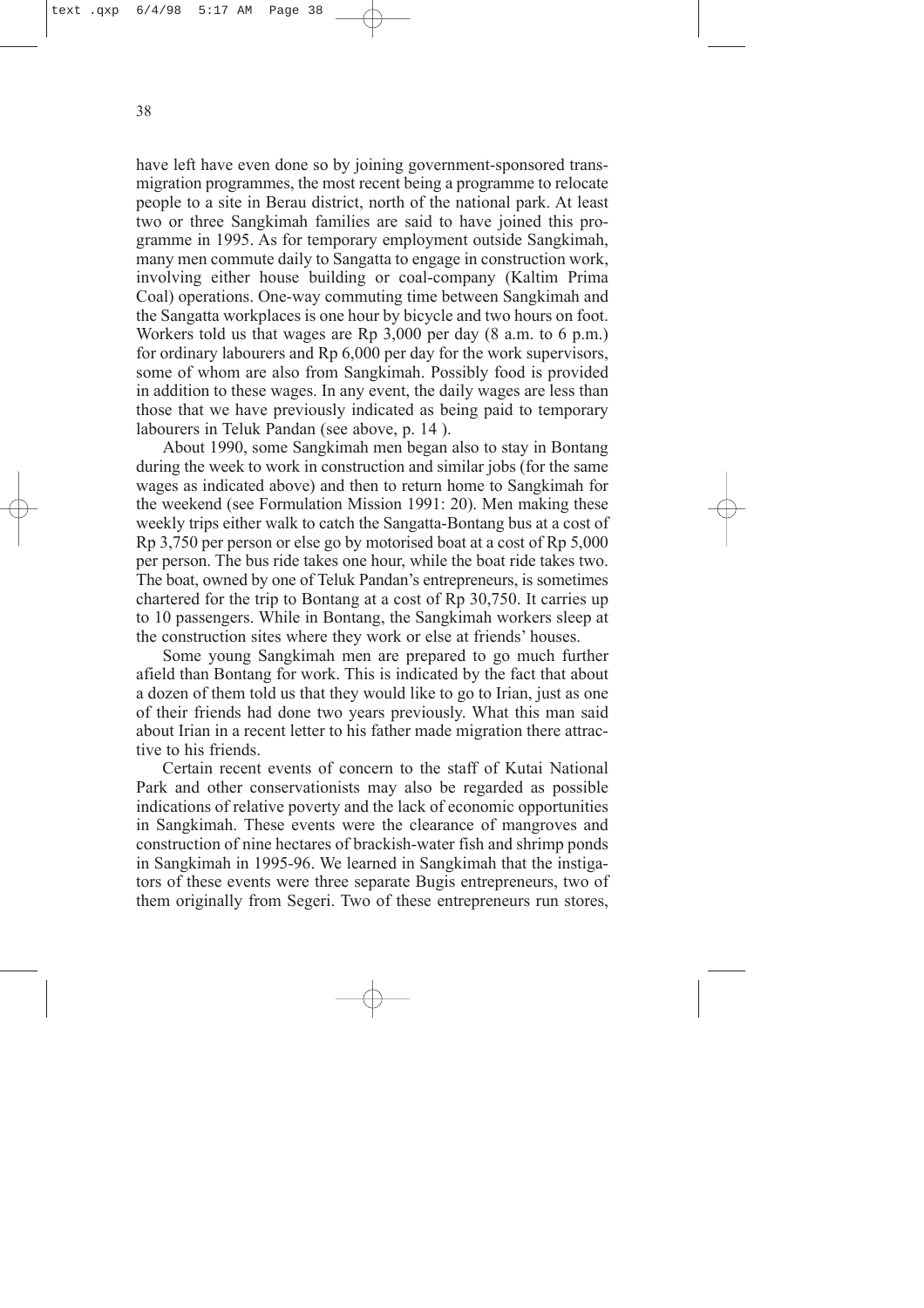one in downtown Bontang and the other in Lok Tuan, a largely Bugis community near Bontang. The third man is a seller of construction materials in Bontang. Apparently the three realised that cheaper land and labour in Sangkimah would enable them to become *tambak* owners there for substantially less money than in Bontang itself. Although Sangkimah men had constructed 14 ha of *tambak* (10 ha being still in use) beginning in 1970, they knew of national park opposition to the mangrove destruction called for by *tambak* and they constructed no new ones from 1979 until the first of the outside entrepreneurs arrived in 1995 with a proposal for 4 ha of new *tambak*. He and the other two men, who came in 1996, all followed the same procedures: consulting Sangkimah's *tambak* pioneers about land suitable for ponds; meeting with the landowners and the hamlet head to arrange to purchase the land; and then recruiting workers to clear the land and construct the *tambak*. We were told that four men are able to construct the embankments for a one-hectare *tambak* in about 15 days. The following are the estimates we were given of the costs that the entrepreneurs had to bear per ha of *tambak*:

| Land purchase                                                                               | Rp | 500,000       |
|---------------------------------------------------------------------------------------------|----|---------------|
| Land clearance                                                                              |    | 500,000       |
| Constructing embankments, at the rate of                                                    |    |               |
| Rp 2,500 per metre of length                                                                |    | 25,000,000    |
| Channel construction                                                                        |    | 500,000       |
| Drainage of embankment-enclosed area and<br>application of Tiodang pesticide to rid area of |    |               |
| predators of fish fry                                                                       |    | 30,000        |
| Application of lime (kapur) to increase soil pH levels                                      |    | 62,000        |
| Application of fertiliser (urea, TSP)                                                       |    | 220,000       |
|                                                                                             |    | Rp 26,812,000 |

For the purpose of comparing costs, we talked with a Bugis *tambak* manager in Bontang and learned about some differences. For example, the price of land suitable for *tambak* in the Bontang Kuala section of Bontang is Rp 1,500,000, i.e., three times the Sangkimah price. And embankments, which are made higher and wider than in Sangkimah, cost Rp 15,000 per metre length-wise along the embankments. These differences alone bring the cost of preparing *tambak* to Rp 152,812,000 per ha, i.e., 5.7 times as high as in Sangkimah.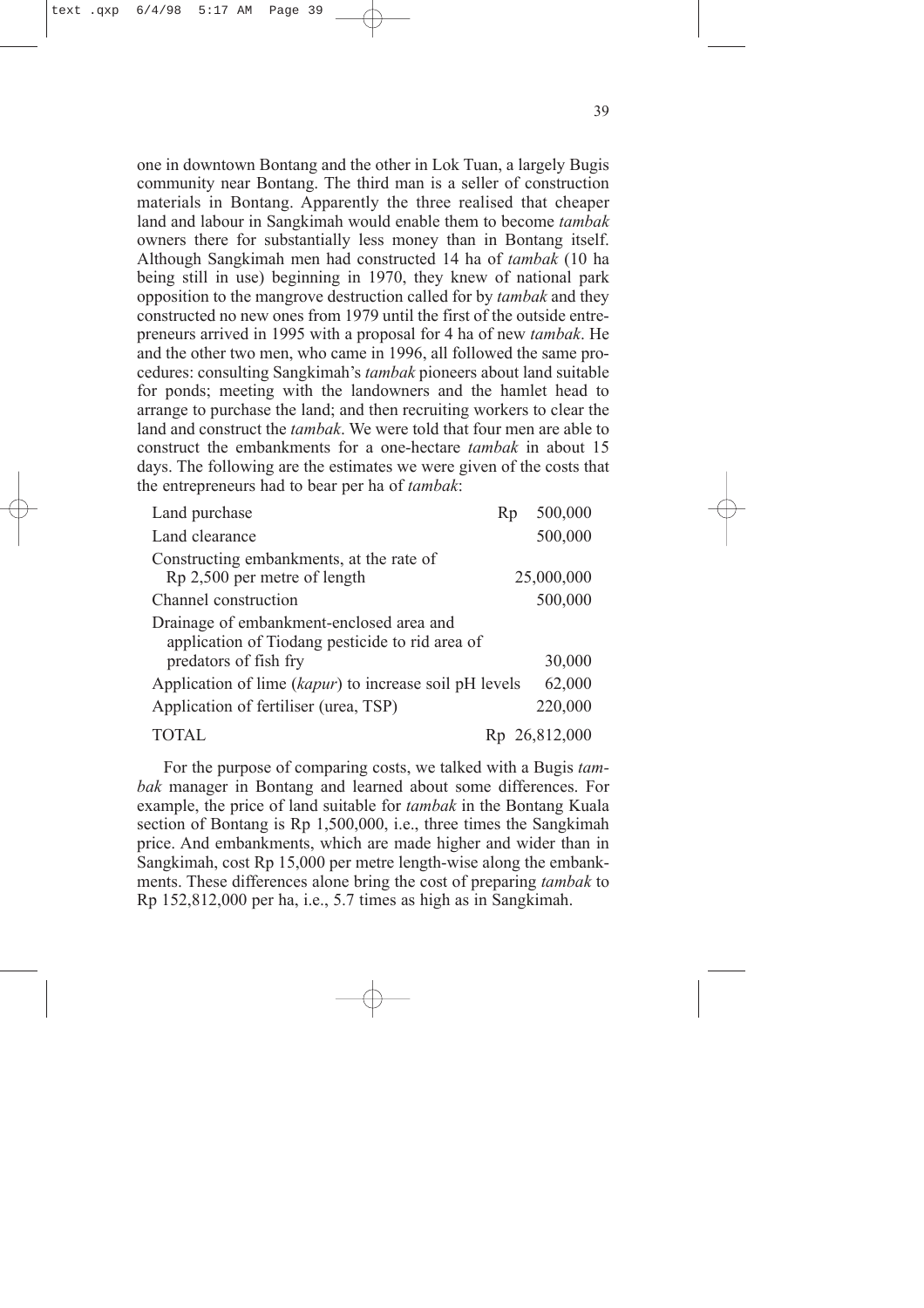<span id="page-44-0"></span>40

The availability of cheap labour after construction of the *tambak* may be a further attraction of Sangkimah to entrepreneurs. As in the case of Teluk Pandan *tambak*, there is one labourer per 0.25 ha in Sangkimah. In both places, the work involves mainly guarding the *tambak*, feeding the fish and making *tambak* repairs. However, workers in Sangkimah receive only a one-fifth share (*bagi lima*) of the proceeds rather than the quarter share (*bagi empat*) received by workers in Teluk Pandan. The difference may be significant. Let us assume that a one-hectare *tambak* is stocked with 2,000 milkfish (*bandeng*) at a cost of Rp 250,000 and 4,000 tiger shrimp at a cost of Rp 300,000 and that the cost of fish food for four months is Rp 200,000. If the loss of fish and shrimp before harvest at the end of four months is 25%, the harvest may yield 1,000 kg of milkfish, worth Rp 3,500,000, and 150 kg of shrimp, worth Rp 3,750,000. Deducting from the gross proceeds the cost of stocking the pond and buying the fish food would leave each worker's share after four months of labour at Rp 406,250 under the *bagi empat* arrangement but at only Rp 325,000 under the *bagi lima* arrangement. Even greater is the difference between the *bagi lima* share and what is earned by a *tambak* worker in four months in Bontang where, instead of receiving shares, workers are paid a daily wage of Rp 4,500 (including Rp 1,500 for food). For four months (122 days), these wages amount to Rp 549,000. But, despite the greater income earned by *tambak* workers elsewhere, the Sangkimah workers with whom we talked seemed glad to have their jobs.

Some of the men who had been recruited to construct the nine hectares of *tambak* in Sangkimah in 1995-96 told us that there may be more construction (with antecedent mangrove destruction) in the future and that they will be "careful" about the construction because of national park opposition. Such possibilities, along with Sangkimah young men's indicated amenability to relocation, argue for acting fairly quickly in the Sangkimah case to find suitable places outside the national park for at least the younger people to move to. While we did not specifically ask whether the older people would join the younger ones if the latter were to make definite decisions to move, this too is a possibility to be considered.

## **Bugis Settlers Relocated to km 24**

Hearing that some Bugis settlers had been relocated to km 24 from the protected forest (*hutan lindung*) lying between Bontang and the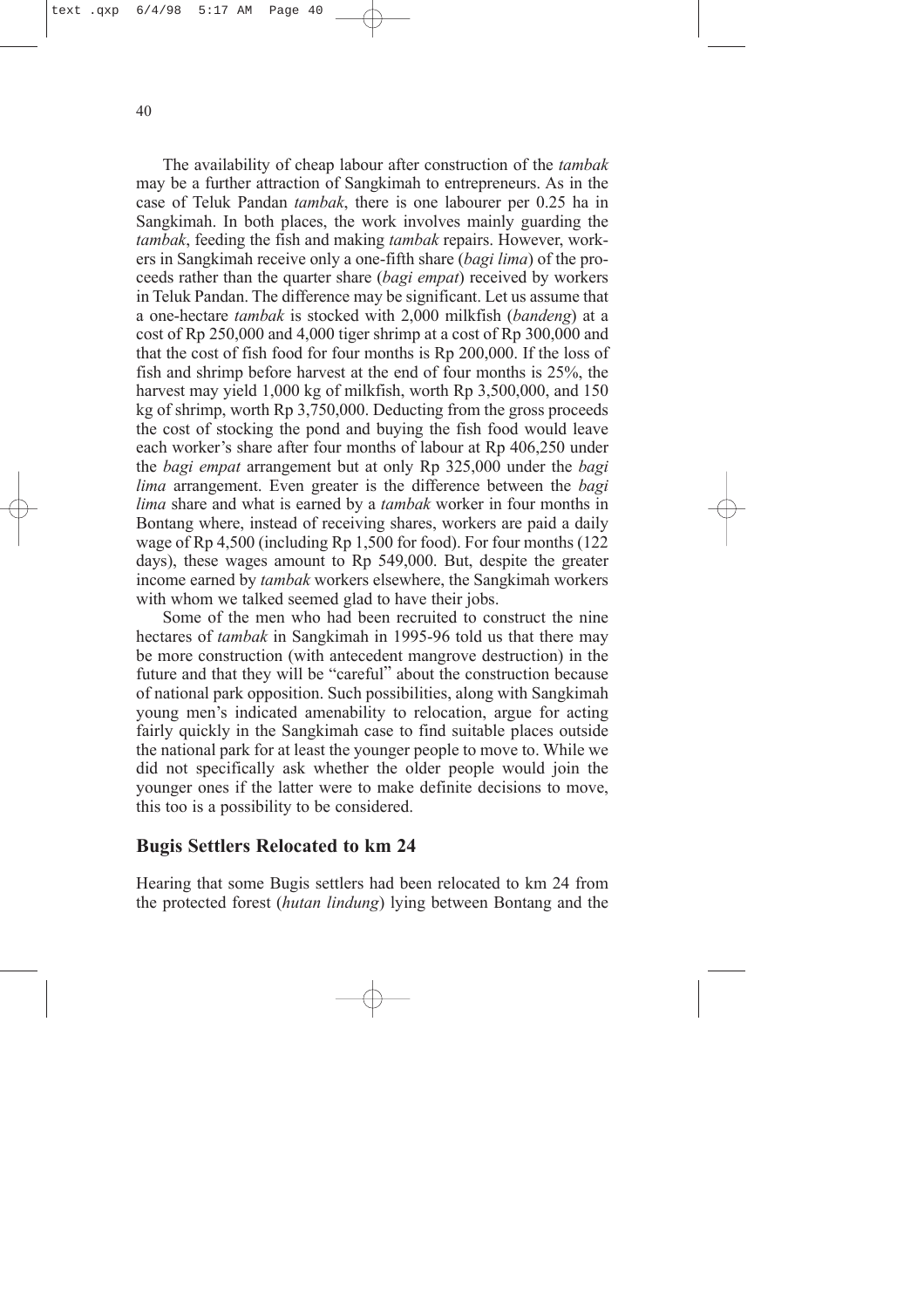Santan River to the south, we decided to devote at least two days to interviews with the settlers. At the time, we had tentatively identified certain factors, such as relative wealth, substantial entrepreneurial success and patron-client ties, which were making people in Teluk Pandan and/or Selimpus unreceptive to relocation. So our aim was to test the validity of these identifications by trying to ascertain whether the same factors were present or absent among those who had relocated. We were initially encouraged in this aim by receiving from the head of the farmers' group (*Tani Karya Terpadu*) at km 24 a list of 20 Bugis families that had moved from the protected forest to a part of the relocation site accessible via an old timber road at km 29. However, when we visited this location, we were told that 19 of the 20 families had returned to the protected forest and were growing bananas and other crops there. We were told that this was partly because of problems with the environment – poor soil and cropdestroying wild pigs – in the relocation site and partly because of conflict with another farmers' group whose members were making claims to the land without having registered, as the group of 20 had, with the farmers' group at km 24.

The one Bugis family remaining from the 20 was interviewed. We learned that the man and his wife, now in their forties, had been growing pepper south of Samarinda (see the next section) when the great drought of 1982-83 occurred and fire destroyed their plantations. Because of this event, they and their children moved to Bontang in 1983, where the wife had relatives working as healers (*dukun*). Knowing nobody else in the Bontang area and aiming to start new plantations, they moved into the protected forest and, from 1983 to 1992, stayed there, clearing land and growing bananas and other crops. They said they moved to km 29 in 1992 because of harassment by national park officers in the protected forest. They are growing a considerable variety of crops at present and, to make ends meet, are receiving financial help from a son who works in construction in Samarinda and from the husband's younger brother, now working as a security guard for Pupuk Kaltim in Bontang.

In addition to this Bugis family, two others interviewed at either km 29 or km 24 had spent time in the protected forest, without ever having been officially relocated from there. The husband in one of these families, still only 38 years old, first moved from Bulukumba in South Sulawesi to East Kalimantan in 1975. For two years, he was an unsuccessful clove planter near Balikpapan, then worked as a labourer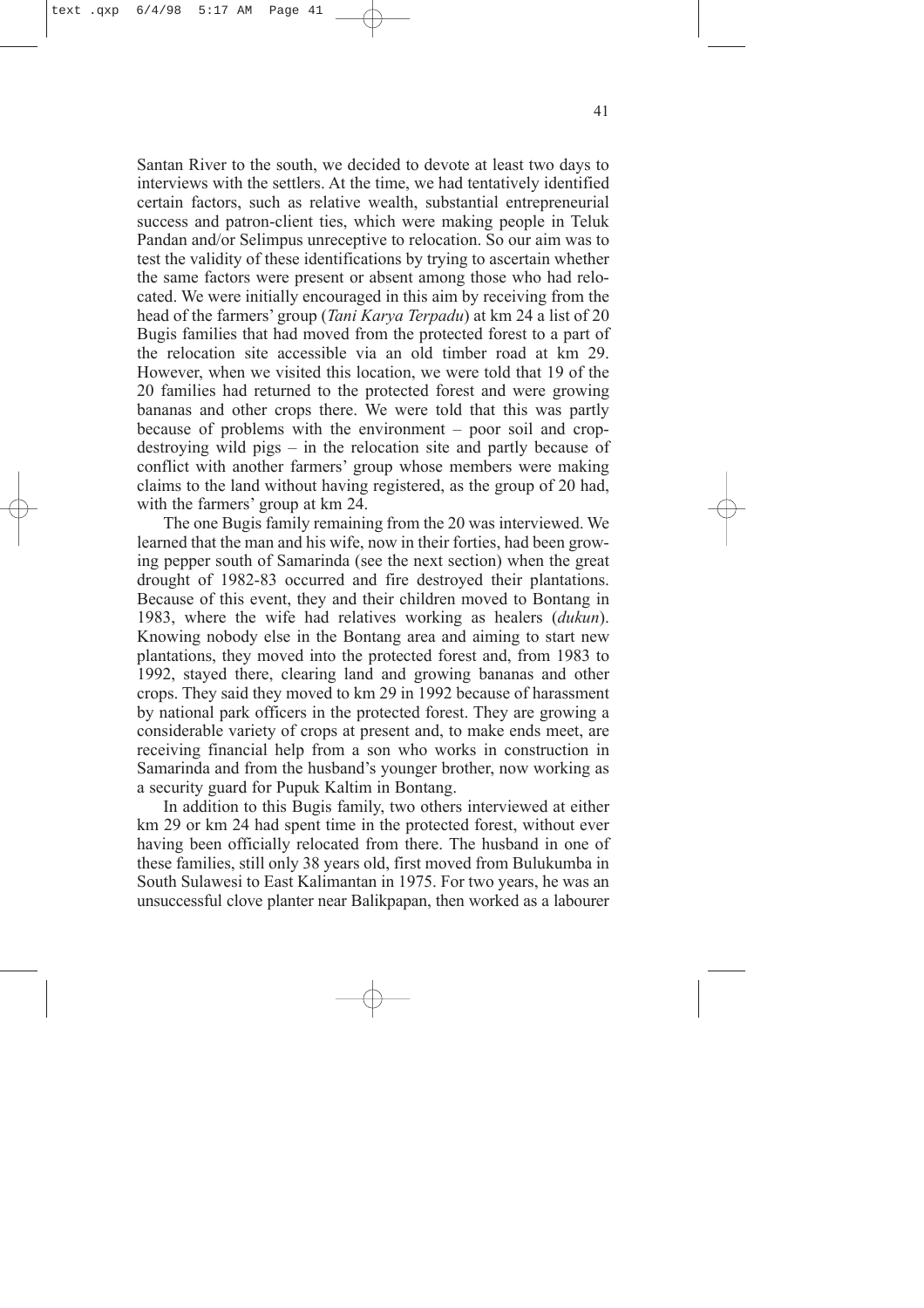on a truck for three years. From then until 1992, he was either unemployed or did construction work in and around Bontang. It was during this last period that he moved temporarily to the protected forest and cleared land for a single day before he was caught by national park officers and told to stop. He moved to km 29 in 1992 on the advice of a Javanese friend and now has 1.15 ha planted with various tree crops (coconuts, coffee, cocoa, jackfruit, oranges), as well as bananas, chilli, tomatoes and corn. He also has a water buffalo that he uses for transporting logs and gets paid Rp 6,000 per day for this. This may be his main economic activity. A number of Bugis spontaneous migrants from South Sulawesi were found to be also engaged in one way or another in timber exploitation at km 24 or km 29, although they had come originally to start cocoa plantations. These migrants were finding such activities as cutting trees with rented chainsaws and preparing planks from them for sale at Rp 150,000 per cubic metre to be more lucrative. (Illegally cut wood is said to be selling in Bontang at present for between Rp 250,000 and Rp 275,000, while certified, legally cut wood costs Rp 350,000 per cubic metre.) We found other Bugis spontaneous migrants who, disappointed in the condition of the bananas and cocoa that they have planted, have turned for their livelihood to quarrying rocks for house- and road-building.

We talked with one other Bugis man who has lived in the protected forest near Bontang. Until 1992, when he was 38 years old, he was making a living by taking eggs produced in Sidrap in South Sulawesi to sell in Ujung Pandang. In mid-1992, he moved to Balikpapan, where he had relatives. For four months, he sold vegetables there, but business was disappointing. Having relatives in Bontang too, he moved there, staying at a divorced woman's house and selling vegetables in downtown Bontang for three months. When the woman demanded that he marry her, he fled with a Butonese friend to the protected forest, where they stayed at the house of a man from Lombok. After about three months there, they were warned by national park officers to desist from cutting trees. Hearing about the km 24 site, he then joined the farmers' group there and obtained one hectare of second-growth land and planted cocoa trees on it. Eventually he rented and then bought more land, which he has used particularly for growing chilli and vegetables. He has been harvesting 20 kg of chilli ten times a year and selling it for Rp 2,500/kg; so he has been getting Rp 500,000 per year from the chilli alone. He also has found a good wife and has built a good house at km 24. He is, he says, a happy man!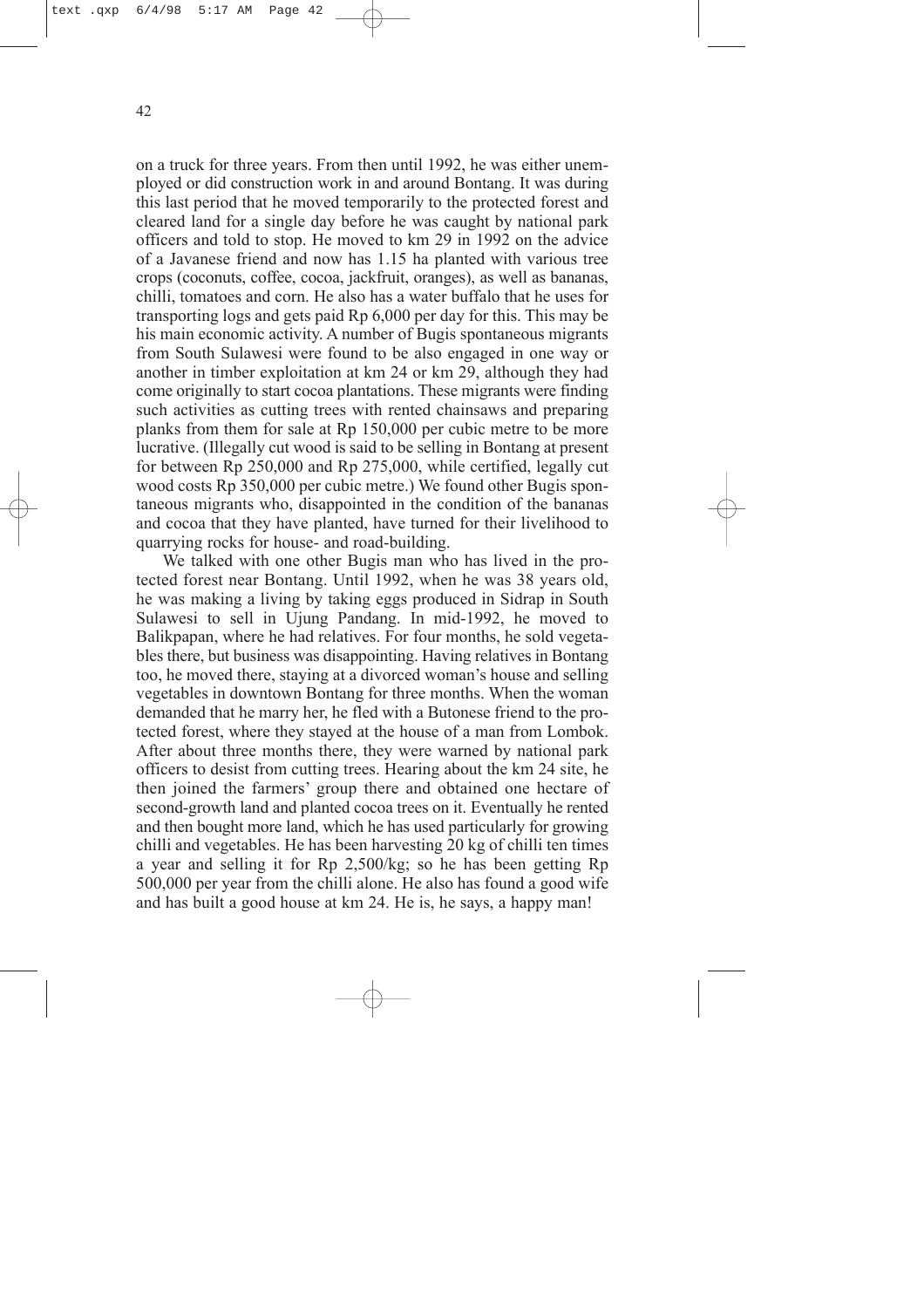<span id="page-47-0"></span>Only limited inferences are possible from the few interviews that have been presented here. Certainly they do not provide a systematic, rigorous or statistically adequate test of the validity of our identification of factors making people in Teluk Pandan and/or Selimpus unreceptive to relocation. It may nevertheless be worth noting that none of the factors mentioned at the beginning of this section – relative wealth, substantial entrepreneurial success or patron-client ties – noticeably influenced the decisions and events that led those we interviewed to km 24. (In the case of the last informant, success came after rather than before he moved to km 24.) This absence of the factors in these cases is congruent with our claim that, in other cases, they work against amenability to relocation to sites like km 24.

## **Bugis Settlers Relocated from Bukit Soeharto**

In 1980, some of our research among Bugis pepper farmers was conducted less than 15 km from Bukit Soeharto, an area mid-way between Samarinda and Balikpapan and traversed by the main Samarinda-Balikpapan road. At the time, Bukit Soeharto had been designated a protected area and there already was concern about some Bugis migrants who were living within its boundaries and clearing forest and growing pepper. Subsequently the area was enlarged to approximately 75,000 ha (stated "definitively" to be 74,350 ha in 1991 [Departemen Kehutanan ... Kalimantan Timur 1992: 1]) and concern grew. Writing in July 1990 as WWF consultants on Kutai National Park planning, exactly ten years after our research, Petocz *et al.* (1990: 19), noted that a "frequently cited...model for moving the settlements from Kutai National Park" was the "translocation programme recently initiated in the Bukit Suharto Nature Reserve" [officially called a *Taman Hutan Raya*, or Great Forest Park]. However, they also noted the following:

Yet, from the time a strategy was developed for the Bukit Suharto reserve, some eight years passed before the first settlers were actually moved out of the reserve. A great number of people still occupy the Bukit Suharto reserve and the process of relocating the remainder is far from complete.

When we returned to East Kalimantan in 1996, we heard that the process had, in fact, been mostly achieved some years earlier and we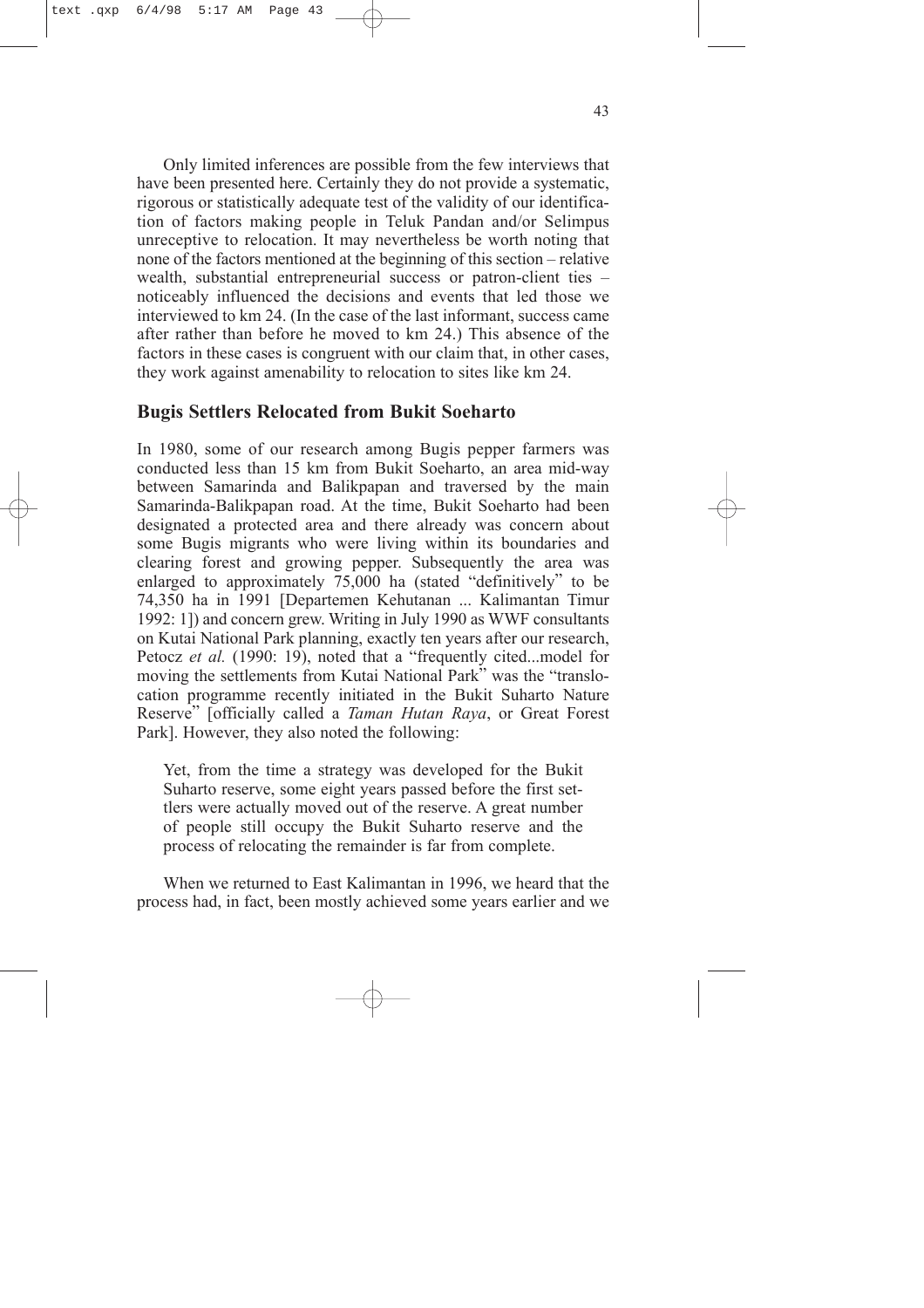further heard indirectly from some of the implementing officials that it went smoothly. This was a challenge to our emerging conclusions about the unwillingness of Teluk Pandan residents to be relocated to km 24. Accordingly we decided to devote some limited time to obtaining additional information about the relocation from Bukit Soeharto, with a view to both explaining its alleged success and seeing whether it might indeed constitute a model for relocation of settlers from Kutai National Park.

Unfortunately, because of time constraints and the reticence of some of those that we spoke with, we were able at first to obtain only sketchy information from government offices in Samarinda and from four Bugis farmers who were relocated from Bukit Soeharto and from another Bugis man who, as a landless agricultural worker not entitled to relocation benefits, moved on his own from Bukit Soeharto, first further north along the Balikpapan-Samarinda road and eventually to the Bontang area. But even if we are unable to vouch for the complete accuracy of the account that follows, it is worth presenting in the hope that it will encourage anyone following up our research to elicit better and more detailed information.

At first, we thought that an important difference between the Bukit Soeharto situation at the time of relocation and the present Teluk Pandan situation may be with respect to farmers' expectations about maintaining profitable yields from already planted perennial crops and from the land on which they are grown. For the Teluk Pandan case, it should be recalled that orange trees, a main source of income, were first planted in 1990 and are – perhaps too optimistically (see Ashari 1992: 137-138) – expected by the growers to continue to yield until the year 2005, i.e., fifteen years after planting. The growers also expect that, when the trees stop yielding, the relatively fertile land in which they have been growing will be quickly usable again. And cocoa trees which, in Teluk Pandan, date partly from the mid-1970s but mostly from no earlier than the mid-1980s, are known to continue to yield well for decades if not unduly affected by pests or diseases (cf. Lass 1985: 210-211). By contrast, Bukit Soeharto farmers expected that yields from their pepper plantations would decline approximately ten years after planting, to the point that they would soon have to be abandoned (cf. Vayda and Sahur 1985: 94). According to our informants this was, in fact, the condition that most of the Bukit Soeharto pepper plantations had reached by the time of relocation. The youngest pepper plants at that time were seven years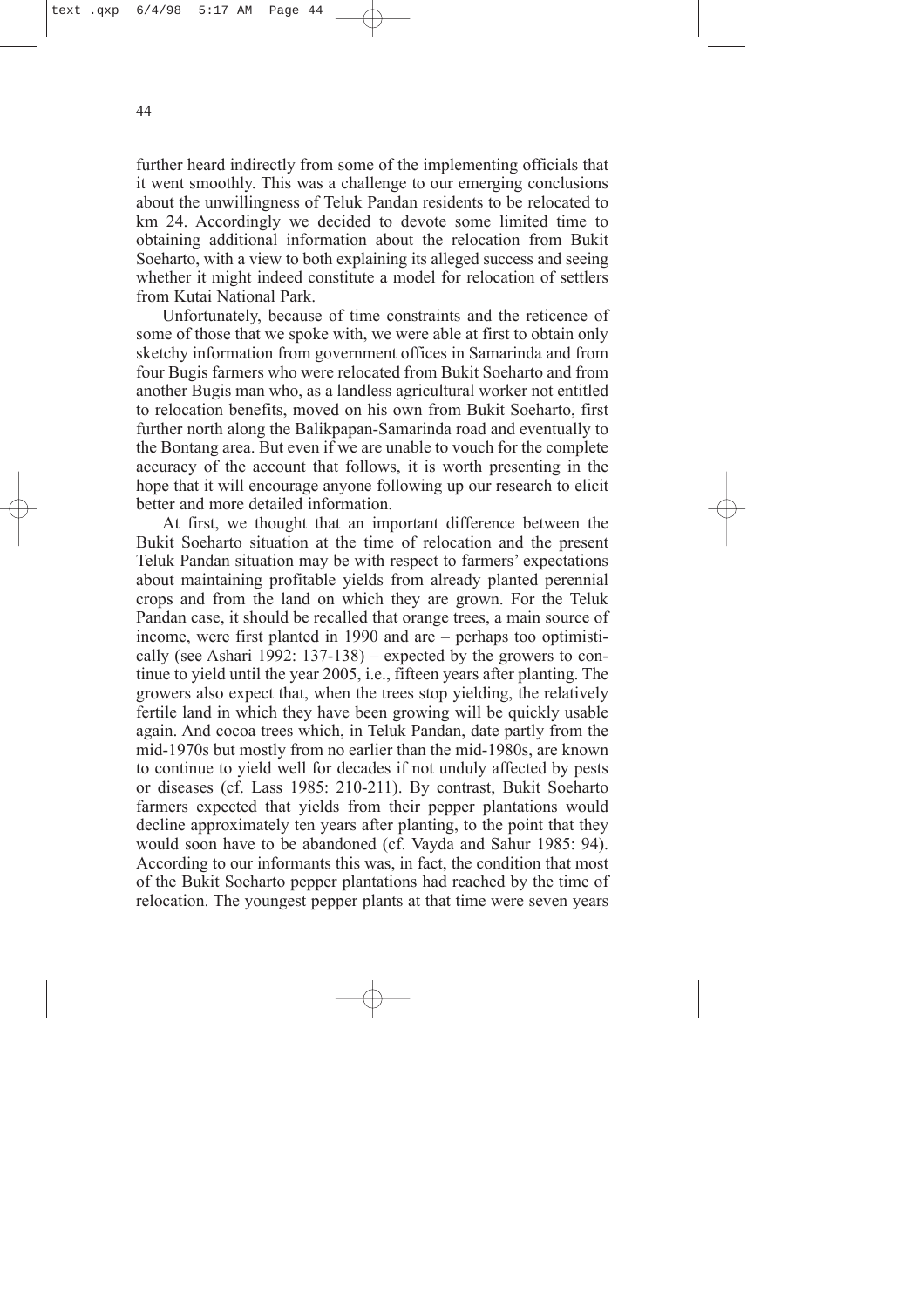old, but most were between ten and fifteen years of age. This supports some conclusions reached in our earlier study of Bugis pepper farmers near Bukit Soeharto, namely, that the "time they planned to stay in one place was not definite for any longer than the perennials planted there would yield profitably" and that their readiness to move varies with the age of their pepper plantations (Vayda and Sahur 1985: 94, 109). However, we had also stated the following in a report on our earlier research (Vayda and Sahur 1985: 106):

The use of fertilizer may make it easier for old pepper areas to be reused, as is done in Sarawak, where much pepper is planted in *alang-alang* (*Imperata cylindrica*) grassland that had been the site of plantations twenty or thirty years earlier. But for the Bugis migrants who chose to stay in East Kalimantan, including those who had been in the province since the early 1950s, land with primary or logged-over forest, which could be burned to add nutrient-rich ash to the soil, had always been available when old plantations were to be abandoned and new ones begun. Planting in alang-alang is an option that no Bugis pepper farmers seem yet to have considered.

When first interviewed, the Bukit Soeharto farmers told us that, at the time of relocation, no more forested land suitable for starting new pepper plantations without the use of fertiliser was available anywhere near where they were living on the east side of the Balikpapan-Samarinda road. However, we subsequently learned that there was such land on the west side of the road and that at least some of the farmers were already planning, before the relocation occurred, to move there. In light of this, we had to seek further explanation of the alleged success of the relocation, which was relocation to an *alangalang* site at Sungai Merdeka (see below).

Subsequent accounts by our Bugis informants about certain events leading up to the relocation may be relevant. According to these accounts, government officials came to Bukit Soeharto some time before the relocation and held a meeting in which a local leader (a deputy hamlet head or *wakil dusun*) and some of the people were told that they had to move. The leader then went to houses of the farmers and asked whether they were ready to move. About a month before the relocation began, more than thirty soldiers with guns, presumably a platoon, marched in Bukit Soeharto, first along the main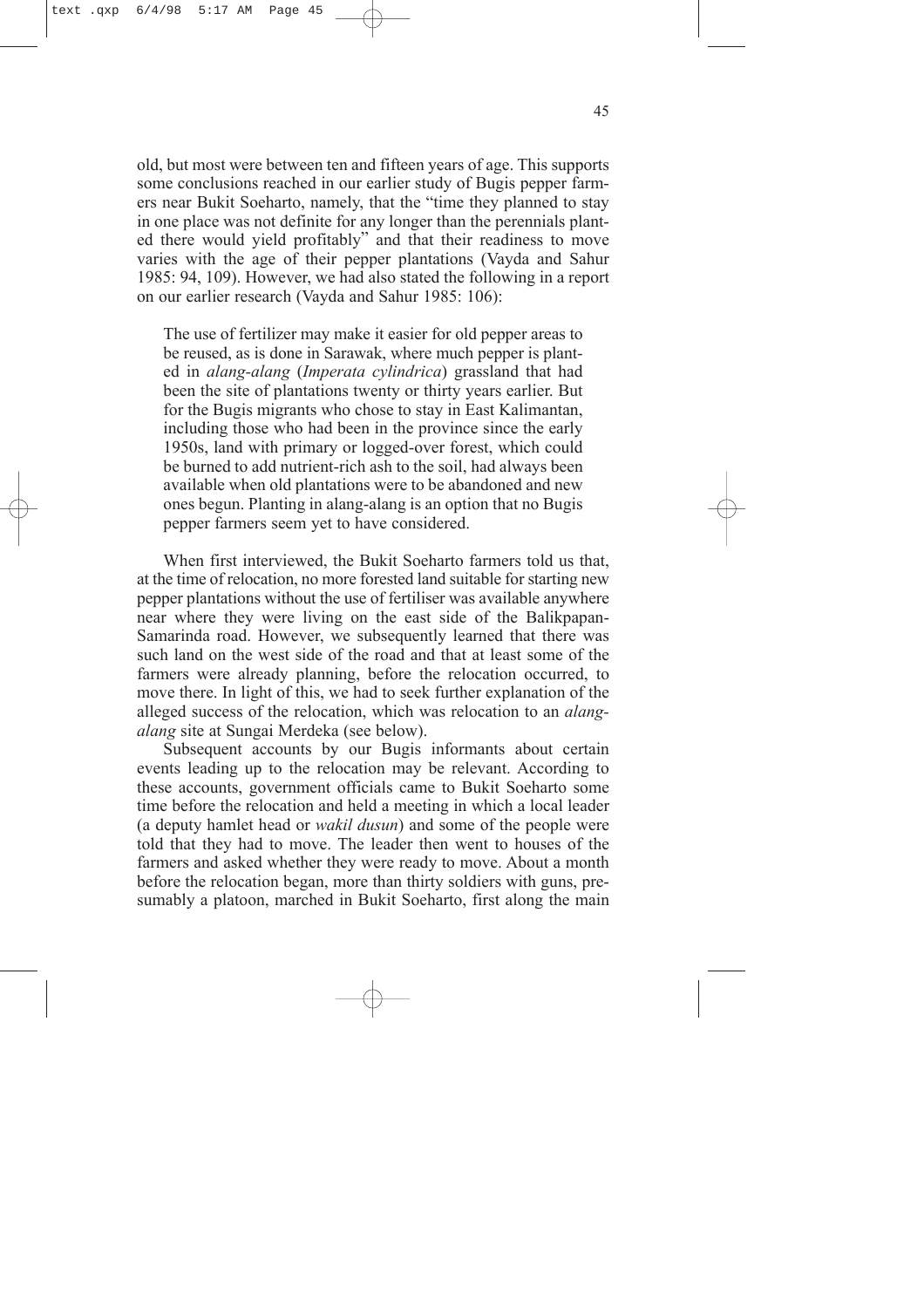Samarinda-Balikpapan road and then past the Bugis farmers' houses on the side roads. Referring to these events, an official in the East Kalimantan governor's office told us that it was just a day of training for the soldiers, but one of our Bugis informants referred to it as a "show of force" (*mempamerkan kekuatan*) and said that it was the first time it had occurred during all his years at Bukit Soeharto. After the day of training, the local leader again made the rounds of the farmers' houses and found that a consensus had formed in favour of moving, whereas many had previously been non-committal. Because the leader now owns a motor scooter, a good house and a roadside eating-place (*warung*) in a Bugis settlement north of Bukit Soeharto, some of the Bugis farmers believe he was paid by the government for his co-operation.

The actual relocation continued for an extended period, with some 500 families being moved, under government supervision, to a location at Sungai Merdeka, 28 km north of Balikpapan. On his moving day, each family head had to sign an agreement about leaving Bukit Soeharto and about the facilities and other benefits to be received at the relocation site, which was evidently intended, both by the government and the farmers, to be used for a continuation of pepper-farming. However, by the time of our interviews in July 1996, approximately 200 of the original 500 families were reported to have left Sungai Merdeka because they had not received some promised benefits (e.g., rice allotments, 36 square-metre rather than 12 squaremetre houses, and enough pepper plants and ironwood support stakes for starting plantations on the 1.5 ha of land allocated to each family) and/or not finding the area well suited to pepper-growing. Some of these 200 families have simply abandoned their Sungai Merdeka land, while others have sold it for Rp 200,000 - 250,000 per ha to Indonesian Chinese businessmen who are using the land for factory-style chicken production and other enterprises. Those who have left include some who have gone back to Sulawesi and others who have remained in East Kalimantan and have joined Bugis communities near Bukit Soeharto and in Samarinda and Muara Badak. We learned also of ten men who have returned to Bukit Soeharto to clear forest for pepper plantations far enough from the road to be likely to escape detection by forestry officials or the police. For the time being, however, these men are maintaining residence in Sungai Merdeka, where members of their households are raising chickens and tending such crops as cassava, bananas, green beans and chilli. Others among the remaining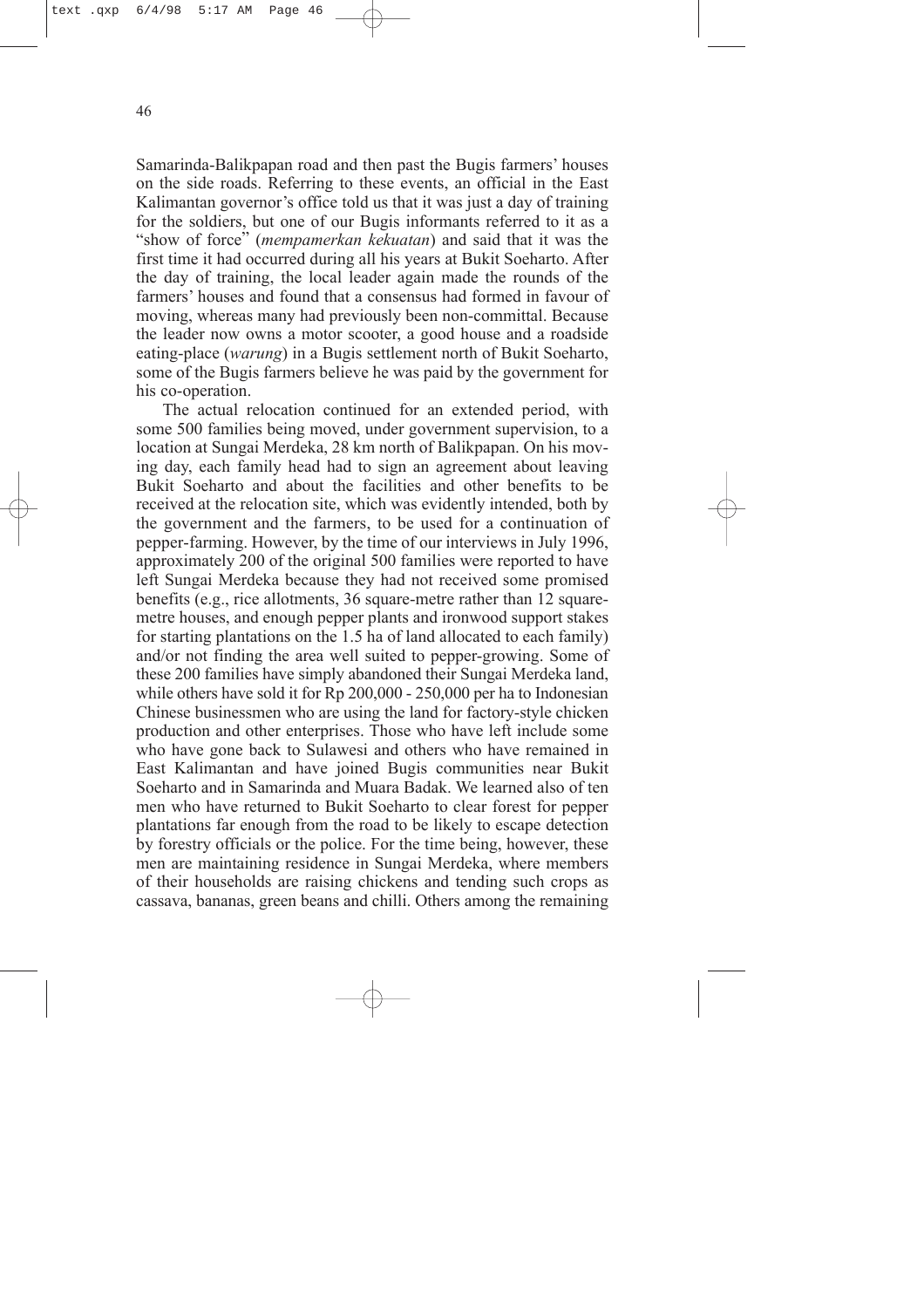300 families are growing these crops as well, and only one family is successfully growing pepper. The family has 1,500 three year-old pepper plants and, being relatively wealthy, is using fertiliser.

The foregoing is the story as told by Bugis informants to Sahur. We sought confirmation from official sources and found it, at least partially, in a document from the Department of Forestry in Samarinda (Departemen Kehutanan ... Kalimantan Timur 1992). According to this document (pp. 2, 12), Bukit Soeharto's inhabitants and their land were "inventoried" in 1988, and it was found that there were 697 families and a plantation area of 1,500 ha, of which 53% or 792.65 ha was in production and that, for various reasons, the families had no interest in the official plan for their relocation to Sungai Merdeka. Further, according to the document (p. 8), an official agreement was reached on 22 February 1990 that Bukit Soeharto could be used for military training. While the document does not state that training began soon after this date, it does state (p. 2) that the removal of people from Bukit Soeharto began on 26 March 1990, when 50 families were relocated. This chronology is compatible with that indicated by our Bugis informants who told us that soldiers first marched through their settlements about a month before relocation began. According to the document (p. 2), more people were relocated on 12 June and 4 July 1990 and on 31 January 1991 so that, by the last date, the relocation of a total of 500 families had been reached. What made the people more amenable to relocation by these dates than they had been in 1988 is not explicitly considered in the document.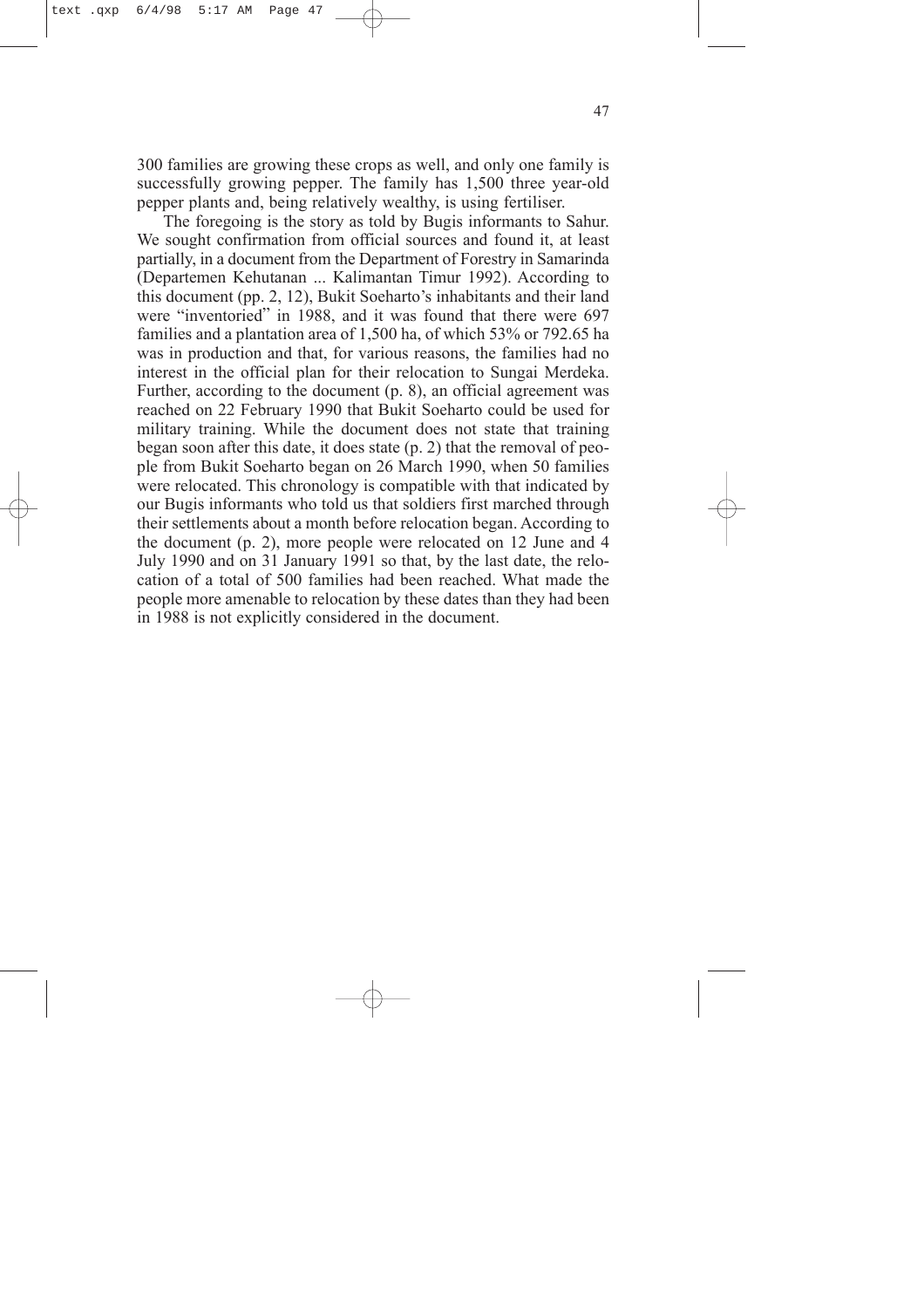## **CONCLUDING REMARKS**

<span id="page-52-0"></span>Various recommendations have been made in the preceding sections, and some of them will be noted again here. One recommendation that cannot be emphasised enough is that there should be further studies. The three months that we had both for conducting our studies and writing this report is inadequate time for giving sure answers to many of the questions that we have raised, especially when some of the questions ultimately call for the kinds of careful measurement of landholdings and counts of trees that we had neither the time nor training to perform.

However, it should still be clear that, by avoiding the standard survey and rapid appraisal methods and pre-set questionnaires used by previous consultants and investigators and by insisting instead on being guided in our collection and analysis of data by the goal of showing causal connections among events or answering why-questions about them, we were able to begin to answer key questions for national park management planning – such questions as why Teluk Pandan and Selimpus people reject proposals for their government-sponsored relocation to particular sites, while younger Sangkimah people do not reject them and Bukit Soeharto people did reject them at one time and not at another time. When we ourselves have not been satisfied with the answers that we could find in the limited time that we had, we have indicated our dissatisfaction and have called for further studies. This is so, for example, with respect to our suggestions about the effects of relative poverty in Sangkimah. Better and more data are needed both to establish that poverty as a fact and to show whether the causes of it lie significantly in oil and coal company pollution of Sangkimah land and water (as alleged by the Sangkimah people), in Sangkimah's distance from roads suitable for truck transport of such produce as oranges to urban markets, and/or in other factors still to be ascertained.

When our methods have led to answers with which we have been satisfied, we have used them as a basis for making recommendations. Examples are our recommendations against relocating Teluk Pandan people to 2.25 ha sites at km 24 and in favour of considering the alter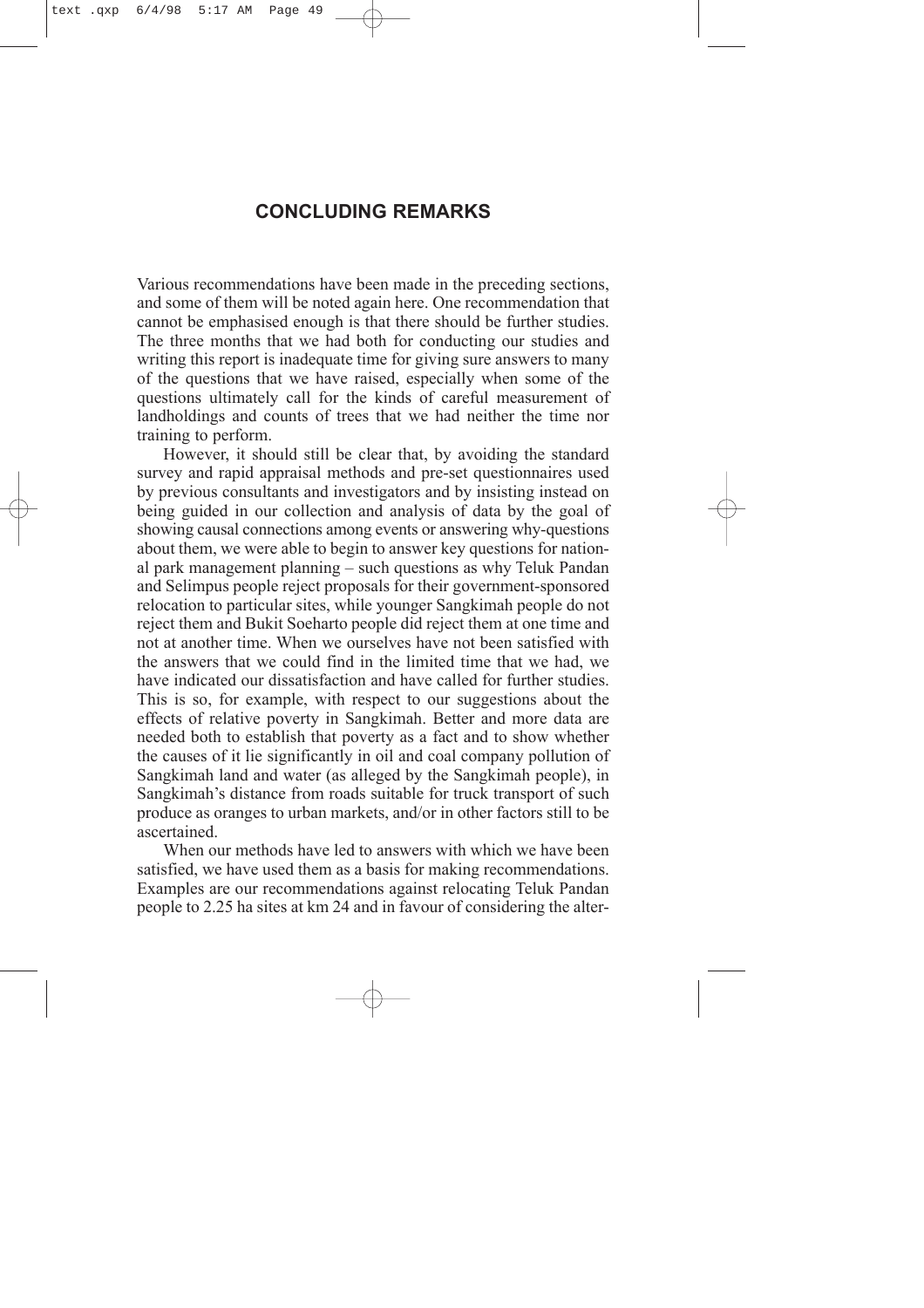native of cash compensation without relocation to a particular site. These recommendations are made on the basis of our findings about how decisions about economic activities are causally connected to such past events as receiving compensation payments and establishing patron-client ties. Sometimes when our answers to questions have been more tentative (because of inadequate time for obtaining more data), we have nevertheless used the answers for making recommendations, but the recommendations are more tentative too. A case in point is our suggestion for giving consideration to working closely with the "noble patron" in Selimpus as a means of effecting the relocation of him and his people at relatively low cost and in accord with both their preferred sites for relocation in Sulawesi and some of their known ways of organising themselves when moving to new places. It should be recalled that, in the section on Selimpus, this recommendation was preceded by a call for more thorough studies of the patron's influence and effectiveness as a leader, both in the past and at present.

As noted earlier, part of our research effort was directed specifically to seeking evidence for assertions prominently made by some other consultants, namely, that many Bugis settlers in the national park were originally attracted to Bontang by the prospect of jobs in the town's growing industrial sector and that they encroached and settled in the national park's forests only after failing to find industrial employment (Petocz *et al.* 1990: iv, 12). We did find a few such settlers, but we found more who had come for other reasons, including those that made many Bugis move to other places in the 1950s and 1960s, i.e., to escape the economic and military disruptions associated with Kahar Muzakar's Islamic rebellion in South Sulawesi and to take advantage of advice received from relatives or friends about one or another location where forested land could be profitably converted to farmland. As has been argued elsewhere (Vayda 1995, 1996a), general knowledge or hypotheses can be useful guides for seeking the causal antecedents of events, but often we can know little in advance about which general knowledge or hypotheses will pertain to the cases at hand. Just as we have found a few cases in accord with the general hypothesis that loss of urban/industrial employment leads to forest destruction, we have found other cases in accord with the general hypothesis that urban/industrial employment relieves pressure on forests. Indeed, if the latter is a process now taking place in Sangkimah, it parallels such processes in other places at other times (see, for example, Rudel 1995: 502 on reforestation as a result of land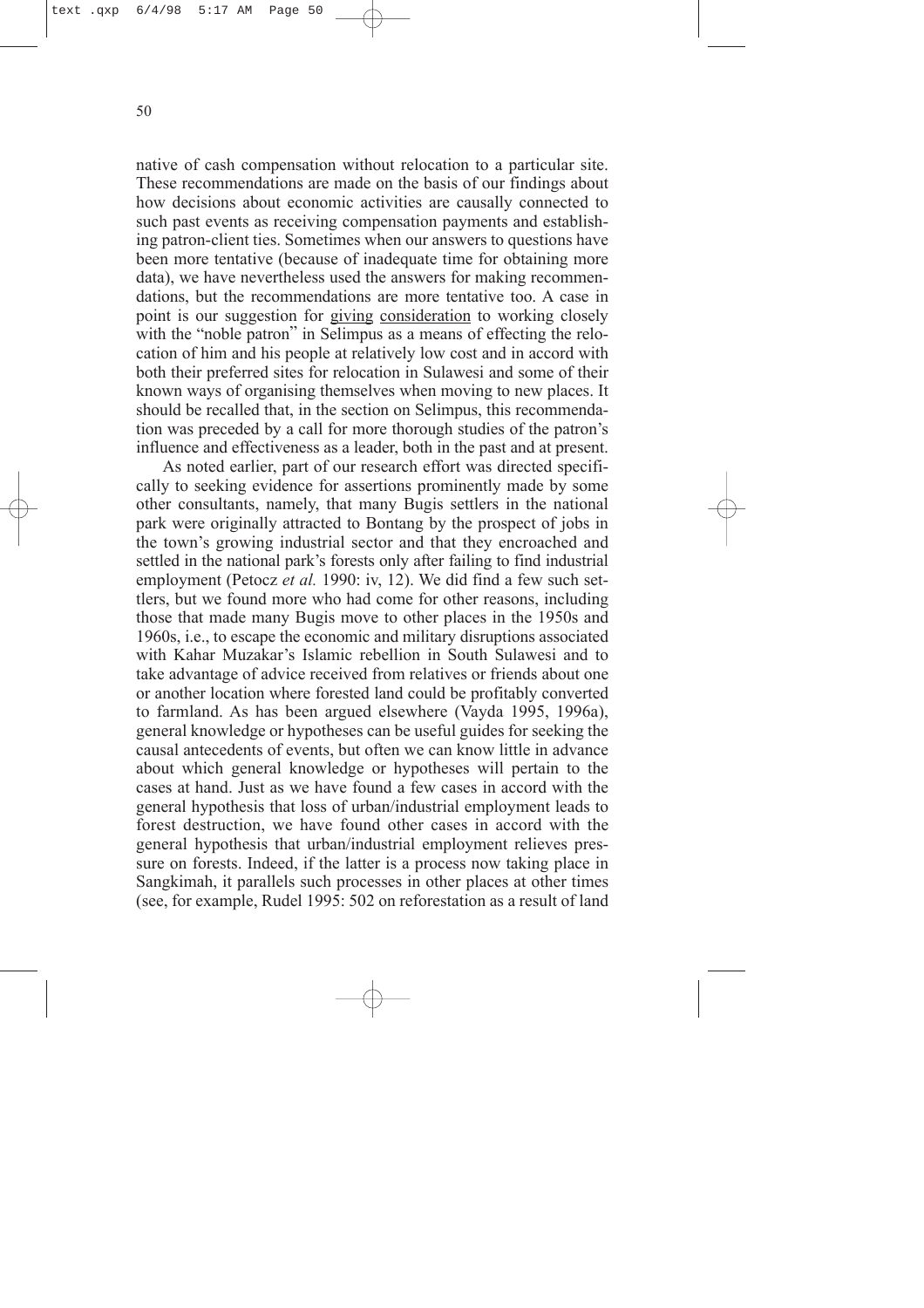abandonment by urban-oriented children of small farmers in the Tennessee Valley in the USA).

Similarly, consider the implicit hypothesis favoured by many relocation planners, i.e., that forest settlers are poor peasants, driven to the forests by desperation and therefore likely to welcome 2.25 ha of land at a relocation site. Possibly this does apply to a few settlers who are growing bananas in the protected forest south of Bontang. But certainly it does not apply to Teluk Pandan's entrepreneurs, with their hectares and hectares of orange groves, cocoa plantations and brackish-water fish-ponds, as well as, in some cases, their second houses in Bontang, their taxi fleets, their motorised fishing boats, and their land speculations outside Teluk Pandan.

The fact that all the settlers we studied are Bugis is of course relevant, and our antecedent knowledge of Bugis history and culture helped us greatly in making causal connections among events in the course of our field work. But, here again, we could not know in advance just what parts of our knowledge would pertain to the cases at hand. Thus, the patron-client ties described by other anthropologists as a "key element" (*unsur kunci*) in Bugis society were found by us to be important factors for understanding resistance to relocation in Teluk Pandan and Selimpus but not to be significant factors in Sangkimah – and not to have had much influence on the lives of our Bugis informants at km 24. Even when our antecedent knowledge did seem initially to account for some events, it could later turn out that it was accounting only partially. This is illustrated by our attempt to explain Bugis relocation from Bukit Soeharto by citing our own generalisations, based on an earlier study, that the time Bugis farmers plan to stay in one place is not definite for any longer than the perennials planted there would yield profitably and that the farmers' readiness to move varies with the age of their plantations. As indicated in the section on Bukit Soeharto, this was, at best, only a part of the story, and identifying the factors responsible for the success of the relocation required data on specific historical events – like the use of Bukit Soeharto for military training – not rooted in either Bugis culture or previously known Bugis history.

In short then, we are arguing here, much as we have argued elsewhere (Vayda 1996a), for applying general knowledge in studies such as ours but also for keeping an open mind about what general knowledge is applied as we go about the business of empirically answering questions about why things have occurred.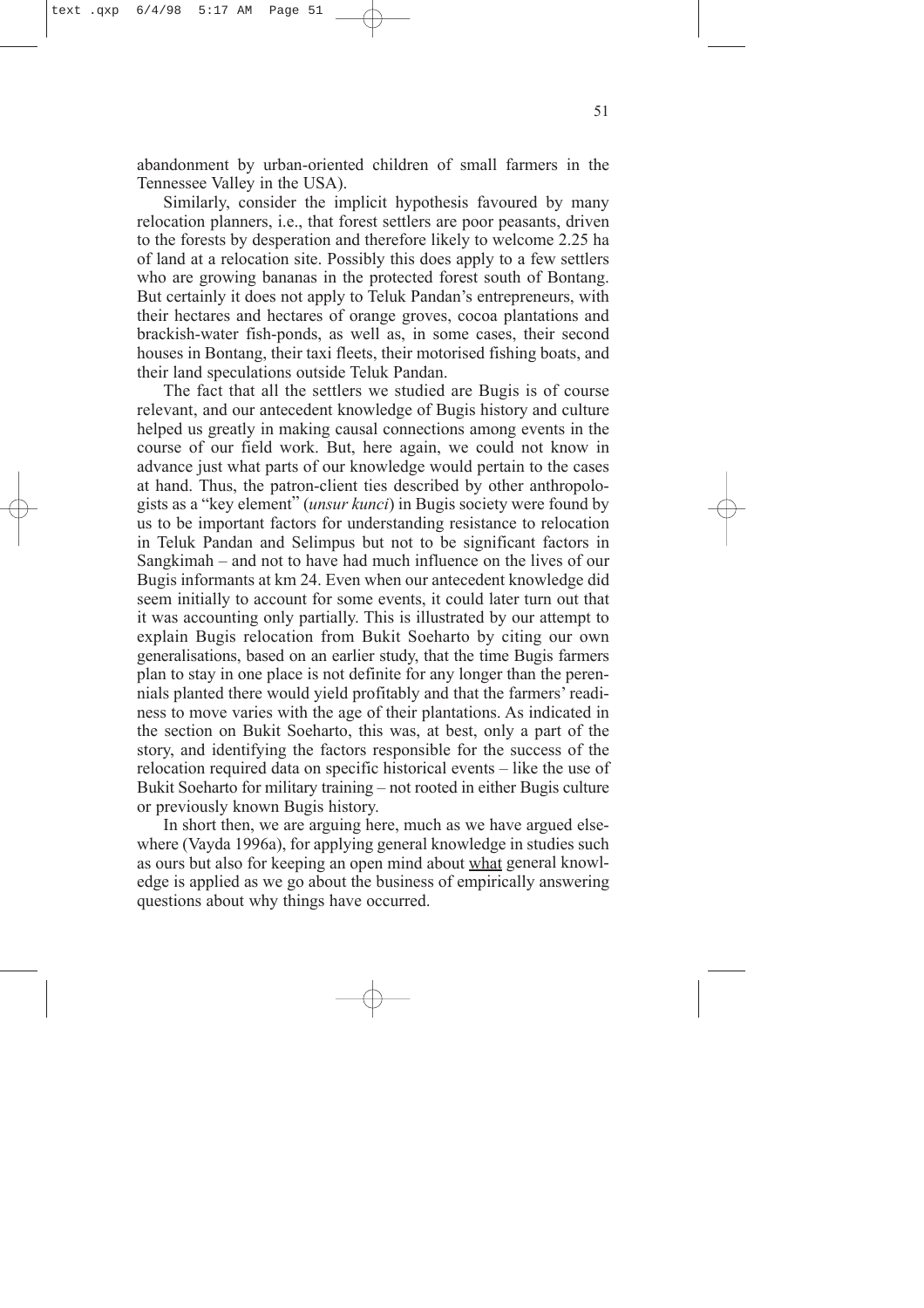## **REFERENCES CITED**

- <span id="page-55-0"></span>Acciaioli, G.L. 1989. Searching for Good Fortune: The Making of a Bugis Shore Community at Lake Lindu, Central Sulawesi. Ph.D. dissertation, Australian National University.
- Ashari, S. 1992. *Citrus reticulata* Blanco. *In* E.W.M. Verheij and R.E. Coronel (eds), *Plant Resources of South-East Asia 2: Edible Fruits and Nuts*, pp. 135-138. PROSEA (Plant Resources of South-East Asia), Bogor.
- Bupati...Kutai. 1993. Harga Dasar Ganti Rugi Tanah dan Tanam Tumbuh dalam Wilayah Kabupaten Daerah Tingkat II Kutai. Keputusan Bupati ... No. 0803.
- Departemen Kehutanan Propinsi Kalimantan Timur. 1992. *Pembangunan Taman Hutan Raya Bukit Soeharto*. Departemen Kehutanan, Samarinda.
- Fakultas Pertanian Universitas Mulawarman. 1991. *"Project Proposal": Pengembangan Perkebunan Rakyat Wilayah Bontang dengan Pola PIR-Lokal oleh PT Pupuk Kalimantan Timur (Persero) sebagai Bapak Angkat.* Faculty of Agriculture, Mulawarman University, Samarinda.
- Formulation Mission. 1991. *Kutai National Park Developmental Plan 1992-1996, Operating Plan 1992, Framework for Management*. Directorate General of Forest Protection and Nature Conservation, Ministry of Forestry, Jakarta.
- Lass, R.A. 1985. Replanting and rehabilitation of old cocoa farms. *In*: G.A.R. Wood and R.A. Lass (eds), *Cocoa*. 4th ed., pp. 210-233. Longman, Essex.
- Lineton, J. 1975a. An Indonesian Society and Its Universe: A Study of the Bugis of South Sulawesi (Celebes) and Their Role within a Wider Social and Economic System. Ph.D. dissertation, School of Oriental and African Studies, University of London.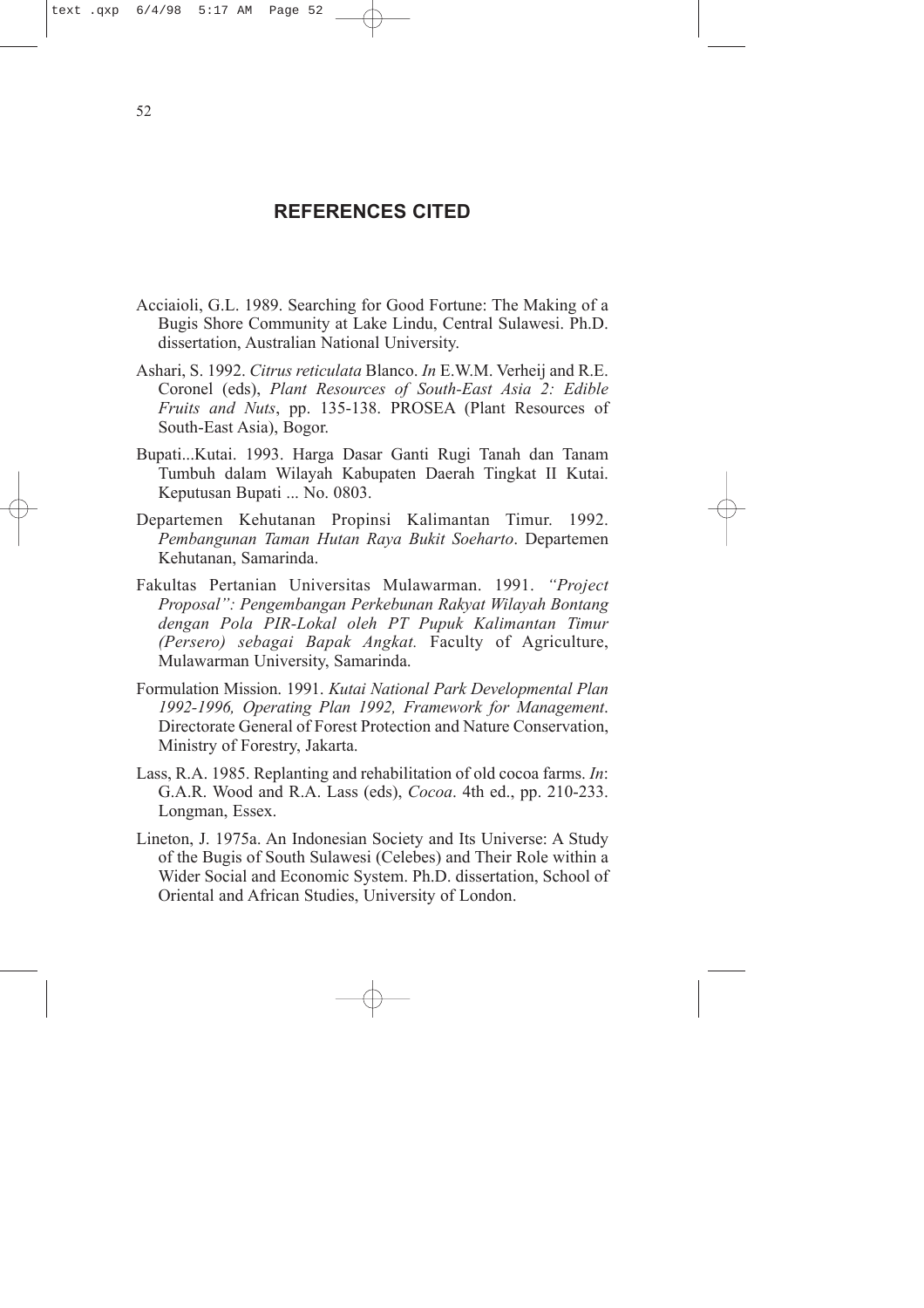- Lineton, J. 1975b. Pasompe' Ugi': Bugis migrants and wanderers. *Archipel* 10: 173-201.
- Mattulada. n.d. Traditional management among Bugis-Macassar entrepreneurs in South Sulawesi. Unpublished paper presented at a conference on "South Sulawesi: Trade, Society and Belief," sponsored by the Koninklijk Instituut voor Taal-, Land- en Volkenkunde, Leiden, 2-6 November, 1987.
- PT Pupuk Kalimantan Timur. 1993. *Pengembangan Perkebunan Rakyat Pola PIR-Lokal oleh Pemerintah Daerah Tingkat II Kabupaten Kutai Bekerjesama dengan PT Pupuk Kalimantan Timur sebagai Bapak Angkat.* PT Pupuk Kalimantan Timur, Bontang, and Faculty of Agriculture, Mulawarman University, Samarinda.
- Pelras, C. n.d. Hubungan patron-klien dalam masyarakat Bugis dan Makassar. Unpublished paper presented at the Social Science Research Council Conference on South Sulawesi, Melbourne, 1981.
- Petocz, R., N. Wirawan and K. MacKinnon. 1990. *The Kutai National Park Planning for Action*. World Wide Fund for Nature (WWF), Jakarta.
- Pusat Studi Lingkungan Universitas Mulawarman. 1993. *Studi Sosial Antropologi Masyarakat Pemukim dan Penggarap dalam Taman Nasional Kutai*. Mulawarman University and Department of Forestry, Samarinda.
- Rudel, T.K. 1995. Did TVA make a difference? An organizational dilemma and reforestation in the Southern Appalachians. *Society and Natural Resources* 8: 493-508.
- Ruf, F., Jamaluddin, Yoddang and W. Ardby. 1995. The "spectacular" efficiency of cocoa smallholders in Sulawesi: Why? Until when? *In*: F. Ruf and P.S. Siswoputranto (eds), *Cocoa Cycles: The Economics of Cocoa Supply*, pp. 339-375. Woodhead Publishing, Cambridge, England.
- Samson, J.A. 1986. *Tropical Fruits*, 2nd ed. Longman, Essex.
- Scott, J.C. and B.J. Kerkvliet. 1977. How traditional rural patrons lose legitimacy: a theory with special reference to Southeast Asia. *In*: S.W. Schmidt, L. Guasti, C. Lande and J.C. Scott (eds), *Friends, Followers, and Factions: A Reader in Political Clientism,* pp. 439-458. University of California Press, Berkeley.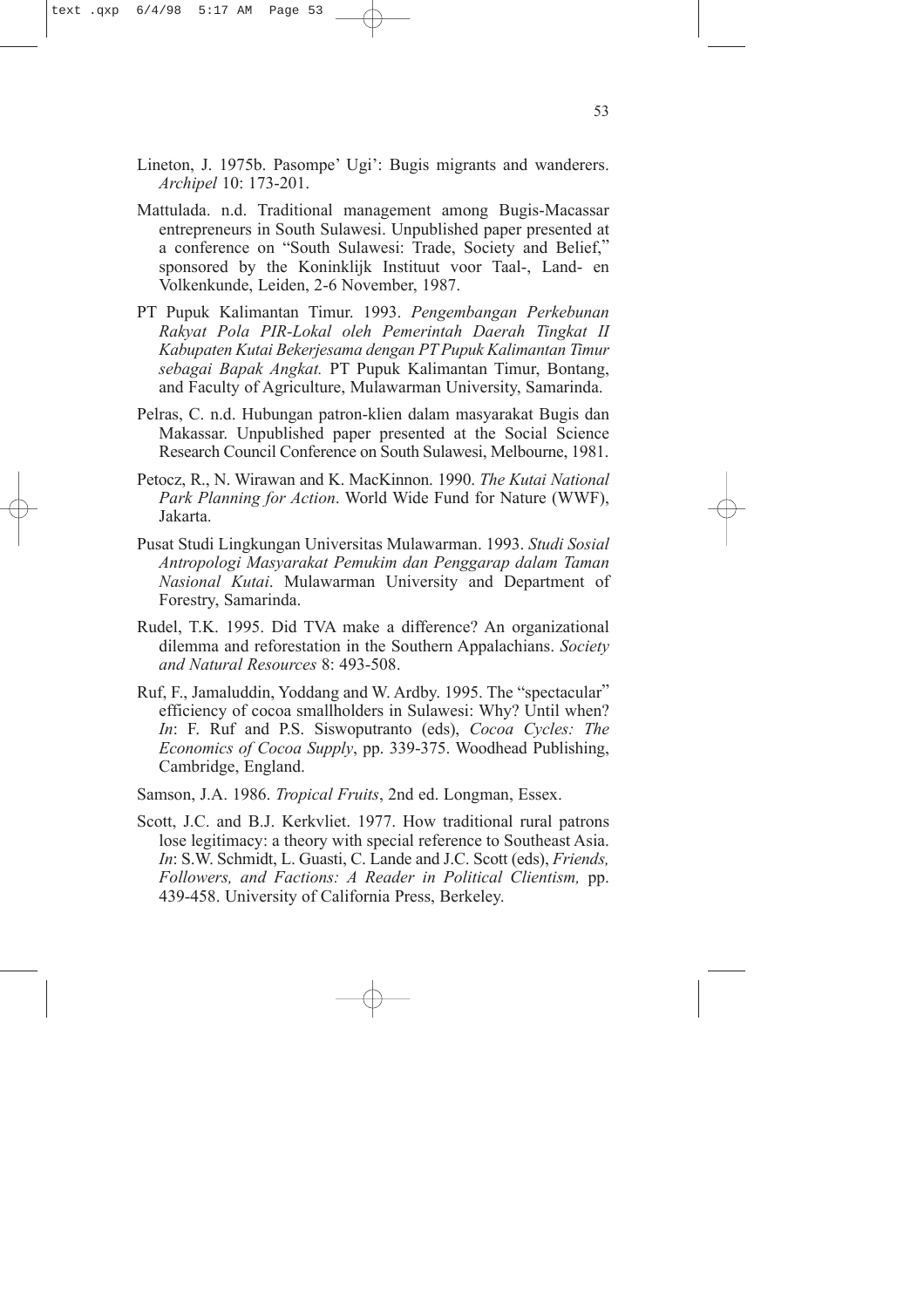- Vayda, A.P. 1980. Buginese colonization of Sumatra's coastal swamplands and its significance for development planning. *In*: E.C.F. Bird and A. Soegiarto (eds), *Proceedings of the Jakarta Workshop on Coastal Resources Management*, pp. 80-87. United Nations University, Tokyo.
- Vayda, A.P. 1995. Failures of explanation in Darwinian ecological anthropology: Part II. *Philosophy of the Social Sciences* 25: 360- 375.
- Vayda, A.P. 1996a. *Methods and Explanations in the Study of Human Actions and Their Environmental Effects*. CIFOR/WWF Special Publication. Center for International Forestry Research (CIFOR), Bogor.
- Vayda, A.P. 1996b. A proposal for socio-economic and historical research concerning settlers in Kutai National Park. Submitted to UNESCO, Jakarta. Typescript.
- Vayda, A.P. and A. Sahur. 1985. Forest clearing and pepper farming by Bugis migrants in East Kalimantan: antecedents and impact. *Indonesia* 39: 93-110.
- Wirawan, N. 1985. *Kutai National Park Management Plan 1985 - 1990*. World Wildlife Fund (WWF), Bogor.
- Wood, G.A.R. 1985. Establishment. *In*: G.A.R. Wood and R.A. Lass (eds), *Cocoa*. 4th ed., pp. 119-165. Longman, Essex.
- World Bank Environment Department. 1994. *Resettlement and Development: The Bankwide Review of Projects Involving Involuntary Resettlement 1986-1993*. World Bank, Washington, DC.
- Yayasan Dharma Wana Lestari Universitas Mulawarman. 1996. *Upaya Penanganan Permasalahan Perambah Hutan di Propinsi Kalimantan Timur (Taman Nasional Kutai) dan Kalimantan Selatan (Sungai Pinang).* Mulawarman University and Department of Transmigration, Samarinda.